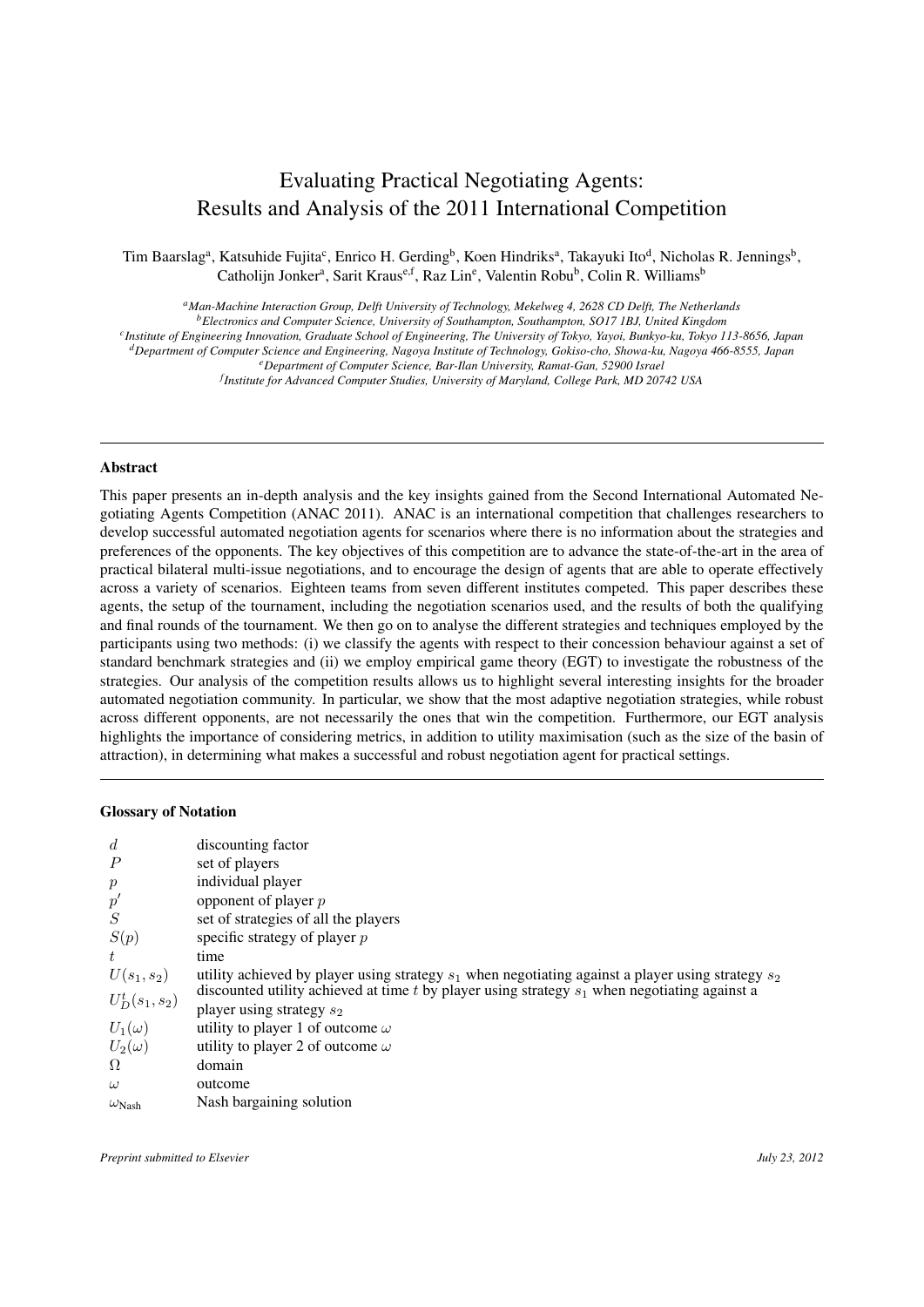# 1. Introduction

In May 2011 we held the Second International Automated Negotiating Agents Competition (ANAC 2011)<sup>1</sup> in conjunction with the Tenth International Conference on Autonomous Agents and Multiagent Systems (AAMAS 2011). This competition follows in the footsteps of a series of successful competitions that aim to advance the state-of-the-art in artificial intelligence (other examples include the Annual Computer Poker Competition<sup>2</sup> and the various Trading Agent Competitions (TAC) [45]). ANAC focuses specifically on the design of practical negotiation strategies. In particular, the overall aim of the competition is to advance the state-of-the-art in the area of bilateral, multi-issue negotiation, with an emphasis on the development of successful automated negotiators in realistic environments with incomplete information (where negotiators do not know their opponent's strategy, nor their preferences) and continuous time (where the negotiation speed and number of negotiation exchanges depends on the computational requirements of the strategy). More specifically still, the stated goals of the competition include: (i) encouraging the design of agents that can proficiently negotiate in a variety of circumstances, (ii) objectively evaluating different negotiation strategies, (iii) exploring different learning and adaptation strategies and opponent models, and (iv) collecting state-of-the-art negotiating agents and negotiation scenarios, and making them available and accessible as benchmarks for the negotiation research community.

Negotiation is an important topic of research in a number of disciplines. However, in recent years there has been an increasing focus on the design of *automated* negotiators, i.e., autonomous agents capable of negotiating with other agents in a specific environment [18, 21]. Furthermore, many of these agents, e.g. [8, 11, 17, 19, 22, 27], are designed to operate in specific and relatively simple scenarios, and are often based on simplified assumptions, that do not model well practical, real-life settings where negotiation may be applied. For example, such work often assumes that the opponent strategies and preferences are known or partially known. This is unrealistic especially in multi-issue negotiations, where agents can have different preferences for these issues, and they are unlikely to reveal them. Some work does consider settings with incomplete information, but still assumes agents to have partial information about the opponent's preferences [8, 19], or probabilistic information about the opponents [11], which is again often not available in practice. Another assumption, both in the heuristic and game-theoretic literature, is that negotiation interactions occur at fixed time intervals and that negotiation ends after a fixed number of rounds [40]. In practice, however, negotiation often happens in real time, and the time required to reach an agreement depends on the deliberation time of the agents (i.e., the amount of computation required to evaluate an offer and produce a counter offer). This is particularly important when utility is *discounted*, i.e. when the value of an agreement decreases over time, or when there is a deadline. Furthermore, another problem is that many negotiation strategies are evaluated against relatively simple strategies, such as the time-dependent tactics introduced in [7], instead of the state-of-the-art. This is partly due to the fact that the results of the different implementations are difficult to compare, as various setups are used for experiments in ad hoc negotiation environments [16, 26].

Against this background, the competition was established to address the above shortcomings, and to enable negotiating agents to be evaluated in realistic environments and with a wide variety of opponents and scenarios. Moreover, since the opponents, as well as the scenarios in which negotiation occurs are unknown in advance, competition participants are compelled to design *generic* negotiation agents that perform effectively in a variety of circumstances. These agents, together with a wide range of negotiation scenarios, provide a comprehensive repository against which negotiation agents can be benchmarked. This, in turn, allows the community to push forward the state-of-the-art in the development of automated negotiators and their evaluation and comparison to other automated negotiators.

To achieve this, GENIUS,<sup>3</sup> a General Environment for Negotiation with Intelligent multi-purpose Usage Simulation, was developed. GENIUS [26] is the underpinning platform of ANAC and it allows easy development and integration of existing negotiating agents. It can be used to simulate individual negotiation sessions, as well as tournaments between negotiating agents in various negotiation scenarios. It implements an open architecture that allows easy development and integration of existing negotiating agents using design patterns. Lastly, it enables the specification of negotiation domains and utility functions by means of a graphical user interface.

<sup>1</sup>http://www.itolab.nitech.ac.jp/ANAC2011/

<sup>2</sup>http://www.computerpokercompetition.org

<sup>3</sup>http://mmi.tudelft.nl/genius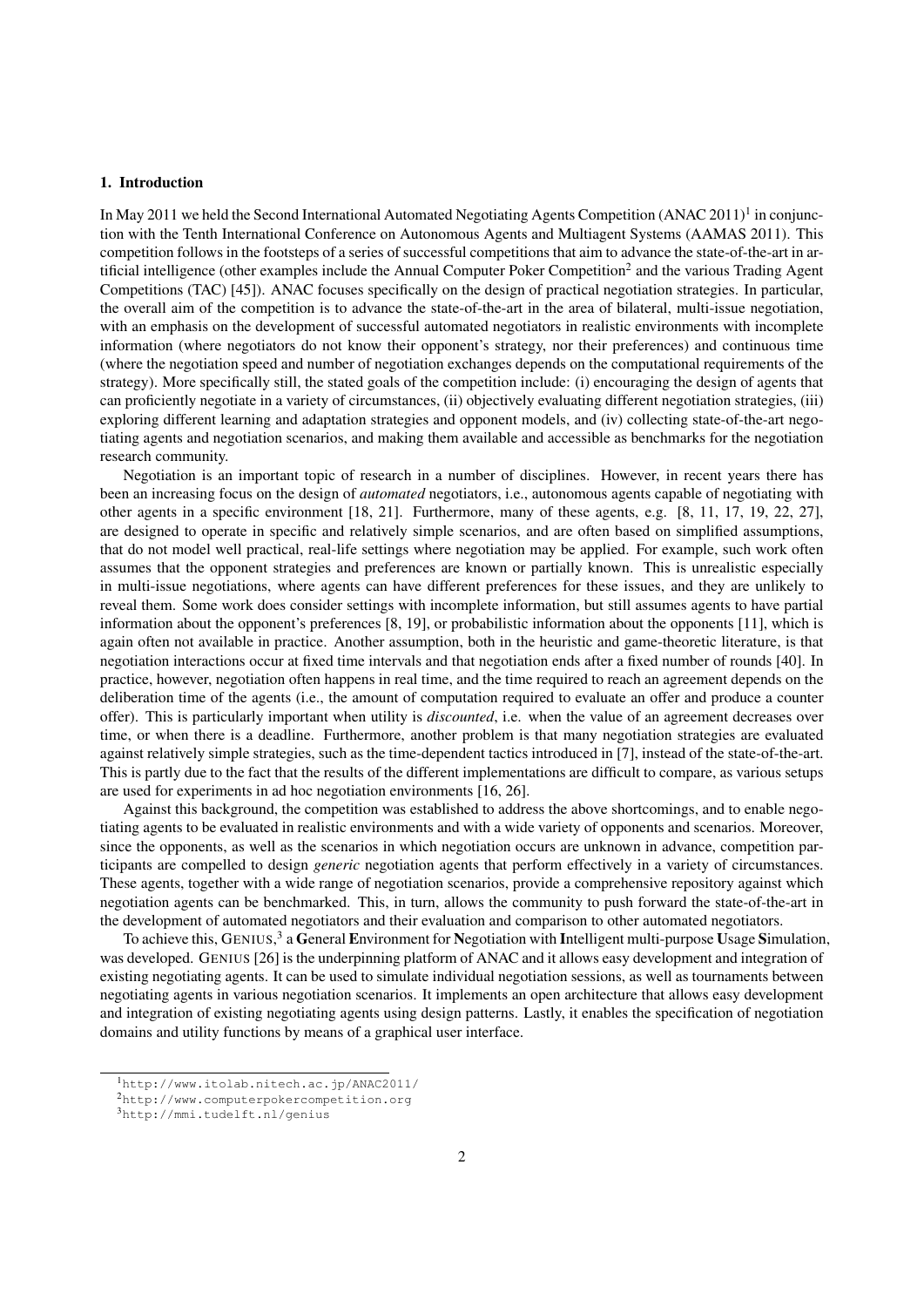In more detail, eighteen teams (as compared to seven in the first competition) from seven different institutes (University of Alcala, Bar-Ilan University, Ben-Gurion University, Politehnica University of Bucharest, Delft University ´ of Technology, Nagoya Institute of Technology, and University of Southampton) and six different countries (Spain, Israel, Romania, the Netherlands, Japan, and the United Kingdom) submitted negotiating agents to the tournament. Eight of these teams continued to the finals after undergoing a qualifying round.

In this paper we present detailed results from the tournament, as well as an in-depth analysis of the strategies from the finalists and the techniques employed by the different agents. In particular, we evaluate the agents using two approaches. First, we consider the concession behaviour of each agent and how they perform when faced with different types of opponents. This provides an insight into what type of behaviour (e.g. being adaptive or hardheaded) is more likely to do well in different situations. Second, we use *empirical game theory* (EGT) to investigate the *robustness* of the strategies. That is, we study how well the strategies perform against different combinations of strategies and, from the strategies in the finals, which of these form either an *equilibrium* (where there is no incentive to deviate to another strategy) or, when no equilibrium exists, a *best reply cycle* (where there is a set of profiles without incentives to deviate a profile outside that set).

In terms of concessive behaviour, analysing the competition results yields some interesting insights into the properties exhibited by agents which successfully negotiate in realistic negotiation environments. We develop a measure of the concession rate and compare, for each strategy, the correlation between the total amount of concession made during the negotiation, and the utility it achieves. We find that there is a direct correlation between the performance of a strategy and its concession rate against a simple *Linear Conceder* strategy, but there is less correlation between performance and concession against a non-concessive, *Hardliner* strategy. This shows that the best strategies try to exploit concessive opponents, but against a non-concessive opponent, some aim to reach any agreement (even with a low utility) while others prefer not to concede and may therefore may receive the disagreement payoff (which is zero).

In terms of robustness, the EGT analysis shows that there are considerable differences in the performance of a negotiation strategy, depending on the pool of agents it is negotiating against and on the criteria used for ranking. For example, some strategies only do well in a tournament setting if they can exploit weaker opponents, but do not necessarily perform well when faced against the top players, or indeed in self play. This highlights the importance of considering a variety of criteria, besides utility maximisation, when evaluating negotiation agents, and in determining what makes a successful and robust negotiation agent in practical settings. Such criteria may include the existence of either a pure Nash equilibria or a best reply cycle as stable sets of a set of deviations, as well as the size of the basins of attraction for each of these stable sets. We believe that these insights carry over to research on designing negotiating agents outside the setting of the competition.

The remainder of the paper is structured as follows. First, we introduce the competition environment in Section 2. The participating agents and the submitted scenarios are then described in Section 3, followed by the competition results in Section 4. The performance of the automated negotiators is then further evaluated in Section 5. We collect the insights gathered by this analysis in Section 6 and conclude in Section 7.

### 2. The Competition Setup

Given the goals outlined in the introduction, in this section we introduce the format of the 2011 competition. We begin by describing the negotiation model that is used during each negotiation encounter (Section 2.1), and then we describe how the competition tournament is formed as a series of such encounters (Section 2.2).

#### *2.1. The Negotiation Model*

In this competition, we consider *bilateral* negotiations, i.e. negotiation between two parties. The interaction between negotiating parties is regulated by a *negotiation protocol* that defines the rules of how and when proposals can be exchanged. Specifically, we use the alternating-offers protocol for bilateral negotiation as formalised in [37], in which the negotiating parties exchange offers in turns. We choose this protocol due to its simplicity, and moreover, it is a protocol which is widely studied and used in the literature, both in game-theoretic and heuristic settings (a nonexhaustive list includes [9, 21, 23, 31, 32]).

Now, the parties negotiate over a set of *issues*, and every issue has an associated range of alternatives or *values*. A negotiation *outcome* consists of a mapping of every issue to a value, and the set,  $\Omega$ , of all possible outcomes is called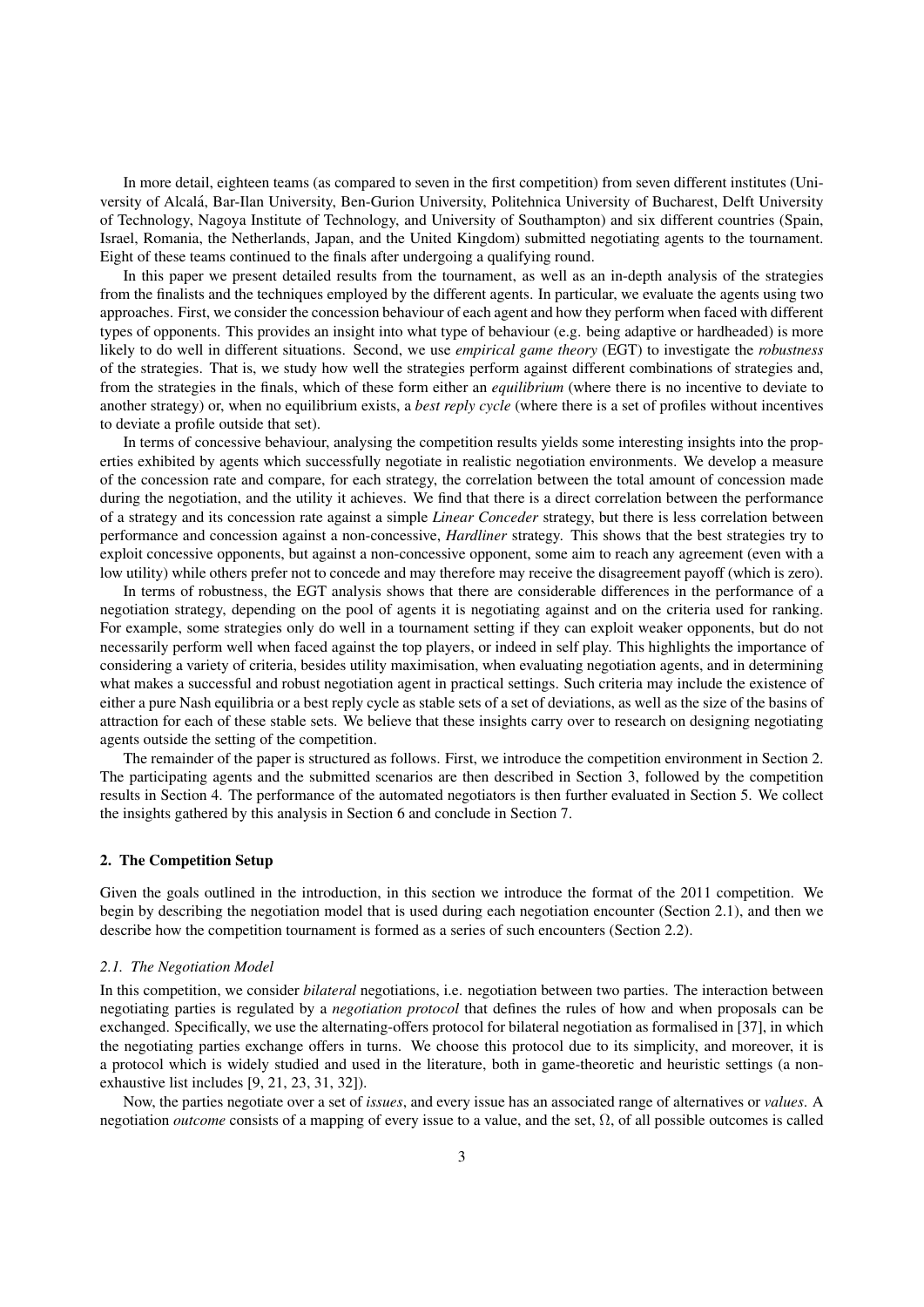the negotiation *domain*. The domain is common knowledge to the negotiating parties and stays fixed during a single negotiation encounter. In ANAC 2011, we focused on settings with a finite set of discrete values per issue.

In addition to the domain, both parties also have privately-known preferences described by their *utility functions*. Each utility function, U, maps every possible outcome  $\omega \in \Omega$  to a real-valued number in the range [0, 1]. In ANAC 2011, the utilities are *additive*. That is, the overall utility consists of a weighted sum of the utility for each individual issue. While the domain (i.e. the set of outcomes) is common knowledge, the utility function of each player is private information. This means that the players do not have access to the utility function of the opponent. In more detail, even the opponent's orderings of the issue values are unknown, and the agents are not provided with any prior distribution over the utility functions. However, the player can attempt to learn during the negotiation encounter.<sup>4</sup> Moreover, we use the term *scenario* to refer to the domain and the pair of utility functions (for each agent) combined.

Finally, we supplement the scenario with a deadline and discount factors. The reasons for doing so are both pragmatic and to make the competition more interesting from a theoretical perspective. Without a deadline or discounting factor, the negotiation might go on forever. Also, with unlimited time an agent may simply try a large number of proposals to learn the opponent's preferences. In addition, as opposed to having a fixed number of rounds, both the discount factor and deadline are measured in *real time*. This, in turn, introduces another factor of uncertainty since it is now unclear how many negotiation rounds there will be, and how much time an opponent requires to compute a counter offer. Also, this computational time will typically change depending on the size of the outcome space. In ANAC 2011, the discount factors depend on the scenario, but the deadline is fixed and is set to three minutes in total.<sup>5</sup> The implementation of discount factors in ANAC 2011 is as follows. Let d in  $[0,1]$  be the discount factor. Let t in [0, 1] be the current time, normalised between the beginning of the negotiation and the deadline. We compute the discounted utility  $U_D^t$  as follows:

$$
U_D^t(s_1, s_2) = U(s_1, s_2) \cdot d^t \tag{1}
$$

If  $d = 1$ , the utility is not affected by time, and such a scenario is considered to be undiscounted, while if d is very small there is high pressure on the agents to reach an agreement. Note that, in the setup used in ANAC 2011, discount factors are part of the scenario, are known to both agents and are always *symmetric* (i.e. d always has the same value for both agents).

#### *2.2. Running the Tournament*

GENIUS incorporates several mechanisms that support the design of a general automated negotiator. The first mechanism is an analytical toolbox, which provides a variety of tools to analyse the performance of agents, the outcome of the negotiation and its dynamics. The second mechanism is a repository of scenarios. Lastly, it also comprises repositories of automated negotiators. In addition, GENIUS enables the evaluation of different strategies used by automated agents that were designed using the tool. This is an important contribution as it allows researchers to empirically and *objectively* compare their agents with others in different domains and settings.

The timeline of ANAC 2011 consists of three phases: the qualifying round, the updating period and the final round. The domains and utility functions used during the competition were not known in advance and were designed by the participants themselves (see Section 3). Therefore, in a given negotiation, an agent does not know the utility function of its opponent, apart from that the fact that it is additive. In more detail, the participants have no prior knowledge of the distribution over the function's parameters and, furthermore, they do not even know the opponent's preference ordering over the values for an individual issue.<sup>6</sup> An agent's success is measured according to the average utility achieved in all negotiations of the tournament for which it is scheduled.

<sup>4</sup>Note however, that the player can only perform this learning *within* a negotiation session and that any learning cannot be used *between* different negotiation encounters. This is done so that agents need to be designed to deal with unknown opponents. In order to prevent the agents learning across instances, the competition is set up so that a new agent instance is created for each negotiation. The rules prohibit the agents storing data on disk, and they are prevented from communicating via the Internet.

<sup>5</sup> In contrast, in ANAC 2010, the agents had three minutes *each* to deliberate. This means the agents had to keep track of both their own time and the time the opponent had left, otherwise they run the risk of the opponent walking away unexpectedly.

<sup>&</sup>lt;sup>6</sup>The pairs of utility functions which form a scenario are designed by the participants (who also develop the agents), but the rules prohibit designing an agent to detect a particular scenario (and therefore the opponent's utility function) based on knowledge of such a pair of functions. Furthermore, the scenarios were changed during the updating period so that the finalists would not benefit from tuning their strategies to the scenarios of the qualifying round.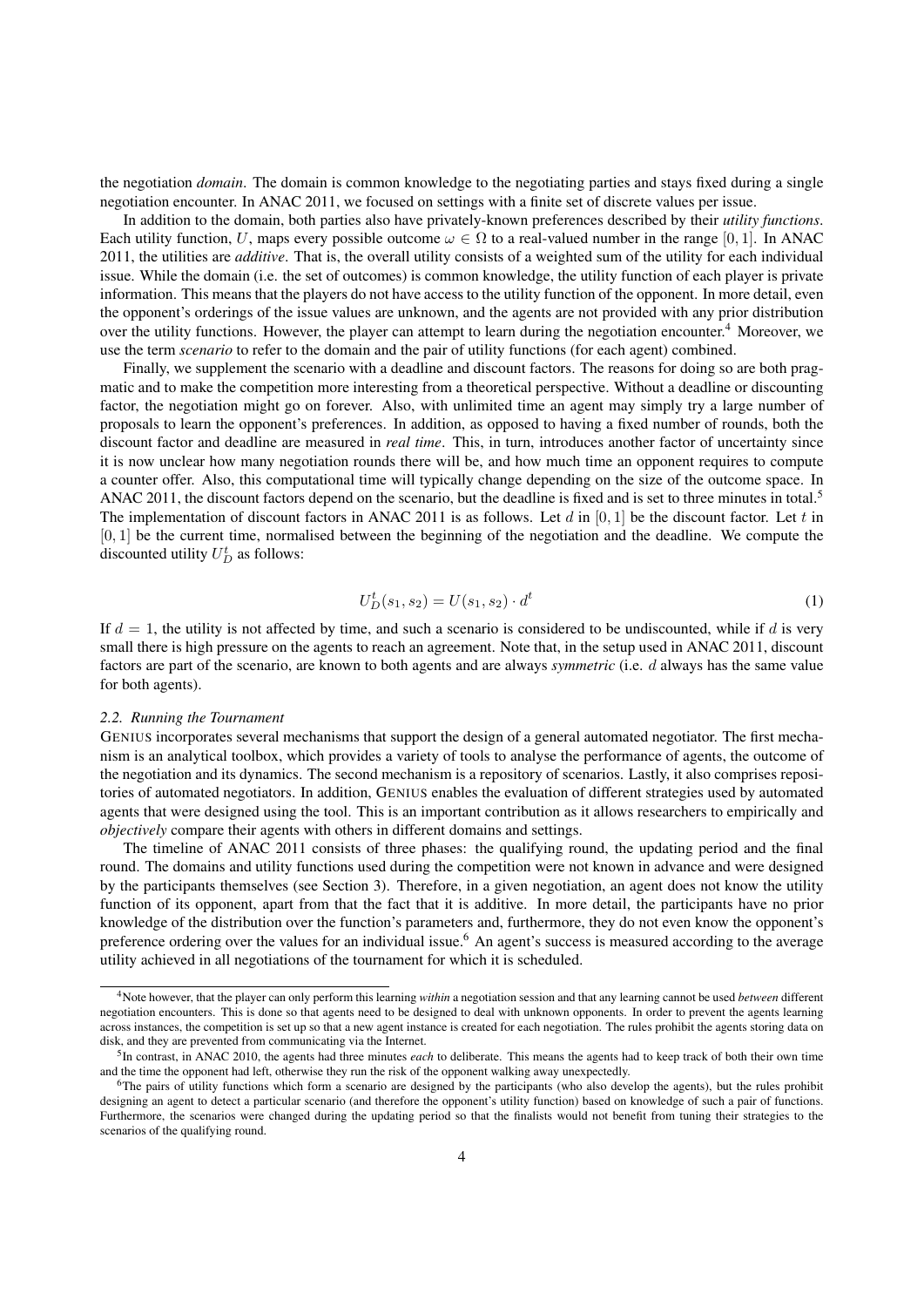| <b>Scenario Name</b> | Number of<br><b>Issues</b> | Size of<br><b>Outcome Space</b> | <b>Opposition</b> | <b>Discount Factor</b> | Mean distance to<br>Pareto frontier |
|----------------------|----------------------------|---------------------------------|-------------------|------------------------|-------------------------------------|
| Nice Or Die          |                            | 3                               | 0.840             | 1.000                  | 0.000                               |
| Laptop               |                            | 27                              | 0.160             | 0.424                  | 0.295                               |
| Company Acquisition  |                            | 384                             | 0.117             | 0.688                  | 0.121                               |
| Grocery              |                            | 1,600                           | 0.191             | 0.806                  | 0.492                               |
| Amsterdam Trip       | 6                          | 3,024                           | 0.223             | 1.000                  | 0.254                               |
| Camera               | 6                          | 3,600                           | 0.219             | 0.891                  | 0.450                               |
| Car                  | 6                          | 15,625                          | 0.092             | 1.000                  | 0.136                               |
| Energy               | 8                          | 390.625                         | 0.445             | 1.000                  | 0.149                               |

Table 1: The scenarios used in ANAC 2011 final round, ordered in increasing size.

First, a *qualifying round* was played in order to select the best 8 agents from the 18 agents that were submitted by the participating teams. Each participant also submitted a domain and pair of utility functions for that domain. All these scenarios were used in the qualifying rounds. For each of these scenarios, negotiations were carried out between all pairings of the 18 agents.

Since there were 18 agents, which each negotiate against 17 other agents, in 18 different domains, a single tournament in the qualifying round consists of  $18 \times 17/2 \times 2 \times 18 = 5508$  negotiation sessions.<sup>7</sup> To reduce the effect of variation in the results, the tournament was repeated 3 times, leading to a total of 16, 524 negotiation sessions, each with a time limit of three minutes. In order to complete such an extensive set of tournaments within a limited time frame, we used five high-spec computers, made available by Nagoya Institute of Technology. Specifically, each of these machines contained an *Intel Core i7* CPU and at least 4GB of DDR3 memory.

The 8 agents that achieved the best average scores during qualifying were selected as participants for the final round. Between the rounds, we allowed a two week updating period, in which the 8 selected finalists were given the chance to improve their agents for the final round. The detailed results and all scenarios for the qualifying round were revealed to all finalists, and they could use this additional information to tune their agents.

The domains and utility functions in the final were the 8 scenarios submitted by all finalists for the final round. The entire set of pairwise matches were played among 8 agents, and the final ranking of ANAC 2011 was decided. In the final, a single tournament consists of  $8 \times 7/2 \times 2 \times 8 = 448$  negotiation sessions. Again, each tournament was repeated three times.

In order to improve the statistical significance of the results reported in this work, we subsequently carried out a total of 30 repetitions of the tournament, using the University of Southampton's IRIDIS high-performance computing cluster. The results that were obtained by this more extensive set of tests are consistent with those from the original final round. For consistency, throughout the remainder of this work, we present the results according to these 30 repetitions, and all evaluations are based on these results.

# 3. Competition Scenarios and Agents

Having introduced the setup of the competition, we now describe the negotiation scenarios (Section 3.1) and agents (Section 3.2) entered in the 2011 competition.

#### *3.1. Scenario Descriptions*

The competition is targeted towards modelling multi-issue negotiations in uncertain, open environments, in which agents do not know the preferences of their opponent. The various characteristics of a negotiation scenario such as size, number of issues, opposition and discount factor can have a significant influence on the negotiation outcome [16]. Therefore, in order to ensure a good spread of negotiation characteristics, and to reduce any possible bias on the

<sup>&</sup>lt;sup>7</sup>The combinations of 18 agents are  $18 \times 17/2$ , however, agents play each domain against each other twice (once for each profile).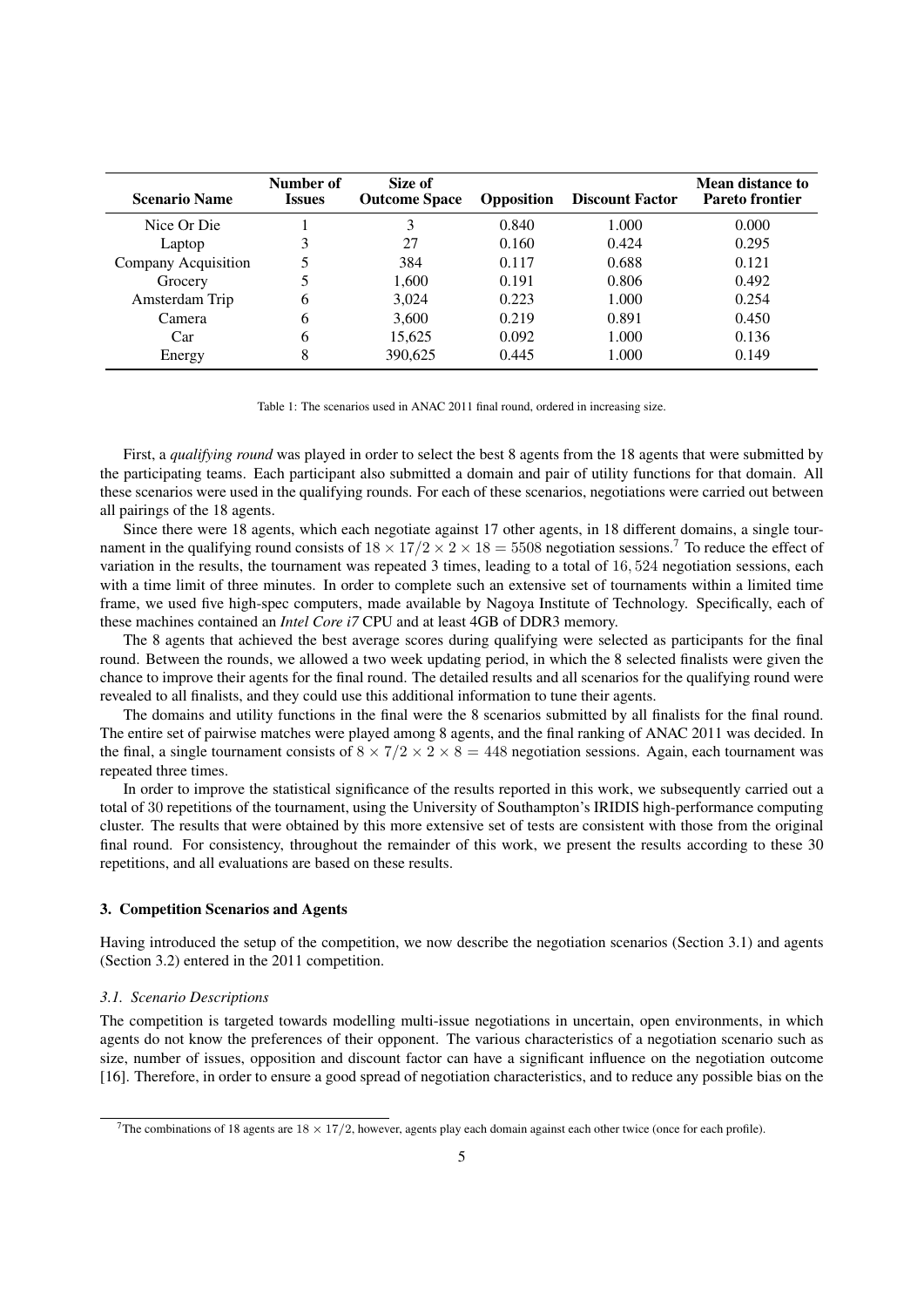part of the organisers, we gathered the domains and profiles from the participants in the competition. Specifically, in addition to submitting their agents, each participant submitted a scenario, consisting of both a domain and a pair of utility functions. In the qualifying round, we used all 18 scenarios submitted by the participants. In the final round, the eight scenarios submitted by the eight finalists were used. The final scenarios vary in terms of the number of issues, the number of possible outcomes, the opposition of the utility functions and the mean distance of all of the points in the outcome space to the Pareto frontier (see Table 1). The opposition of the utility functions is determined by the minimum distance from all of the points in the outcome space to the point which represents complete satisfaction of both parties (1,1). Formally:

$$
opposition(\Omega) = \min_{\omega \in \Omega} dist(\omega, \overline{\omega})
$$
\n(2)

where  $\Omega$  is the set of all possible outcomes,  $\overline{\omega}$  is the point in the outcome space at which both parties would receive their maximum utility (though it is not a possible outcome) and the 'dist' function is the distance between two points in the outcome space, as defined in 3.1. The mean distance to the Pareto frontier is defined formally as:

meanParetoDistance(
$$
\Omega
$$
) = 
$$
\sum_{\omega \in \Omega} \frac{\min_{\omega_P \in \Omega_P} \text{dist}(\omega, \omega_P)}{|\Omega|}
$$
(3)

where  $\Omega_P \subset \Omega$  is the set of Pareto efficient possible outcomes. The 'dist' function gives the Euclidean distance between two points in the outcome space, defined formally as:

$$
dist(\omega_1, \omega_2) = \sqrt{(U_1(\omega_1) - U_1(\omega_2)) * (U_2(\omega_1) - U_2(\omega_2))}
$$
\n(4)

where  $U_1(\cdot)$  and  $U_2(\cdot)$  give the utilities to players 1 and 2, respectively.

The properties of the scenarios can also be observed in the shape of the outcome space of each scenario, as presented graphically in Figure 1. In more detail, very large scenarios, such as the *Energy* scenario, are displayed with a large number of points representing the many possible agreements, whereas smaller scenarios, such as *Nice Or Die*, have only very few points. Furthermore, scenarios which have a high mean distance to the Pareto frontier, such as the *Grocery* and *Camera* scenarios, appear very scattered, whereas those with a low mean distance, such as the *Company Acquisition* scenario, are much more tightly clustered. The other 10 scenarios (which were eliminated along with their agents in the qualifying round) contained broadly similar characteristics to those of the final 8 scenarios. Therefore, since the final 8 scenarios capture a good distribution of the characteristics we would like to examine, in the rest of this work, we consider only these scenarios, which are described in more detail as follows:

*Nice Or Die.* This scenario is the smallest used in the competition, with agents having to select between only 3 possible agreement points: a fair division point (nice), which is less efficient (in the sense that the sum of the agent's utilities is smaller) or one of two selfish points (die). The scenario is symmetric, in that neither player has an advantage over the other. The fair division point allows each player to achieve the same, relatively low score, while the other two selfish points allow one agent to get a high utility while its opponent achieves a very low one. As a result, the scenario has strong opposition between the participants. This means that if both agents try to get high utilities, it is hard for them to reach agreements. However, if agents would like to make an agreement in this scenario, the social welfare is small (as the agents cannot learn from previous interactions with an opponent).

*Laptop.* In this scenario, a seller and a buyer, negotiate over the specifications of a laptop. There are three issues: the laptop brand, the size of the hard disk, and the size of the external monitor. Each issue has only three options, making 27 possible outcomes. For example, in a negotiation about buying a laptop the buyer may prefer to have a middle-sized screen but the seller may prefer to sell laptops with small screens because s/he has more of those in stock. They could, however, agree on the brand of laptop that they want to buy/sell. A successful outcome of a negotiation reconciles such differences and results in a purchase.

*Company Acquisition.* This scenario represents a negotiation between two companies, in which the management of Intelligent Solutions Inc. (IS) wants to acquire the BI-Tech company. The negotiation includes five issues: the price that IS pays for BI Tech, the transfer of intellectual property, the stocks given to the BI-Tech founders, the terms of the employees' contracts and the legal liability of Intelligent Solutions Inc. Each company wants to be the owner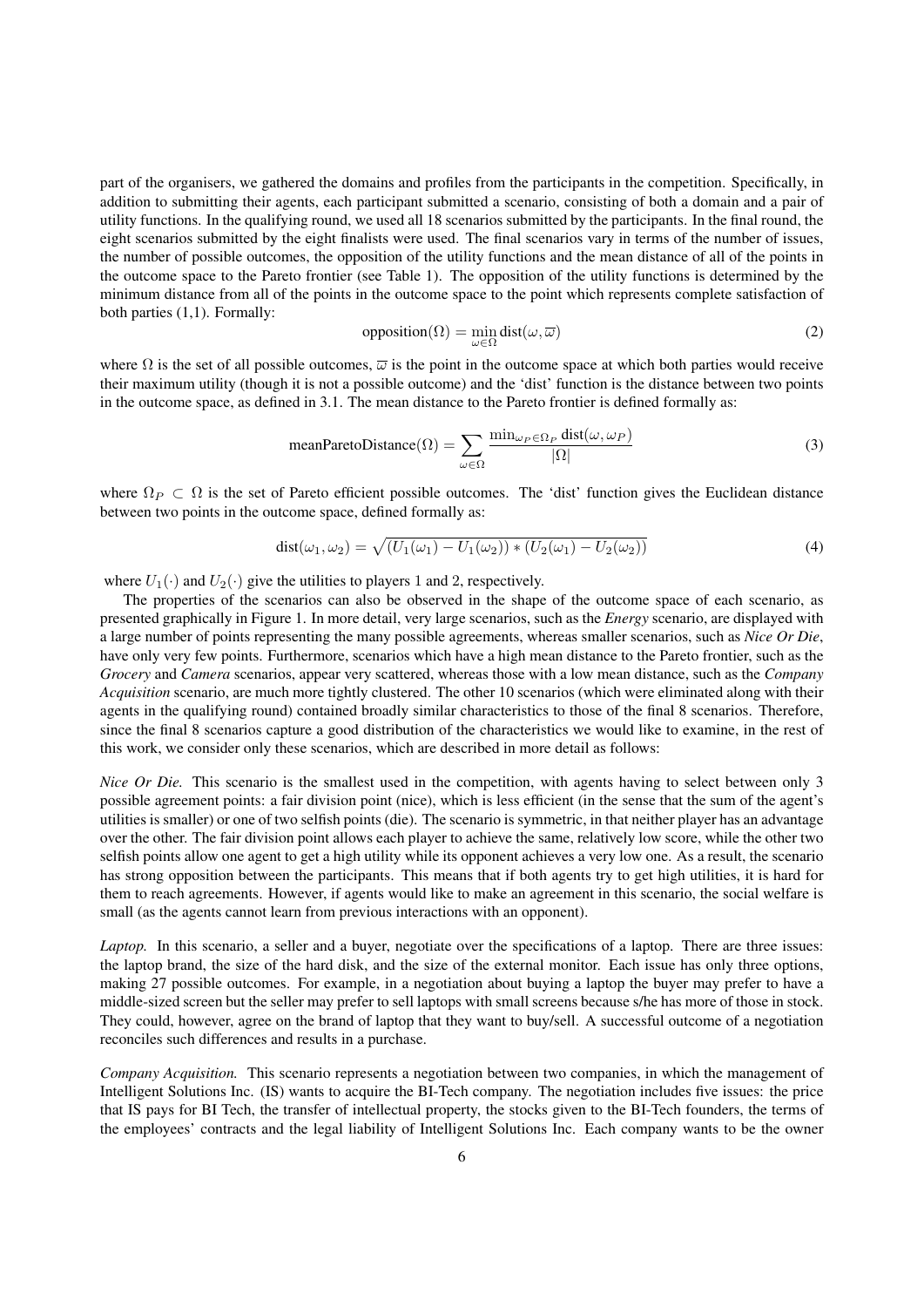

Figure 1: Outcome spaces of all 8 scenarios for final round. The points represent all of the outcomes that are possible in each scenario. The solid line is the Pareto frontier, which connects all of the Pareto efficient outcomes.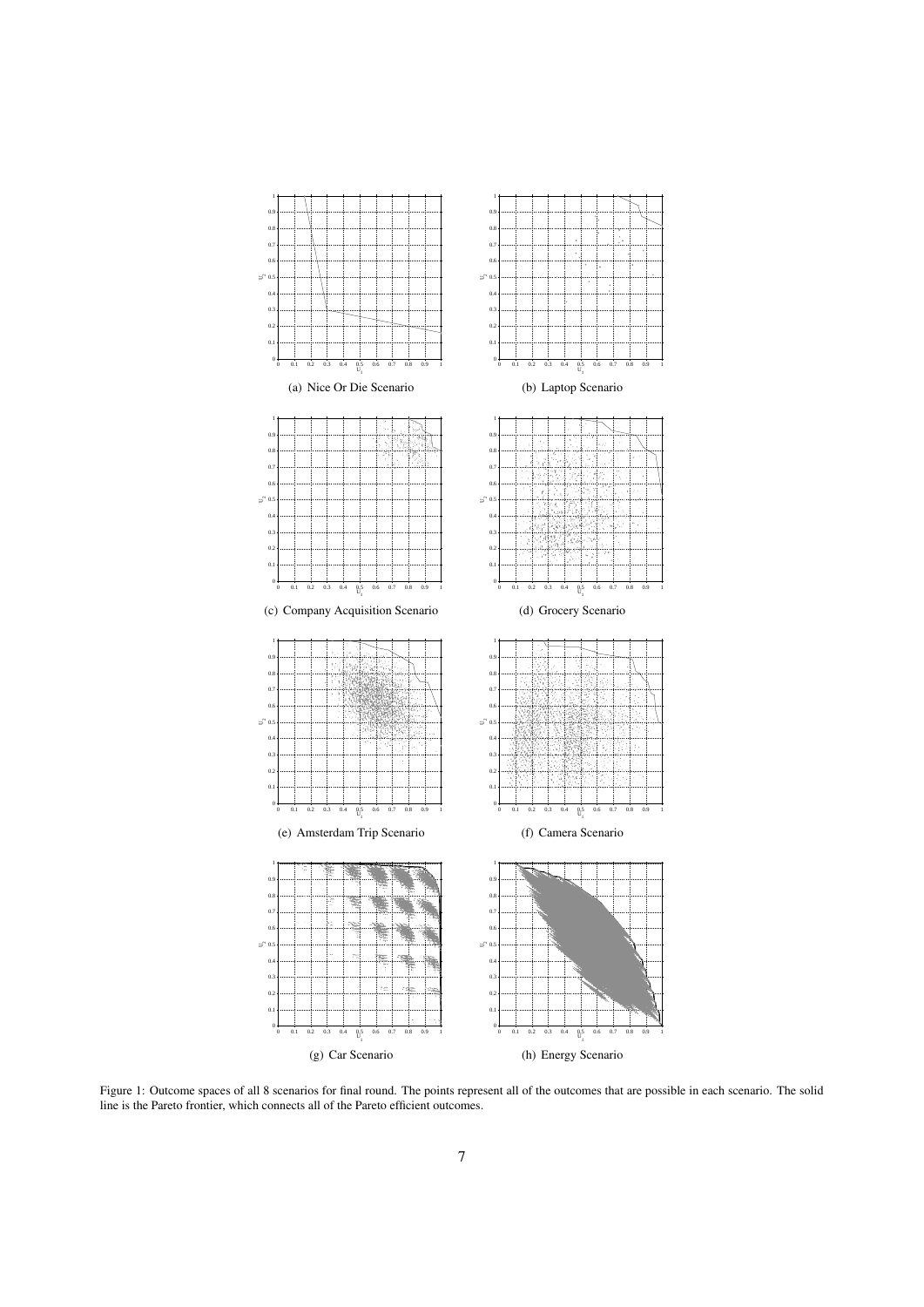of the intellectual property. For IS, this issue is much more important. IS and BI-Tech have common interest that the BI-Tech co-founders would get jobs in IS. IS prefers to give BI-Tech only 2% of the stocks, while the BI-Tech co-founders want 5%. IS prefer private contracts, while firing workers is less desirable by them. BI-Tech prefers a 15% salary raise. For both sides this is not the most important issue in the negotiation. Each side prefers the least legal liability possible. In this case, the utility range is narrow and has high utility values such that all outcomes give both participants a utility of at least 0.5. The scenario is relatively small, with 384 possible outcomes.

*Grocery.* This scenario models a discussion in a local supermarket. The negotiation is between two people living together who have different tastes. The discussion is about five types of product: bread, fruit, snacks, spreads, and vegetables. Each category consists of four or five products, resulting in a medium sized scenario with 1,600 possible outcomes. For their daily routine it is essential that a product of each type is present in their final selection, however only one product can be selected for each type. Besides their difference in taste, they also differ in what category of product they find more important. The profiles for agents Mary and Sam are modelled in such a way that a good outcome is achievable for both. Sam has a slight advantage, since he is easier to satisfy than Mary, and therefore is likely to have better outcomes. This scenario allows outcomes that are mutually beneficial, but the outcome space is scattered so agents must explore it considerably to find the jointly profitable ones.

*Amsterdam Trip.* This scenario concerns the planning of a tourist trip to Amsterdam and includes issues representing the day and time of travel, the duration of the trip, the type of venues to be visited, the means of transportation and the souvenirs to buy. This scenario is moderately large as the utility space has 3,024 possible bid configurations. The utility functions specify a generous win-win scenario, since it would be unrealistic for two friends to make a trip to Amsterdam and to have it be a zero-sum game. The size of the scenario enables the agent to communicate their preferences (by means of generating bids), without having to concede far. The size also puts agents which use a random method of generating bids at a disadvantage, since the odds of randomly selecting a Pareto optimal bid in a large scenario are small. So this scenario will give an advantage to agents that make some attempt to learn the opponents' utility function, and those capable of rapidly choosing offers.

*Camera.* This scenario is another retail based one, which represents the negotiation between a buyer and a seller of a camera. It has six issues: maker, body, lens, tripod, bags, and accessories. The size of this scenario is 3,600 outcomes. The seller gives priority to the maker, and the buyer gives priority to the lens. The opposition in this negotiation scenario is medium. The range of the contract space is wide, which means the agents need to explore it to find the jointly profitable outcomes. While jointly profitable outcomes are possible (since the Pareto frontier is concave)[34], no party has an undue advantage in this (since the Nash point is at an impartial position).

*Car.* This scenario represents a situation in which a car dealer negotiates with a potential buyer. There are 6 negotiation issues, which represent the features of the car (such as CD player, extra speakers and air conditioning) and each issue takes one of 5 values (good, fairly good, standard, meagre, none), creating 15,625 possible agreements. Although the best bids of the scenario are worth zero for the opponent, this scenario is far from a zero sum game. For example, agents can make agreements in which one of them can get close to the maximum possible utility, if it persuades its opponent to accept a utility only slightly below this. The scenario also allows agents to compromise to a fair division point in which both agents achieve a utility very close to the maximum possible. Consequently, the scenario has very weak opposition between the two participants.

*Energy.* This scenario considers the problem faced by many electricity companies to reduce electricity consumption during peak times, which requires costly resources to be available and puts a high pressure on local electricity grids. The application scenario is modelled as follows. One agent represents the electricity distribution company whilst the other represents a large consumer. The issues they are negotiating over represent how much the consumer is willing to reduce its consumption over a number of time slots for a day-ahead market (the 24 hours in a day are discretised into 3 hourly time slots). For each issue, there is a demand reduction level possible from zero up to a maximum possible (specifically, 100 kW). In this scenario, the distributor obtains utility by encouraging consumers to reduce their consumptions. Participants set their energy consumption (in kWh) for each of 8 time slots. In each slot, they can reduce their consumption by 0, 25, 50, 75 or 100 kWh. This scenario is the largest in the 2011 competition (390,625 possible agreements) and has highly opposing utility functions, therefore, reaching mutually beneficial agreements requires extensive exploration of the outcome space by the negotiating agents.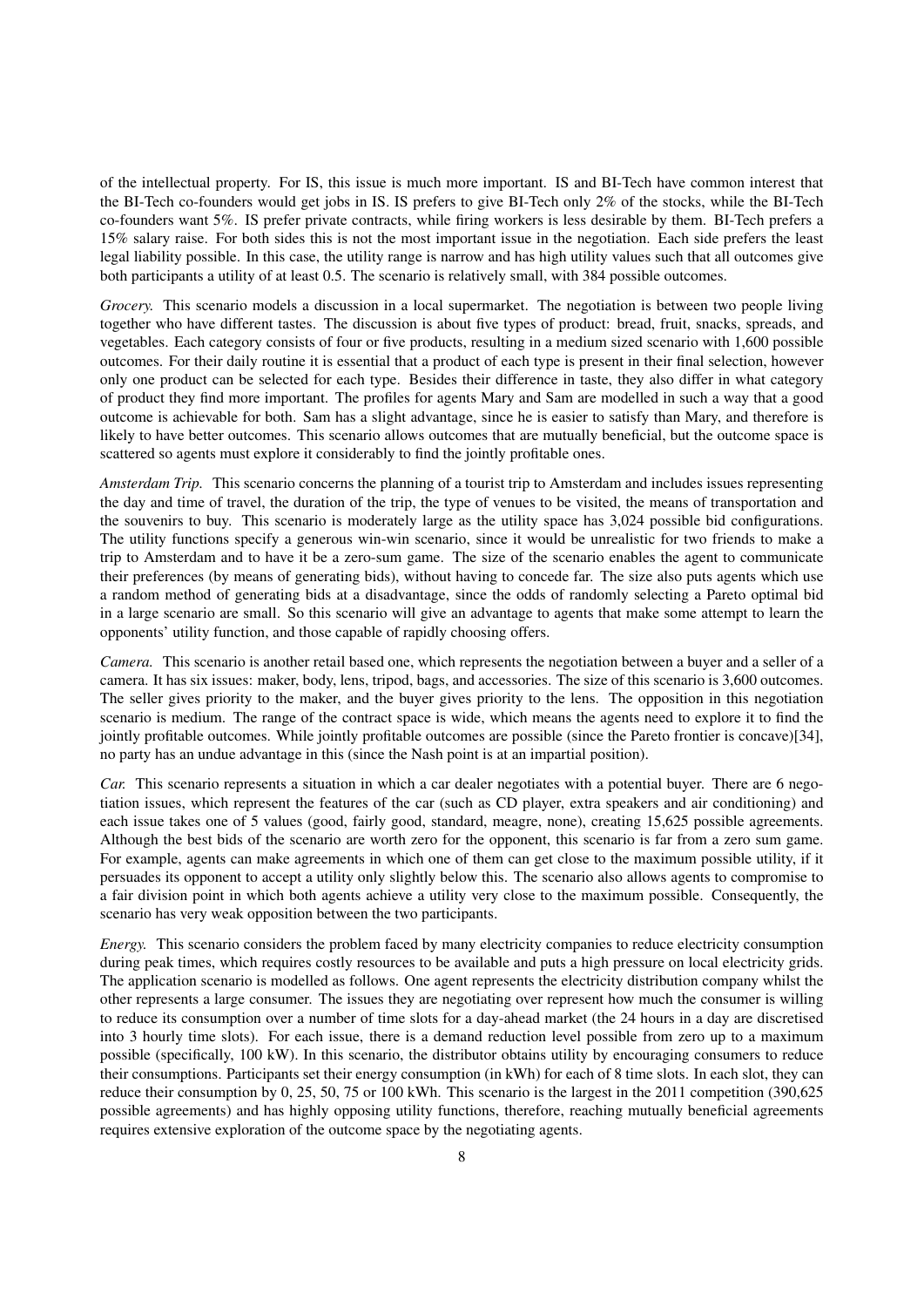| <b>Affiliation</b><br><b>Agent Name</b> |                                | <b>Team Members</b>                                                      | <b>Scenario Name</b> |
|-----------------------------------------|--------------------------------|--------------------------------------------------------------------------|----------------------|
| Agent <sub>K2</sub>                     | Nagoya Institute of Technology | Shogo Kawaguchi<br>Katsuhide Fujita<br>Takayuki Ito                      | Camera               |
| <b>BRAMAgent</b>                        | <b>Ben-Gurion University</b>   | Radmila Fishel<br>Maya Bercovitch<br>Ayelet Urieli<br><b>Betty Sayag</b> | Company Acquisition  |
| Gahboninho                              | Bar Ilan University            | Mai Ben Adar<br>Nadav Sofy<br>Avshalom Elimelech                         | Nice Or Die          |
| HardHeaded                              | <b>TU</b> Delft                | Thijs van Krimpen<br>Daphne Looije<br>Siamak Hajizadeh                   | Amsterdam Trip       |
| IAMhaggler2011                          | University of Southampton      | Colin R. Williams<br>Valentin Robu                                       | Energy               |
| Nice Tit-For-Tat Agent                  | <b>TU</b> Delft                | <b>Tim Baarslag</b><br>Koen Hindriks<br>Catholijn Jonker                 | Laptop               |
| TheNegotiator                           | <b>TU Delft</b>                | Alex Dirkzwager<br>Mark Hendrikx<br>Julian de Ruiter                     | Grocery              |
| ValueModelAgent                         | Bar Ilan University            | Asaf Frieder<br>Dror Sholomon<br><b>Gal Miller</b>                       | Car                  |

| Table 2: Team members in the final round. |  |  |  |  |
|-------------------------------------------|--|--|--|--|
|-------------------------------------------|--|--|--|--|

# *3.2. Agent Descriptions*

The competition started with 18 agents, with the best 8 of these qualifying for the final (see Table 2). The competition rules allowed multiple entries from a single institution but required each agent to be developed independently. Furthermore it was prohibited to design an agent which benefits some other specific agent (c.f. the work on collusion in the Iterated Prisoner's Dilemma competitions in 2004 and 2005 [36]). In the rest of this section, we provide, in alphabetical order, brief descriptions of the individual strategies of the finalists based on descriptions of the strategies provided by the teams.

#### *AgentK2*

This agent is identical to *Agent K* [20], winner of the ANAC 2010 competition. When creating a counter offer *Agent* K calculates a target utility  $U_t$  based on the previous offers made by the opponent and the time that is still remaining in the negotiation. *Agent K* then makes random bids above the target utility. If no such bid can be found, the target utility is lowered to allow for more offers. The target utility  $U_t$  at time t is calculated using the following formula:

$$
U_t = 1 - (1 - E_{\text{max}}(t)) \cdot t^{\alpha}, \tag{5}
$$

where  $E_{\text{max}}(t)$  is the estimated maximum value the opponent will present in the future based on the average and variance of previous bids, and  $\alpha$  is a parameter which controls the concession speed.

Agent K uses quite a sophisticated acceptance mechanism, where it will use the average and variations of the previous bid utilities presented by the opponent to determine the best possible bid it can expect in the future. It will either accept or reject the offer based on the probability that the opponent will present a better offer in the future. If it has already received an offer from the opponent with the same utility or higher, it will offer that bid instead.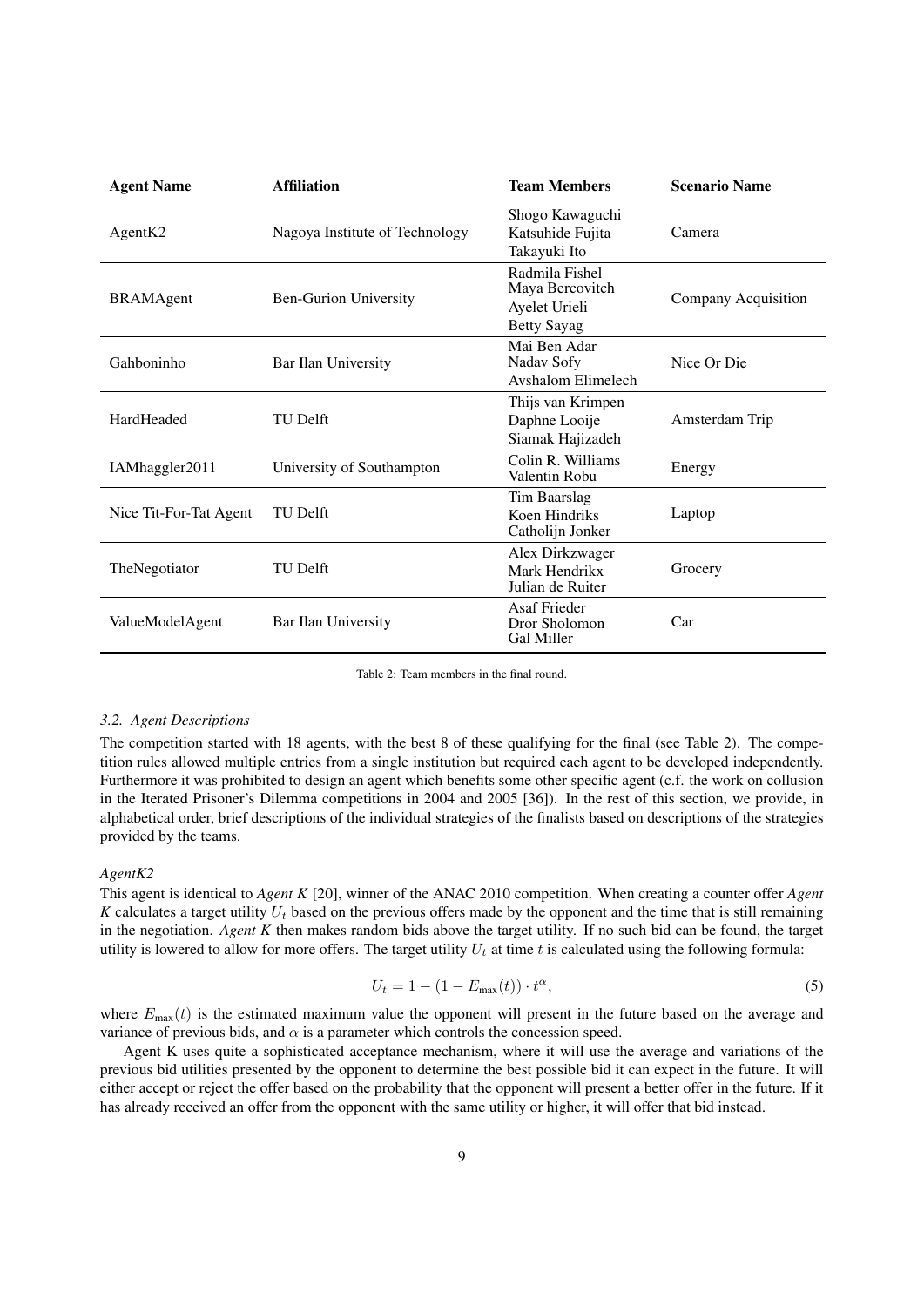## *BRAMAgent*

This agent uses opponent modelling in an attempt to propose offers which are likely to be accepted by the opponent. Specifically, its model of the opponent stores the frequency with which each value of each issue is proposed. This information is maintained only over the 10 most recent offers received from the opponent. Therefore, the first 10 offers *BRAMAgent* makes will be its preferred bid (the one which maximises its utility), while it gathers initial data for its opponent model.

It also uses a time-dependent concession approach, which sets a threshold at a given time. In each turn, *BRA-MAgent* tries to create a bid that contains as many of the opponent's preferred values as possible (according to its opponent model), with a utility greater than or equal to the current threshold. If *BRAMAgent* fails to create such a bid, a bid will be selected from a list of bids that was created at the beginning of the session. This list contains all of the possible bids in the scenario (or all the bids it managed to create in 2 seconds), sorted in descending order according to the utility values. *BRAMAgent* chooses randomly a bid that is nearby the previous bid that was made from that list.

*BRAMAgent* will accept any offer with utility greater than its threshold. The threshold, which affects both acceptance and proposal levels, varies according to time. Specifically, the threshold levels are set as pre-defined, fixed percentages of the maximum utility that can be achieved (0-60 seconds: 93% of the maximum utility, 60-150 seconds: 85%, 150-175 seconds: 70%, 175-180 seconds: 20%).

## *Gahboninho*

This agent uses a meta-learning strategy that first tries to determine whether the opponent is trying to learn from its own concessions, and then exploits this behaviour. Thus, during the first few bids, *Gahboninho* steadily concedes to a utility of 0.9 in an attempt to determine whether or not the opponent is trying to profile the agent. At the same time, the agent tries to assert selfishness and evaluate whether or not the opponent is cooperative. The degree of the opponent's selfishness is estimated based on the opponent's proposals. Then, the more the opponent concedes, the more competitive *Gahboninho*'s strategy becomes. The opponent's willingness to concede is estimated based on the size of variance of the opponent's proposals. After this phase, if the opponent is deemed concessive or adaptive, the agent takes a selfish approach, giving up almost no utility. However, if the opponent asserts even more hardheadedness, it adapts itself to minimise losses, otherwise it risks breakdown in the negotiation (which has very low utility for both parties). In generating the bids, the agent calculates its target,  $U_t$  at time t as follows:

$$
U_t = U_{\text{max}} - (U_{\text{max}} - U_{\text{min}}) \cdot t \tag{6}
$$

where  $U_{\text{max}}$  and  $U_{\text{min}}$  are the maximum and minimum utilities (respectively) in the opponent's bidding history.  $U_{\text{max}}$ depends on the opponent's selfishness and the discount factor. Unlike many of the other agents, rather than using a model of the opponent to determine the offer to propose at a given utility level, *Gahboninho* uses a random search approach. Specifically, the agent proposes a random offer above the target utility  $T(t)$ . The benefit of this approach is that it is fast, therefore, given the format of the competition, a very large number of offers can be exchanged, allowing greater search of the outcome space. Moreover, the agent suggests using the opponent's best bid if the time is almost up.

#### *HardHeaded*

In each negotiation round, *HardHeaded* considers a set of bids within a pre-defined utility range which is adjusted over time by a pre-specified, monotonically decreasing function. A model of the opponent's utility function is constructed by analysing the frequency of the values of the issues in every bid received from the opponent. From a set of bids with approximately equal utility for the agent itself, the opponent model is used to suggest bids that are best to the opponent in order to increase chances of reaching an agreement in a shorter period of time.

The concession function specifies an increasing rate of concession (i.e. decreasing utility) for the utility of the agent's bids. The function has non-monotonic curvature with one inflection point, determined by the discount factor of the scenario. This function is determined by tuning the strategy based on the sample scenarios and data made available before the competition. For the scenarios with time discounting, the timeline is split into two phases over which the agent practices different strategies: it starts by using a *Boulware* strategy, and after a certain amount of time has passed (depending on the discount factor), it switches to a *Conceder* strategy [10].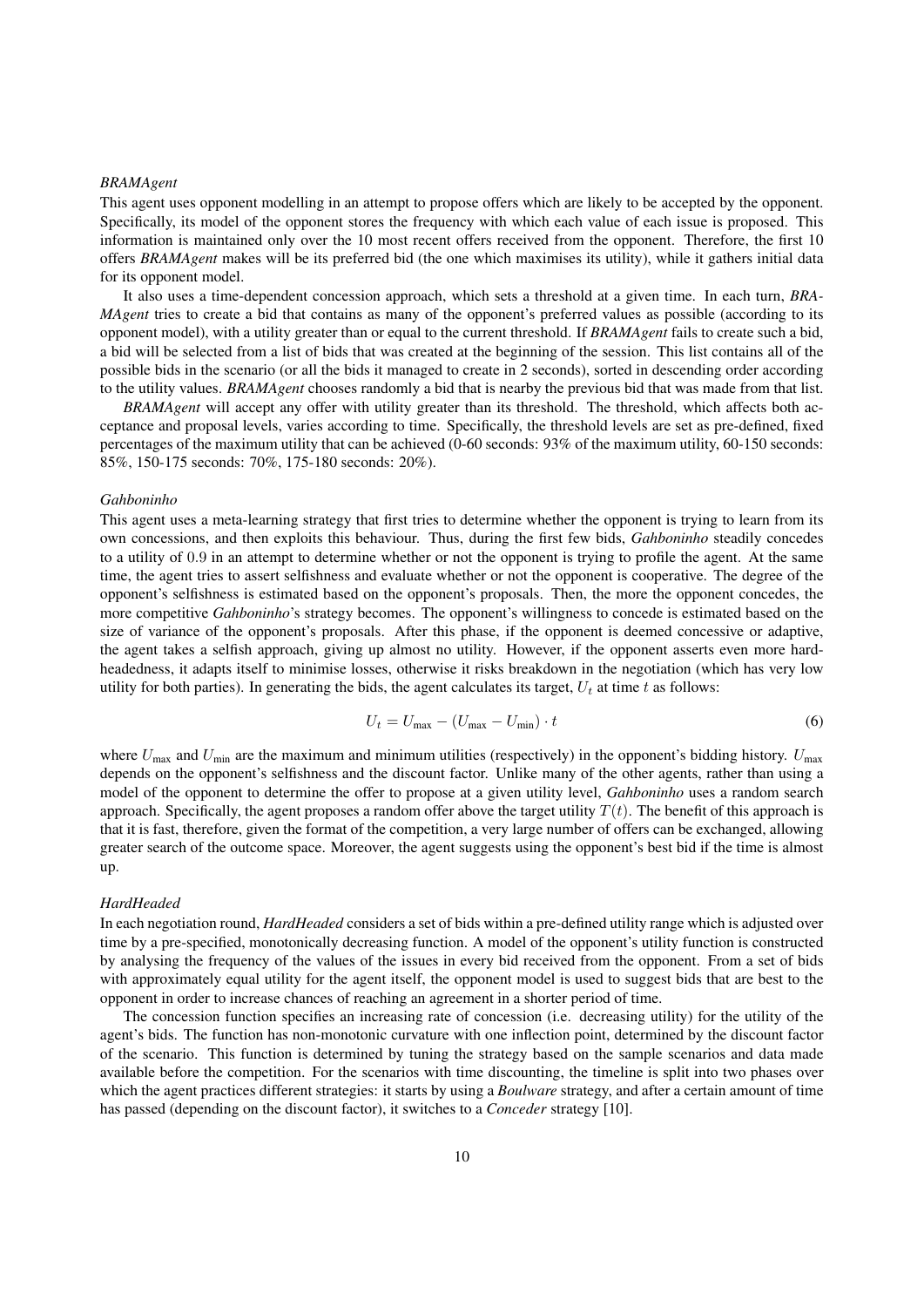## *IAMhaggler2011*

This agent uses a Gaussian process regression technique to predict the opponent's behaviour [46]. It then uses this estimate, along with the uncertainty values provided by the Gaussian process, in order to optimally choose its concession strategy. In so doing, the concession strategy considers both the opponent's behaviour and the time constraints.

The concession strategy is then used to determine the target utility at a given time. In the concession strategy, the agent finds the time,  $t^*$ , at which the expected discounted utility of the opponent's offer is maximised. In addition, it finds the utility level,  $u^*$ , at which the expected discounted utility of our offer is maximised. The agent then concedes towards  $[t^*, u^*]$ , whilst regularly repeating the Gaussian process and maximizations.

Finally, having chosen a target, the agent proposes an offer which has a utility close to that target. In choosing the bids, *IAMhaggler2011* uses an approach similar to that of *Gahboninho*. Specifically, a random package, with utility close to the target is selected according to the concession strategy. This strategy is a fast process, which allows many offers to be made and encourages the exploration of outcome space.

#### *Nice Tit-for-Tat Agent*

This agent plays a tit-for-tat strategy with respect to its own utility. The agent will initially cooperate, then respond in kind to the opponent's previous action, while aiming for the Nash point in the scenario. If the opponent's bid improves its utility, then the agent concedes accordingly. The agent is nice in the sense that it does not retaliate. Therefore, when the opponent makes an offer which reduces the agent's utility, the *Nice Tit-for-Tat Agent* assumes the opponent made a mistake and does nothing, waiting for a better bid. This approach is based on [14]. *Nice Tit-for-Tat Agent* maintains a Bayesian model [15] of its opponent, updated after each move by the opponent. This model is used to try to identify Pareto optimal bids in order to be able to respond to a concession by the opponent with a nice move. The agent will try to mirror the opponent's concession in accordance with its own utility function.

The agent detects very cooperative scenarios to aim for slightly more than Nash utility. Also, if the domain is large, if the discount factor is high, or if time is running out, the agent will make larger concessions towards its bid target. The agent tries to optimise the opponent's utility by making a number of different bids with approximately this bid target utility.

#### *TheNegotiator*

Unlike the other finalist agents, this agent does not model the opponent. Its behaviour depends on the mode it is using, which can be either: DISCOUNT or NODISCOUNT. A negotiation starts with the agent using its NODISCOUNT mode, which results in hardheaded behaviour. After a predetermined time period, the agent switches to its DISCOUNT mode, in which its behaviour becomes more concessive.

The main difference between the different modes is in the speed of descent of the minimum threshold for acceptance and offering. In the NODISCOUNT mode, most time is spent on the higher range of utilities and only in the last seconds are the remaining bids visited. The DISCOUNT mode treats all bids equally and tries to visit them all. An opponent's offer is accepted if it is above the current minimum threshold. An offer should also satisfy the minimum threshold, however a dynamic upper-bound is used to limit the available bids to offer in a turn. In 30% of the cases this upper-bound is ignored to revisit old bids, which can result in acceptance in later phases of the negotiation.

Finally, *TheNegotiator* attempts to estimate the number of remaining moves to ensure that it always accepts before the negotiation deadline.

## *ValueModelAgent*

This agent uses temporal difference reinforcement learning to predict the opponent's utility function. The particular learning technique is focused on finding the amount of utility lost by the opponent for each value. However, as the bid (expected) utilities represent the decrease in all issues, a method is needed to decide which values should change the most. To achieve this, the agent uses estimations of standard deviation and reliability of a value to decide how to make the split. The reliability is also used to decide the learning factor of the individual learning. The agent uses a symmetric lower-bound to approximate the opponent's concession (if the opponent makes 100 different bids, and the 100th bid is worth 0.94, it is assumed the opponent conceded at least 6%). These parameters were determined in advance, based on average performance across a set of scenarios available for testing before the competition.

In more detail, *ValueModelAgent* starts by making bids which lie in the top 2% of the outcome space. It severely limits the concession in the first 80% of the timeline. If there is a large discount, the agent compromises only as much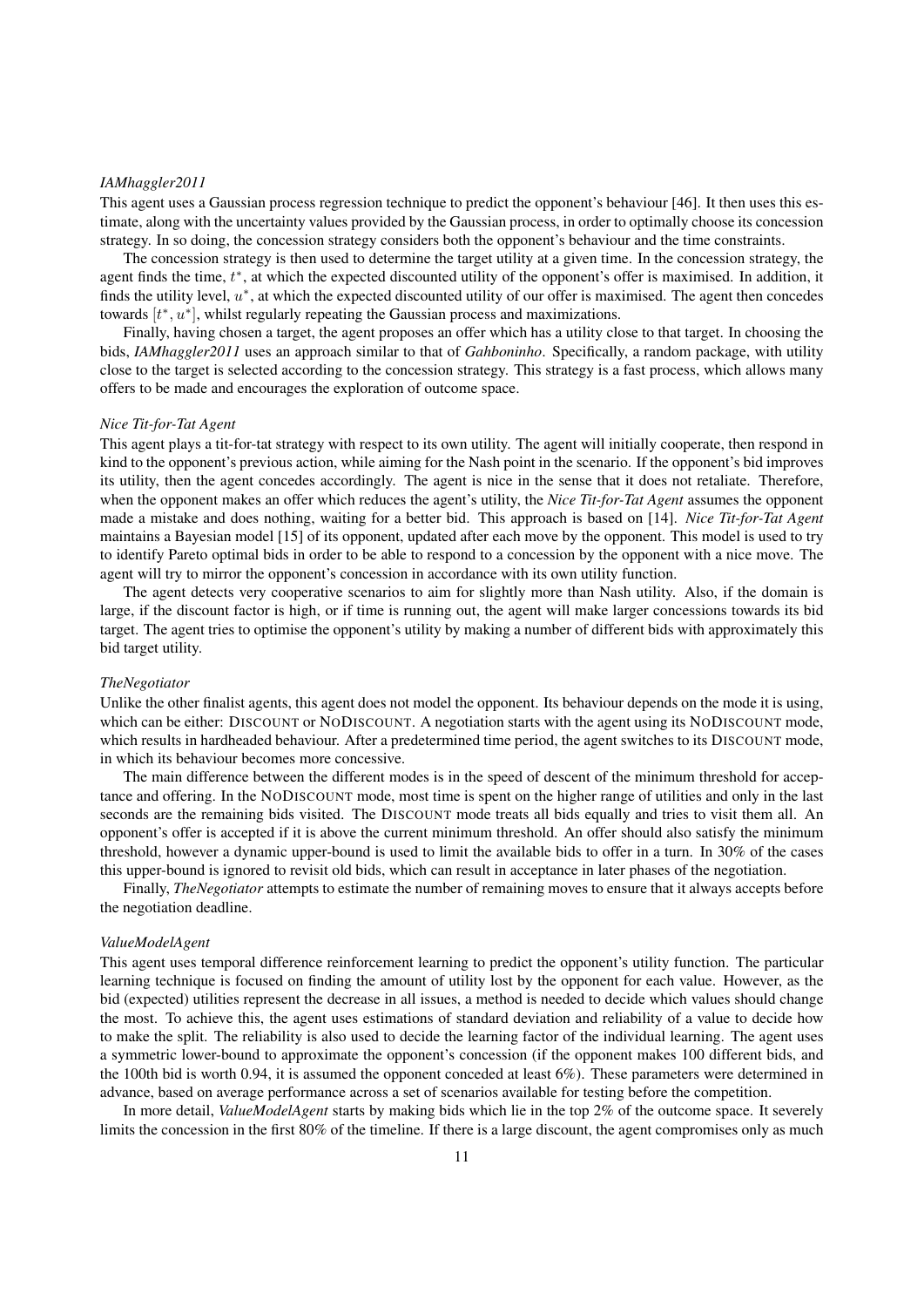| Rank | <b>Agent Strategy</b>  | <b>Mean Utility</b> |
|------|------------------------|---------------------|
| 1    | Gahboninho             | 0.756               |
| 2    | HardHeaded             | 0.708               |
| 3    | ValueModelAgent        | 0.706               |
| 4    | AgentK2                | 0.702               |
| 5    | IAMhaggler2011         | 0.701               |
| 6    | <b>BRAMAgent</b>       | 0.690               |
| 7    | Nice Tit-For-Tat Agent | 0.686               |
| 8    | TheNegotiator          | 0.685               |
| 9    | GYRL                   | 0.678               |
| 10   | WinnerAgent            | 0.671               |
| 11   | Chameleon              | 0.664               |
| 12   | SimpleAgentNew         | 0.648               |
| 13   | LYYAgent               | 0.640               |
| 14   | MrFriendly             | 0.631               |
| 15   | AgentSmith             | 0.625               |
| 16   | IAMcrazyHaggler        | 0.623               |
| 17   | DNAgent                | 0.601               |
| 18   | ShAgent                | 0.571               |

Table 3: Average scores of every strategy in the qualifying round.

as its prediction of the opponent's compromise. If there is no discount, the agent does not concede as long as the opponent is compromising. If the opponent stops moving, the agent compromises up to two thirds of the opponent's approximated compromise. As the deadline approaches (80%-90% of the time has elapsed), the agent compromises up to 50% of the difference, providing that the opponent is still not compromising. Once 90% of the time has elapsed, the agent sleeps and makes the "final offer", if the opponent returns offers the agent sends the best offer that has been received from the opponent (accepting his last offer only if its close enough). *ValueModelAgent* has a fixed lower limit on its acceptance threshold, of 0.7. Therefore it never accepts an offer with an undiscounted utility lower than this value.

# 4. Competition Results

The 2011 competition consisted of two rounds: qualifying and final. We describe the results of these rounds in turn.

### *4.1. Qualifying Round*

The qualifying round consisted of the 18 agents that were submitted to the competition. For each pair of agents, under each utility function, we ran a total of 3 negotiations. By averaging over all the scores achieved by each agent (against all opponents and using all utility functions), eight finalists were selected based on their average scores. Note that these averages are taken over all negotiations, excluding those in which both agents use the same strategy (i.e. excluding self-play). Therefore, the average score  $U_{\Omega}(p)$  of agent p in scenario  $\Omega$  is given formally by:

$$
U_{\Omega}(p) = \frac{\sum_{p' \in P, p \neq p'} U_{\Omega}(p, p')}{(|P| - 1)}\tag{7}
$$

where P is the set of players and  $U_{\Omega}(p, p')$  is the utility achieved by player p against player p' in scenario  $\Omega$ .

It is notable that *Gahboninho* was the clear winner of the qualifying round (see Table 3). As we will discuss later (in Section 6), we believe its strong performance is partly due to the learning approach it adopts, in an attempt to determine whether the opponent is cooperative.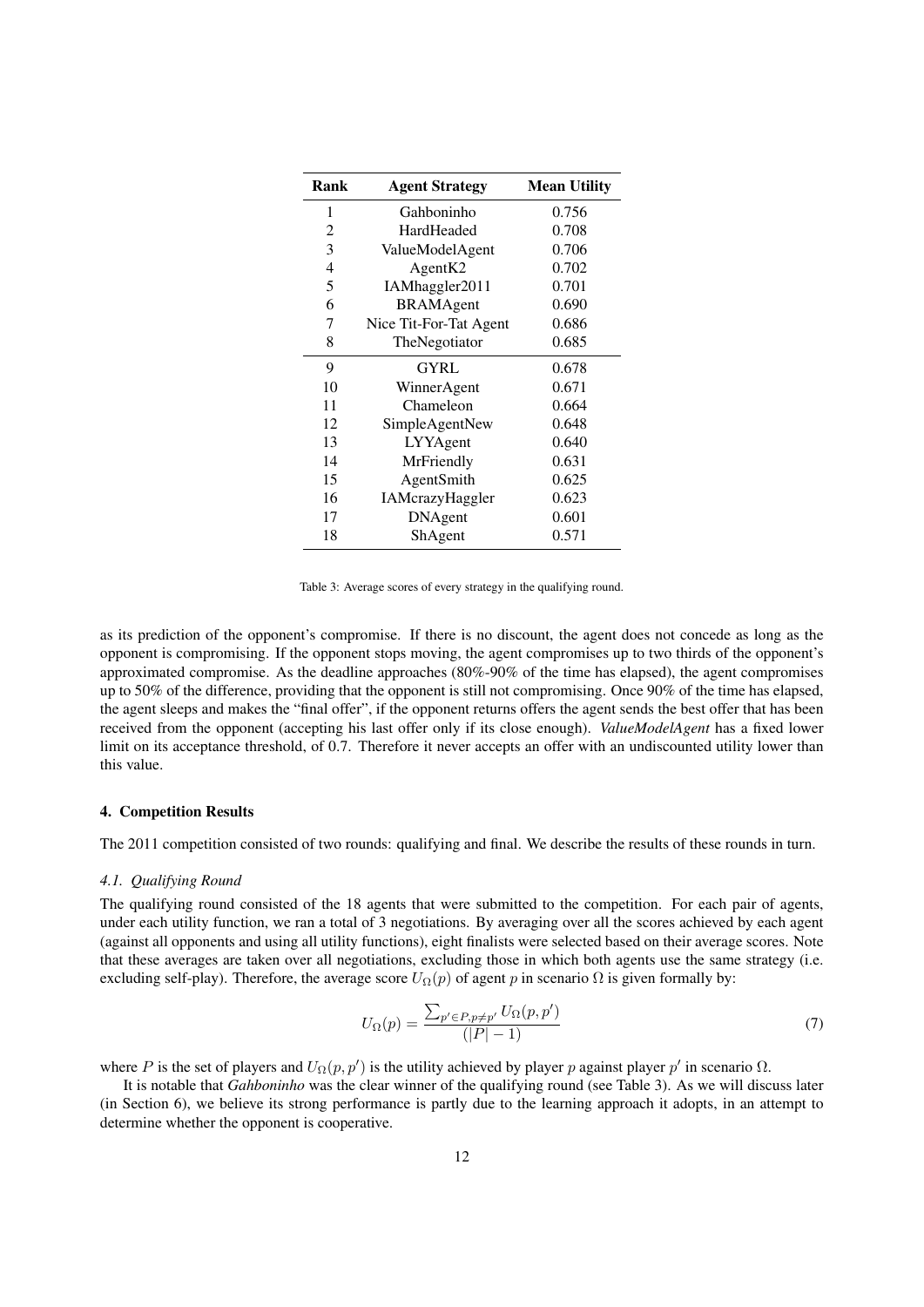| Rank    |                        | <b>Utility</b> |                           |                         |                    |  |  |  |
|---------|------------------------|----------------|---------------------------|-------------------------|--------------------|--|--|--|
|         | <b>Agent Strategy</b>  | Mean           | <b>Standard Deviation</b> | 95% Confidence Interval |                    |  |  |  |
|         |                        |                |                           | <b>Lower Bound</b>      | <b>Upper Bound</b> |  |  |  |
| 1<br>л. | HardHeaded             | 0.749          | 0.0096                    | 0.745                   | 0.752              |  |  |  |
| 2       | Gahboninho             | 0.740          | 0.0052                    | 0.738                   | 0.742              |  |  |  |
| 3       | IAMhaggler2011         | 0.686          | 0.0047                    | 0.685                   | 0.688              |  |  |  |
| $4*$    | AgentK2                | 0.681          | 0.0047                    | 0.679                   | 0.683              |  |  |  |
| $5*$    | TheNegotiator          | 0.680          | 0.0043                    | 0.679                   | 0.682              |  |  |  |
| $6*$    | <b>BRAMAgent</b>       | 0.680          | 0.0050                    | 0.678                   | 0.682              |  |  |  |
| $7*$    | Nice Tit-For-Tat Agent | 0.678          | 0.0076                    | 0.675                   | 0.681              |  |  |  |
| 8       | ValueModelAgent        | 0.617          | 0.0069                    | 0.614                   | 0.619              |  |  |  |

\*Note that the competition ranking that was released immediately following the final round listed BRAMAgent as achieving 4th place, but in our extended runs, *BRAMAgent* achieves a lower ranking. This is due to the small differences of the scores of the agents in positions 4 to 7. Specifically, there is no statistically significant difference between the utilities achieved by *AgentK2*, *TheNegotiator*, *BRAMAgent* and the *Nice Tit-For-Tat Agent*.

Table 4: Tournament results in the final round.

| Agent                  | Nice or Die | Laptop | Acquisition<br>Company | Grocery | Trip<br>Amsterdam | Camera | Ğ     | Energy |
|------------------------|-------------|--------|------------------------|---------|-------------------|--------|-------|--------|
| HardHeaded             | 0.571       | 0.669  | 0.749                  | 0.724   | 0.870             | 0.811  | 0.958 | 0.637  |
| Gahboninho             | 0.546       | 0.730  | 0.752                  | 0.668   | 0.929             | 0.665  | 0.946 | 0.682  |
| IAMhaggler2011         | 0.300       | 0.750  | 0.813                  | 0.726   | 0.781             | 0.715  | 0.864 | 0.543  |
| AgentK2                | 0.429       | 0.655  | 0.788                  | 0.717   | 0.750             | 0.727  | 0.921 | 0.459  |
| TheNegotiator          | 0.320       | 0.651  | 0.757                  | 0.733   | 0.791             | 0.742  | 0.930 | 0.519  |
| <b>BRAMAgent</b>       | 0.571       | 0.631  | 0.747                  | 0.725   | 0.792             | 0.739  | 0.803 | 0.432  |
| Nice Tit-For-Tat Agent | 0.425       | 0.668  | 0.772                  | 0.753   | 0.739             | 0.774  | 0.786 | 0.509  |
| ValueModelAgent        | 0.137       | 0.641  | 0.764                  | 0.765   | 0.857             | 0.781  | 0.951 | 0.037  |

Table 5: Detailed scores of every agent in each scenario in the final round. Bold text is used to emphasise the best score achieved in each scenario.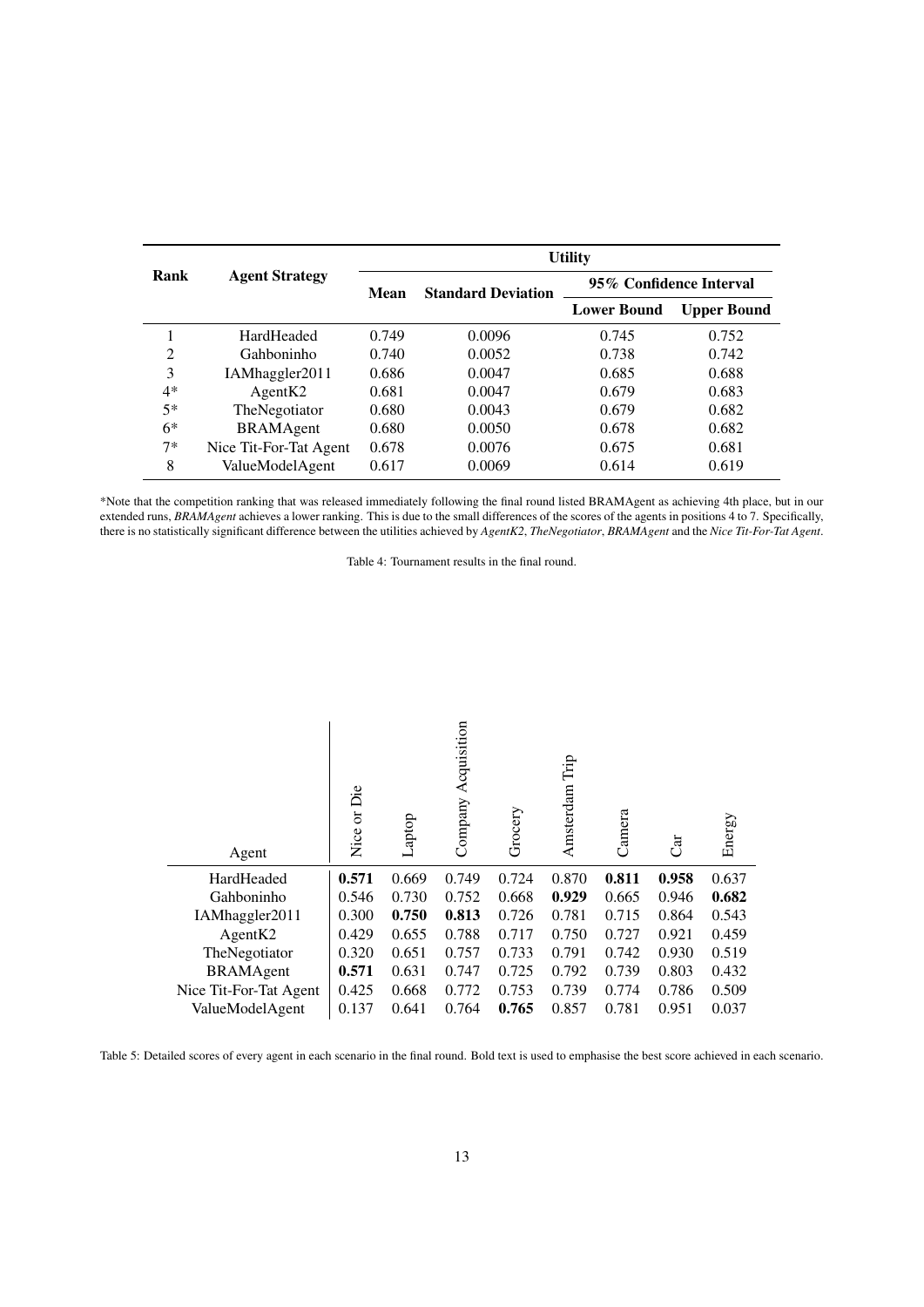

Figure 2: Scores of every agent in each scenario in the final round.

# *4.2. Final Round*

For the final round, we matched each pair of finalists, under each utility function, a total of 30 times. Table 4 summarises the means, standard deviations, and 95% confidence interval bounds for the results of each agent, taken over the 30 iterations.<sup>8</sup> In common with the approach used in the qualifying round, all agents use both of the profiles that are linked to a scenario. The average score achieved by each agent in each scenario is given in Table 5, and presented visually in Figure 2. In the finals, *HardHeaded* proved to be the clear winner,<sup>9</sup> with a score of 0.749. Figure 2 clearly shows that in most scenarios the margin between the worst and the best agents was minimal. Specifically, in 6 of the 8 scenarios, the worst agent achieved no less than 80% of the best agent's score. The remaining two scenarios that had a much greater range of results were also the scenarios with the greatest opposition between the two utility functions. The results presented in Table 5 and Figure 2 also show that the winning *HardHeaded* agent did not win in the majority of the scenarios (it only did so in 3 out of 8). In some scenarios, especially those with a large size and high opposition, some of the agents performed poorly. However, *HardHeaded* and *Gahboninho* got the higher utility in such "tough" scenarios. Consequently, *HardHeaded* and *Gahboninho* won by a big margin in most scenarios. In addition, *IAMhaggler2011* won the *Company Acquisition* and *Laptop* scenarios where there is a low discount factor, therefore, *IAMhaggler2011* is well suited to cases where agreements need to be reached quickly. The differences among *BRAMAgent*, *AgentK2*, *TheNegotiator* and the *Nice Tit-For-Tat Agent* are very small, in fact they are statistically indistinguishable.

<sup>8</sup>The standard deviations and confidence intervals are calculated based on the variance of the utilities across the 30 iterations of the tournament (after being averaged over all of the scenarios). Therefore they only measure the variance across complete tournaments, which may be due to intentional randomness within the agents' strategies or stochastic effects that are present in the tournament setup.

<sup>&</sup>lt;sup>9</sup>There are a number of reasons why the winner in the final round was different to the qualifying round. Firstly, the set of scenarios used in the final was smaller than in the qualifying round, and it is possible that the final scenarios were more favourable to the *HardHeaded* agent. Secondly, the set of participating agents was smaller, and furthermore, due to the elimination of the lower scoring agents, those agents that remain were more competitive. Finally, it is possible that the agents were modified between the two rounds.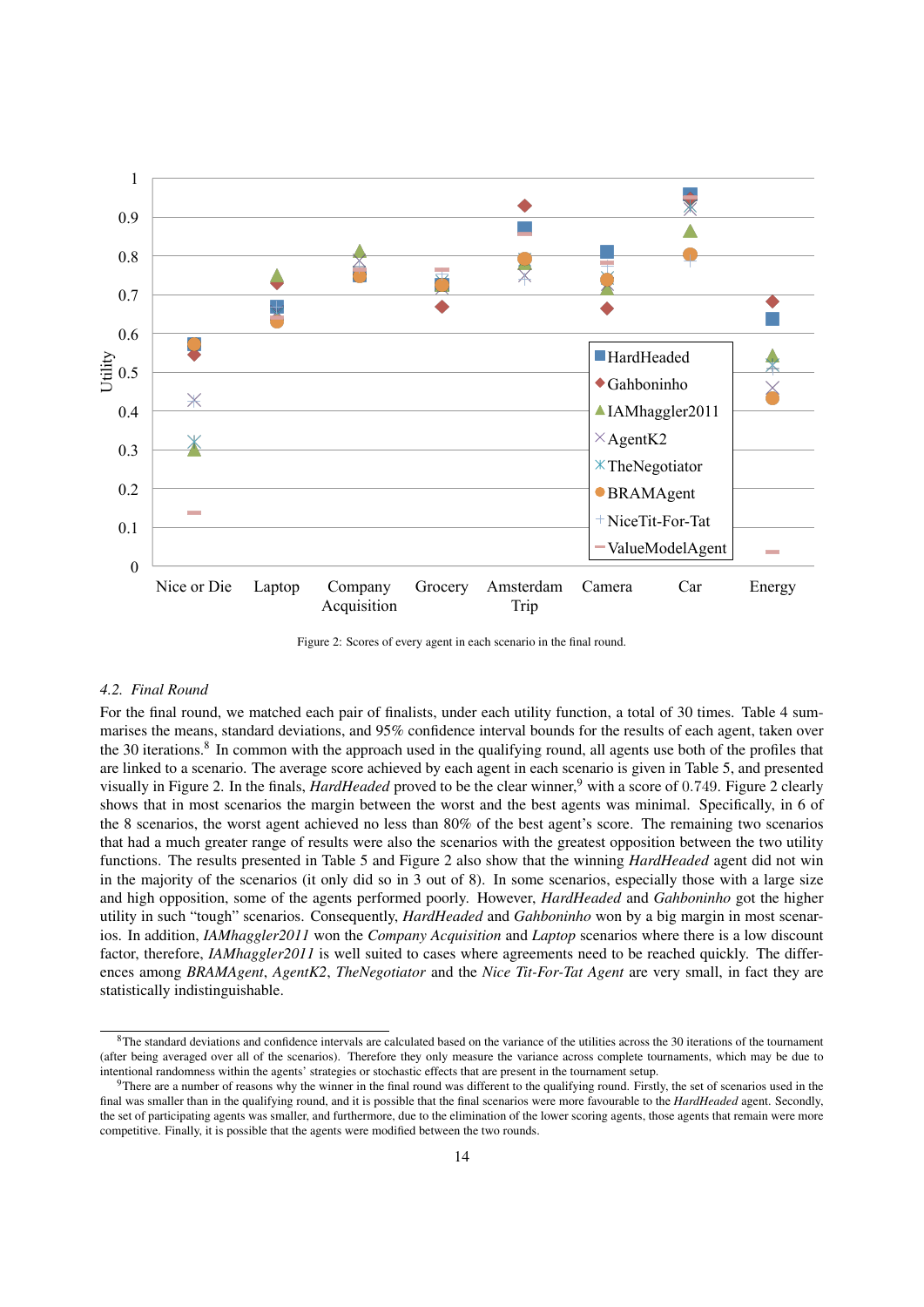# 5. Evaluation Methods

The competition results only give a fairly narrow view of the performance of the agents. In order to consider their behaviour in more detail, and also to explore the interactions between different strategies in a tournament setting, we use two further evaluation methods in this paper. As will become evident, the performance of an agent depends heavily on the opponent. Therefore, Section 5.1 focuses on the influence of the opponent on the negotiation outcome. Now, apart from individual performance, the tournament setting of ANAC demands that agents take into account their relative performance, i.e., that they are robust in the sense of not yielding too much to the other contestants. To this end, Section 5.2, explores the influence of the tournament pool by considering different mixes of opponent strategies.

# *5.1. Influence of the Opponent*

When looking at Table 4, it is natural to ask which agent characteristics were decisive factors in the final ranking of the agents. Which agents behaved very competitively and which ones were more cooperative? Were they successful because of it, and if so, against whom? In order to answer such questions, we characterise the ANAC agents by analysing their bidding behaviour and utility gain against different types of opponents. In particular, we focus on the amount they are willing to concede to the opponent, as this is a key determinant of an agent's bidding behaviour.

In more detail, making concessions is key to a successful negotiation: without them, negotiations would not exist [24]. Many of the classic negotiation strategies are characterised by the way they make concessions throughout the negotiation. For example, the time dependent tactics such as *Boulware* and *Conceder* [7] are characterised by the fact that they steadily concede throughout the negotiation process. Concessions made by such tactics depend on various factors, such as the opening bid, the reservation value, and the remaining time. Where possible, it can be beneficial to use prior information about the market conditions in selecting a suitable concession strategy. However, in the ANAC setup, there is no such prior information available to the agents. Alternatively, behaviour dependent tactics (e.g. Tit for Tat) [4, 7] base their decision to make concessions on the concessions of the other negotiating party.

Now, deciding what concessions to make depends in large part on the opponent. One can either choose to signal a position of firmness and stick to an offer. Alternatively, one can take a more cooperative stance, and choose to make a concession. Such a concession may, in turn, be reciprocated by the opponent, leading to a progression of concessions. On the other hand, the negotiation process can easily be frustrated if the opponent adopts a take-it-orleave-it approach. Against this background, we study the ANAC negotiation strategies according to the way they concede towards different types of opponents.

#### *5.1.1. Concession Rate*

We use the notion of *concession rate* (CR) to quantify the total amount an agent has conceded towards the opponent during a negotiation.<sup>10</sup> We will define the concession rate of an agent A as a normalised measure  $CR_A \in [0,1]$  with the following meaning: if  $C R_A = 0$ , then A did not concede at all during the negotiation, while  $C R_A = 1$  means that player A yielded completely to the opponent by offering the opponent its best offer.

In doing so, it is generally not enough to simply consider the utility of the agreement as a measure for the concession rate. For instance, a negotiator may not get an agreement before the deadline. In that case, both parties receive zero utility, but this gives no information about the concessions that were made. Also, the last offer made by a negotiator is not necessarily the offer to which he was willing to concede the most. To capture the notion of concession rate, we define it in terms of the *minimum* utility m a negotiator has demanded during the negotiation, as this is a measure of the total amount the negotiator was willing to concede during a negotiation.

We illustrate the concept of CR by considering the *Nice or Die* scenario as described in Section 3.1, which has only three possible outcomes:  $\omega_1 = \langle 0.16; 1 \rangle$ ,  $\omega_2 = \langle 0.3; 0.3 \rangle$ , and  $\omega_3 = \langle 1; 0.16 \rangle$  (see Figure 3).

Let us first consider the case where agent A sticks to the same offer  $\omega_3$  throughout the negotiation, demanding the highest possible utility for itself. In this case, the minimum utility m that player A has demanded is equal to 1, so A

<sup>&</sup>lt;sup>10</sup>This technique was previously used in [5] to analyse the ANAC 2010 competition. However, in [5], a more comprehensive notion of concession rate is introduced, where the concession rate is measured at *arbitrary* time points, rather than an aggregate of the full negotiation. We adhere to the same naming convention, although in order to express an agent's concessive behaviour as a single number, we have employed a simplified version here that does not capture the temporal aspect.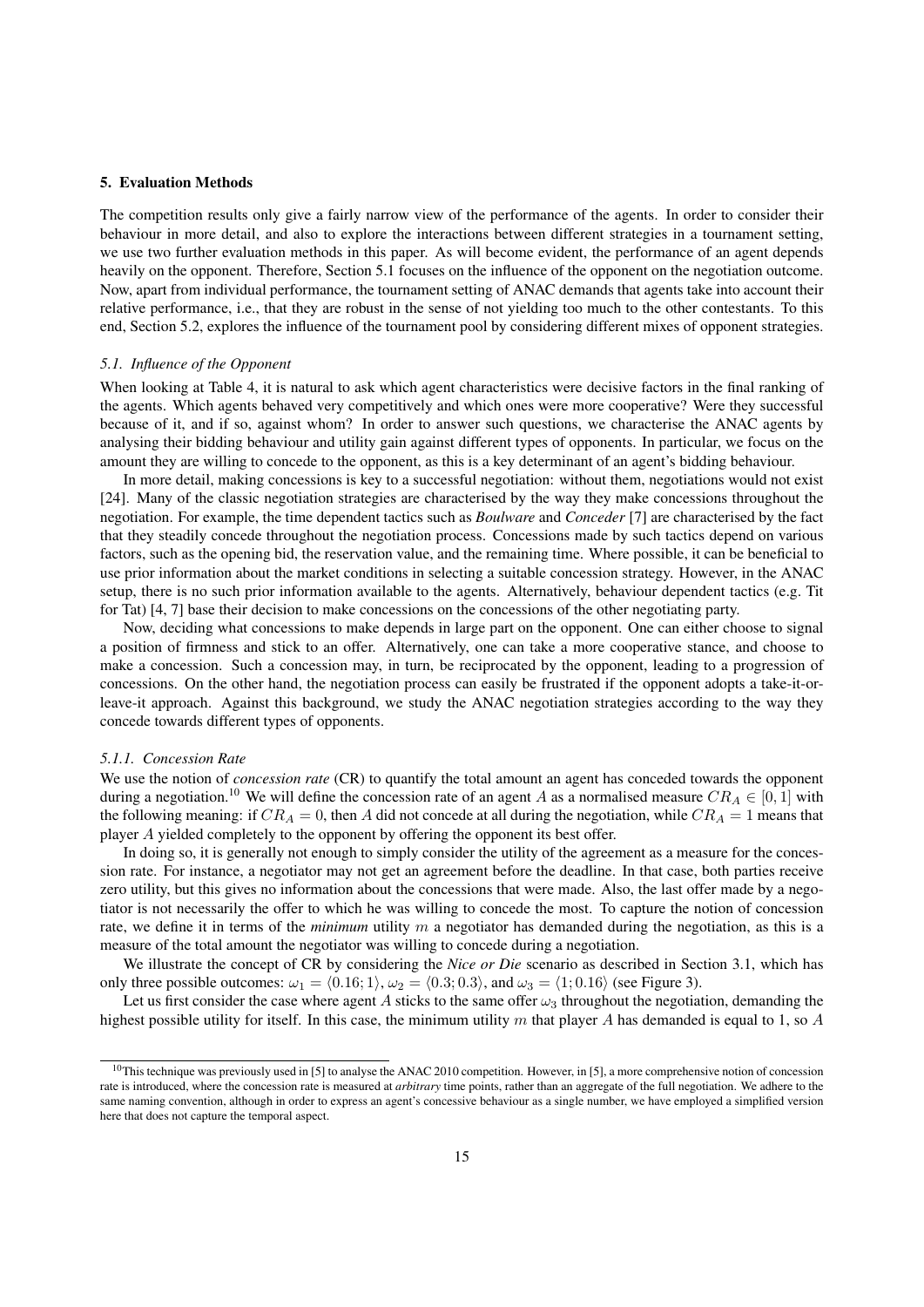

Figure 3: The three possible outcomes of the *Nice or Die* scenario, with the utility of agent A plotted on the horizontal axis.

has not conceded anything, therefore the corresponding concession rate of agent A should be equal to zero:

$$
CR_A = 0, \text{ for } m = 1. \tag{8}
$$

On the other hand, when A concedes all the way to the opponent's best option (which is  $\omega_1$ ),<sup>11</sup> CR<sub>A</sub> should be equal to 1. Note however, that conceding all the way does not necessarily mean demanding zero utility, or the lowest possible utility. For instance in this example, A would still receive 0.16 utility when bidding  $\omega_1$  (see Figure 3). In general, there may also be bids with even lower utility for A that are, for example, also bad for its opponent. However, player A should be able to always obtain at least an agreement that is the best outcome for the opponent, as any rational player B will accept it. We shall refer to this utility as the *full yield utility*  $(FYU_A)$  of player A. Intuitively, it is the worst score player  $A$  can expect to obtain in the negotiation. Player  $A$ 's concession rate is therefore maximal if he makes a bid on or below the full yield utility:

$$
CR_A = 1, \text{ for } m \leq FYU_A. \tag{9}
$$

Between the two extremes, we define  $CR_A$  to decrease linearly from 1 to 0. There is only one function that satisfies this constraint, along with the equations (8) and (9) above, namely:

$$
CR_A(m) = \begin{cases} 1 & \text{if } m \leq FYU_A, \\ \frac{1-m}{1-FYU_A} & \text{otherwise.} \end{cases}
$$

By using normalisation, it is guaranteed that if  $CR_A = 0$ , then A has not conceded at all, while for  $CR_A = 1$ , player A has conceded fully (i.e., up to its full yield utility). Normalising has the added benefit of reducing bias in the scenarios: in a typical scenario with strong opposition such as *Energy*, players may obtain utilities anywhere between 0.1 and 1, while in scenarios with weak opposition such as *Company Acquisition*, utility ranges are much more narrow. Normalisation ensures that the concession rate can be compared over such different scenarios.

Note that CR is a measure of the bidding strategy, so in particular it does not take into account the conditions under which an agent accepts an offer.

 $11$ Note that the best outcome for a player is not necessarily unique, but typical scenarios (including those considered in ANAC and hence, in this paper) all have unique optimal outcomes for both players, so that the full yield utility is well-defined.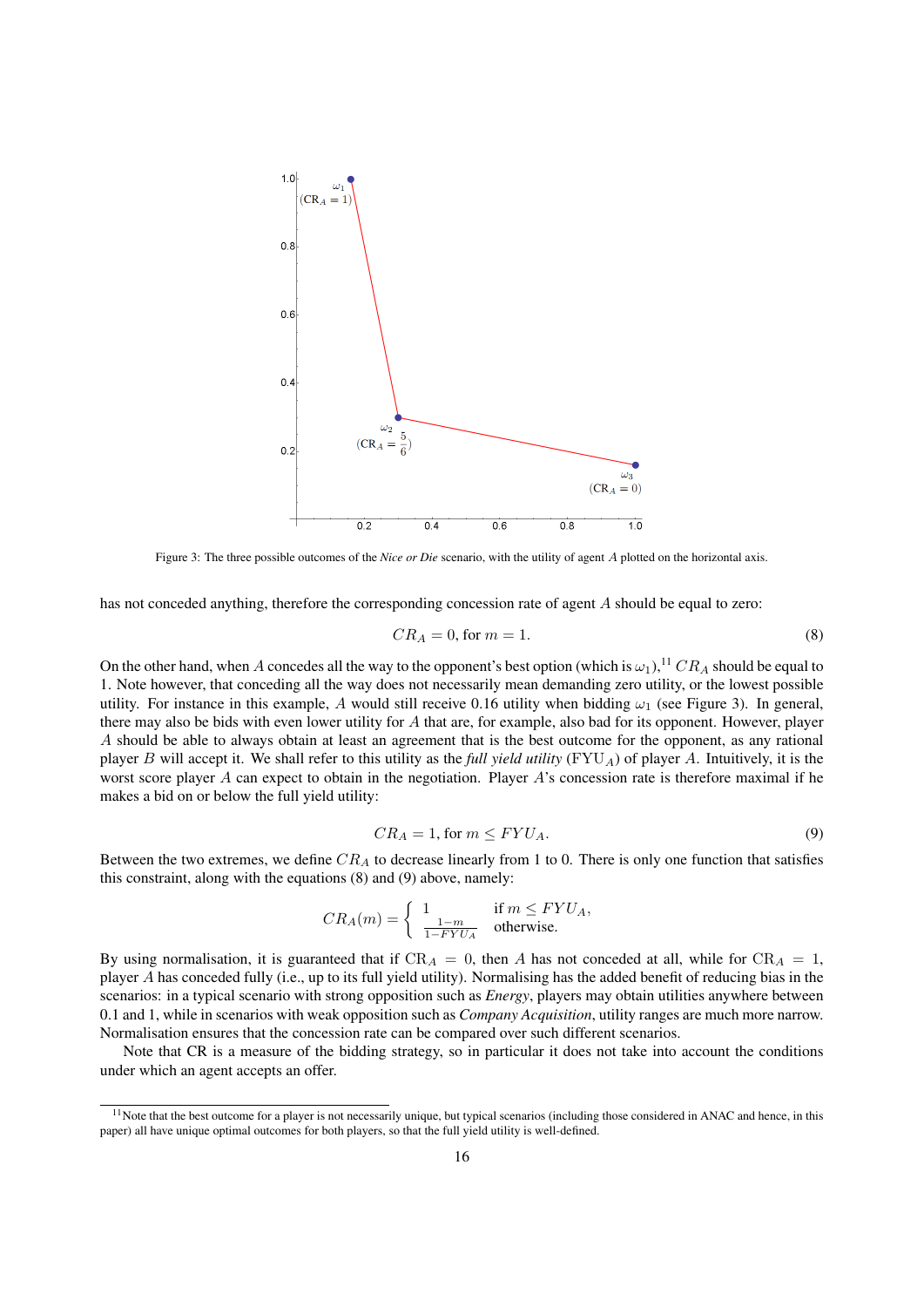**Example 1.** Suppose player A has made the following bids:  $\langle \omega_3, \omega_2, \omega_3 \rangle$  (see Figure 3). Then its minimum demanded utility m is equal to the utility of  $\omega_2$ , which is 0.3. The full yield utility  $FYU_A$  is equal to the utility of  $\omega_1$ , which is 0.16. Therefore,

$$
CR_A = \frac{1 - 0.3}{1 - 0.16} = \frac{5}{6}. \quad \Box
$$

When the negotiation thread is given, the minimum demanded utility  $m$  of a player  $A$  is known, and then we shall denote the concession rate simply by  $\text{CR}_A$ . We also omit the subscript A when it is clear from the context.

#### *5.1.2. Classifying the Agents According to their Concession Rates*

In order to classify the eight finalists according to their concession rate, we considered a negotiation setup with the following characteristics. To be able to compare the results, we need to fix the set of opponents that are used to measure the CR. This raises the question which agents can be used for this purpose. To test both sides of the spectrum, we let the finalists negotiate against both a very cooperative and a very competitive opponent. The opponent tactics that we use to measure concession rates are simple, non-adaptive negotiation tactics. We do so because we want to ensure that the concession rate results depend as much as possible on the agent's own negotiating tactic, and not on the opponent's. To be more precise, we aim for three opponent characteristics when measuring the concession rate:

- 1. Simplicity: The concession rate results of an agent are less sensitive to the opponent, and hence easier to interpret, if the opponent negotiation tactic is simple and easy to understand.
- 2. Regularity: We want to give the agent sufficient time to show its bidding behaviour; therefore, the opponent should not end the negotiation prematurely by either reaching an agreement too fast or breaking off the negotiation. Another issue here is that the opponent should generate sufficient bids. This requires computationally efficient agents that respond within a reasonable amount of time and excludes extreme agents that only make a limited number of offers.
- 3. Deterministic behaviour: In order to reduce variance in experimental results, we prefer deterministic agents to those that demonstrate random bidding behaviour.

For the *competitive opponent*, we chose *Hardliner* (also known as take-it-or-leave-it, or *Hardball* [24]). This strategy simply makes a bid of maximum utility for itself and never concedes. This is the most simple competitive strategy that can be implemented and it fits the other two criteria as well: it is deterministic and it gives the agent the full negotiation time to make concessions.

For the *cooperative opponent*, we selected *Conceder Linear*, i.e., the time dependent tactic adapted from [7, 10] with parameter  $e = 1$ . Depending on the current time  $t \in [0, 1]$ , this strategy makes a bid with utility closest to

$$
P_{\min} + (P_{\max} - P_{\min}) \cdot (1 - F(t)),
$$
\n(10)

with

$$
F(t) = k + (1 - k) \cdot t^{1/e}.
$$

In our experiments, we selected the standard value  $k = 0$ , and  $P_{\text{max}}$ ,  $P_{\text{min}}$  are respectively set to the maximum and minimum utility that can be obtained in the scenario. With these values, and setting  $e = 1$ , we obtain a very simple conceding tactic. It reduces equation (10) to

$$
P_{\min} + (P_{\max} - P_{\min}) \cdot (1 - t),
$$

so that it linearly reduces its demanded utility from  $P_{\text{max}}$  to  $P_{\text{min}}$  as time passes.

Both strategies accept if and only if their planned offer has already been proposed by the opponent in the previous round.

There exist even simpler conceding tactics such as *Random Walker*<sup>12</sup> (which generates random bids), or an agent that accepts immediately. However, both opponent strategies are not *regular* in the sense that they do not give the agent enough time to show its bidding behaviour. *Random Walker* has the additional disadvantage of not being deterministic. Therefore, we believe *Random Walker* can serve as a useful baseline strategy to test the efficacy of a negotiation strategy, but not as a useful opponent strategy to measure an agent's willingness to concede. Consequently, we selected *Conceder Linear* as the cooperative opponent, as it fulfils the three requirements listed above.

<sup>12</sup>The *Random Walker* strategy is also known as the *Zero Intelligence* strategy [13]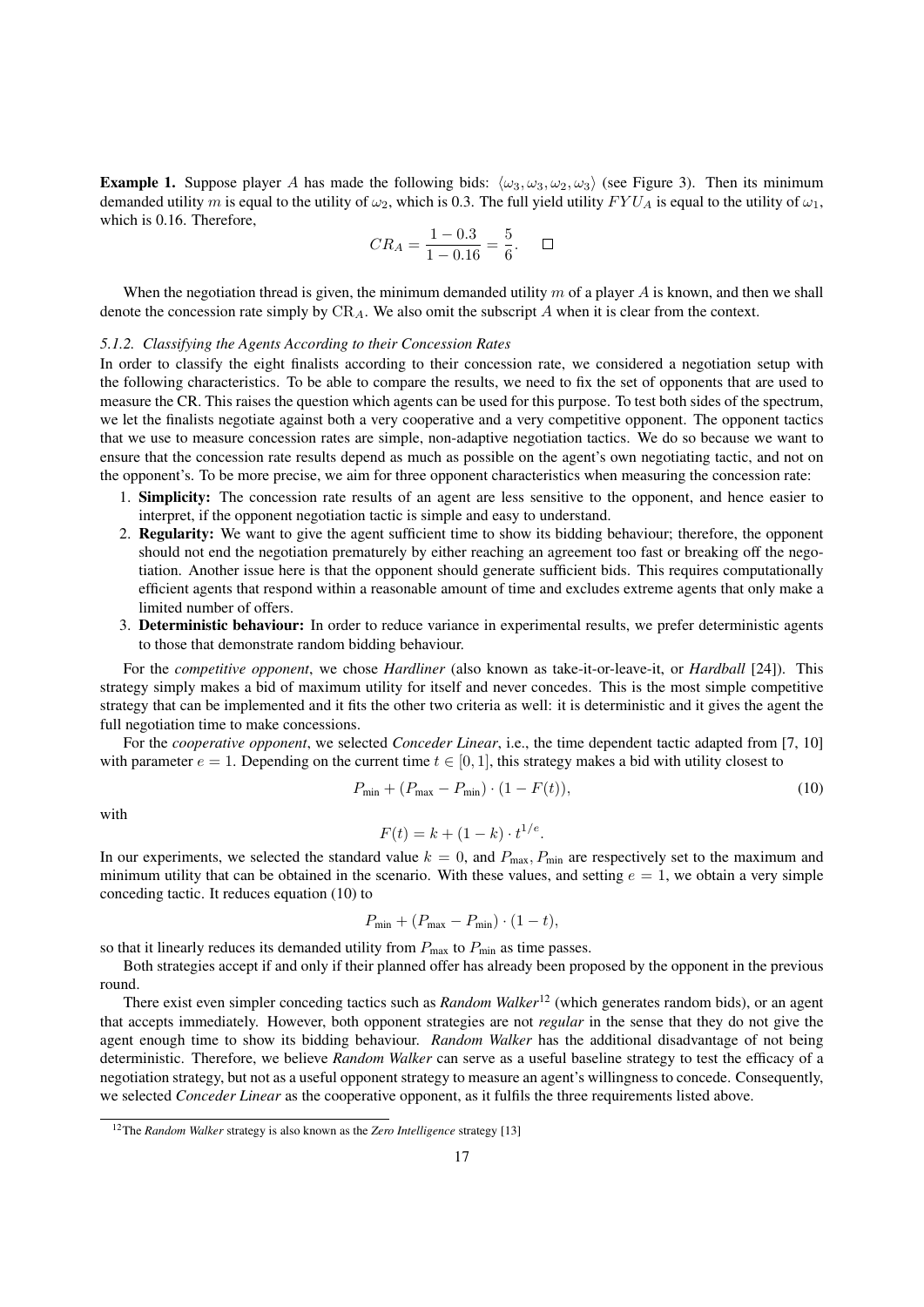| Agent                  |             | <b>Concession Rate vs Conceder Linear</b> | <b>Concession Rate vs Hardliner</b> |                           |  |
|------------------------|-------------|-------------------------------------------|-------------------------------------|---------------------------|--|
|                        | <b>Mean</b> | <b>Standard Deviation</b>                 |                                     | <b>Standard Deviation</b> |  |
| AgentK2                | 0.232       | 0.029                                     | 0.435                               | 0.019                     |  |
| <b>BRAMAgent</b>       | 0.141       | 0.042                                     | 0.642                               | 0.002                     |  |
| Gahboninho             | 0.219       | 0.041                                     | 0.907                               | 0.032                     |  |
| HardHeaded             | 0.041       | 0.027                                     | 0.622                               | 0.039                     |  |
| IAMhaggler2011         | 0.419       | 0.058                                     | 0.987                               | 0.005                     |  |
| Nice Tit-for-Tat Agent | 0.169       | 0.033                                     | 0.876                               | 0.031                     |  |
| TheNegotiator          | 0.071       | 0.011                                     | 1.000                               | 0.000                     |  |
| ValueModelAgent        | 0.239       | 0.013                                     | 0.667                               | 0.030                     |  |
| Random Walker          | 0.848       | 0.040                                     | 0.904                               | 0.030                     |  |
| Hardliner              | 0.000       | 0.002                                     | 0.000                               | 0.002                     |  |
| <b>Boulware</b>        | 0.162       | 0.009                                     | 1.000                               | 0.000                     |  |
| Conceder Linear        | 0.414       | 0.034                                     | 1.000                               | 0.000                     |  |
| Conceder               | 0.571       | 0.043                                     | 1.000                               | 0.000                     |  |

Table 6: An overview of the concession rate and standard deviation of every agent in the experiments against *Conceder Linear* and *Hardliner*.

#### *5.1.3. Experiments*

For our experimental setup we employed GENIUS using the same negotiation parameters as described in Section 2.2. We included all the negotiation tactics of the eight finalists. In addition to the ANAC agents, we included some well-known agents to explore some extreme cases. First, we included the *Hardball* strategy described above, which consistently makes the maximum bid for itself. We also studied three members of the time-dependent-tactics family [7] as defined above, namely: *Boulware* ( $e = 0.2$ ), *Conceder Linear* ( $e = 1$ ), and *Conceder* ( $e = 2$ ). Finally, we included the *Random Walker* strategy, which randomly jumps through the negotiation space. We shall refer to these five strategies as our *benchmark strategies*.

We measured the concession rate of an agent A playing against *Conceder Linear*, and *Hardliner*. The two parties attain a certain outcome, or reach the deadline. In both cases, at the end of the negotiation, A has reached a certain concession rate as defined in Section 5.1.1. The concession rate is then averaged over all trials on all eight final scenarios (see Section 3.1), alternating between the two utility functions defined as part of that scenario. For example, in the *Energy* scenario, A will play both as the electricity distribution company and as the consumer. We then repeated every negotiation 30 times to increase the statistical significance of our results. We have taken the averages and standard deviations over these 30 data points, where each data point is the average taken over all scenarios.

We present the results of the concession rate experiments in Table 6, and its graphical representation is depicted in Figure 4. In Figure 5 through to Figure 8, we present the connection between the concession rate of the agents and their average negotiation results against *Conceder Linear* and *Hardliner*. In all figures, the error bars represent one standard deviation from the mean.

In more detail, we start with the observations regarding the clustering of different strategies in Figure 4. In particular, the *Hardliner* strategy and the *Random Walker* strategy are at the opposite sides of the concession rate spectrum. *Hardliner* will not concede to any type of strategy, so by definition it has  $CR = 0$  against both *Hardliner* and *Conceder Linear*. Consequently, Hardliner is the least conceding strategy possible.

On the other hand, *Random Walker* will make arbitrary concessions given enough time. This makes *Random Walker* one of the most concessive strategies possible. Against *Hardliner*, it is just a matter of time for *Random Walker* to randomly produce a bid with which it fully concedes, so *Random Walker* has CR = 1 against *Hardliner* when it manages to reach an agreement. In large domains, however, it may not be able to produce such a bid in time, and its score of 0.9 against *Hardliner* means that on average the deadline is reached after *Random Walker* has explored 90% of the bid space. Against *Conceder*, it may not have as much time to fully concede, but it generally will produce offers of very low utility in this case as well, resulting in a CR of 0.85.

We included three members of the time dependent tactics family in our experiments: *Boulware* ( $e = 0.2$ ), *Conceder Linear*  $(e = 1)$ , and *Conceder*  $(e = 2)$ . They are all located in the top of the chart because they all share the same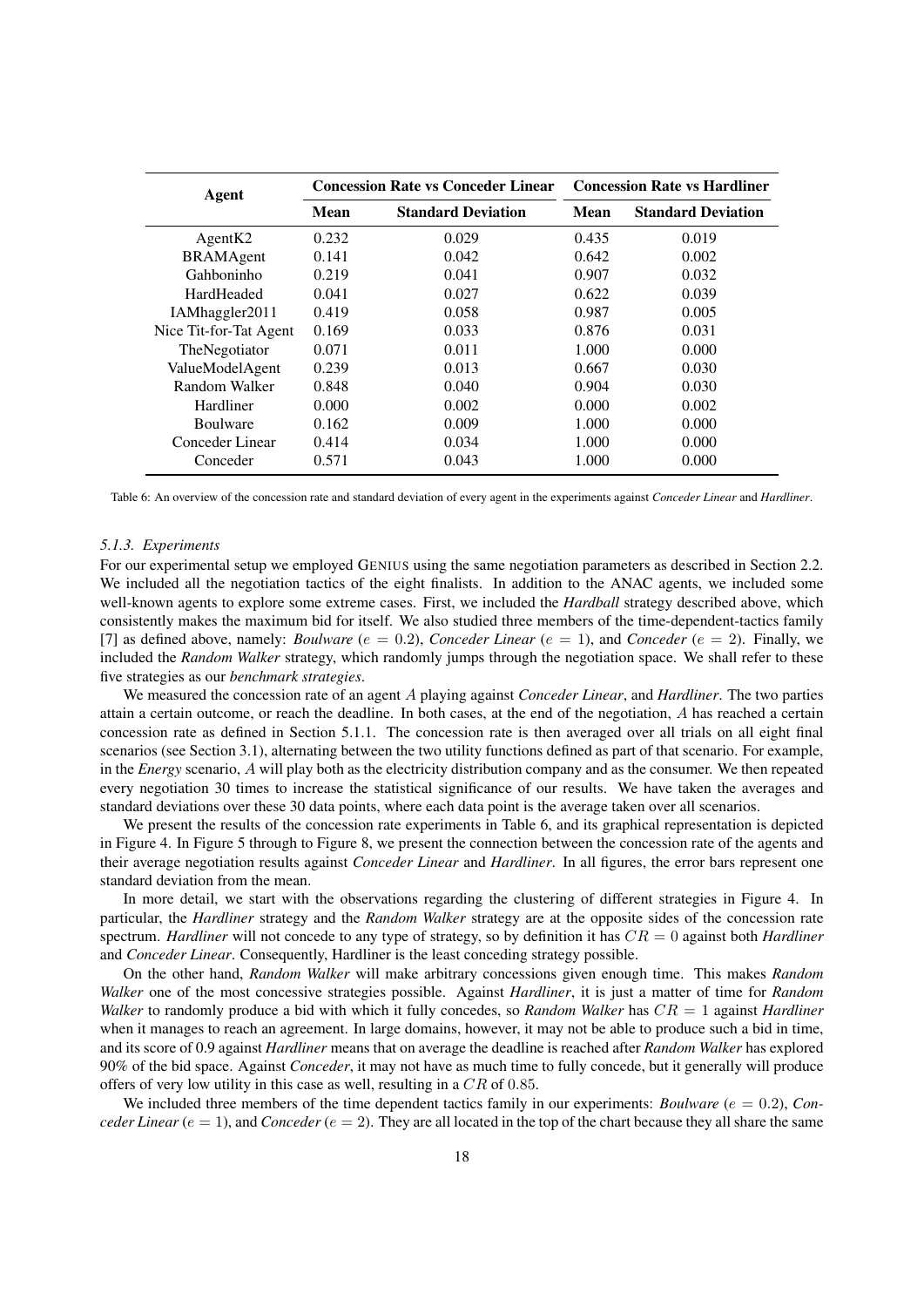

Figure 4: A scatter plot of the concession rate and standard deviation of every agent in the experiments against *Conceder Linear* and *Hardliner*. The error bars represent one standard deviation from the mean.

concession rate (equal to 1 versus Hardliner). This is to be expected, as any agent from the time dependent family will offer the reservation value when the deadline is reached [10], resulting in full concession to the opponent. In general, all time dependent tactics will lie on the line CR = 1 against *Hardliner*. In addition to the time dependent tactics, we also see *TheNegotiator* in the top of the chart. This strategy is very similar to a Boulware strategy as it adopts a very competitive time dependent strategy that makes larger concessions when the negotiation deadline approaches. All the strategies that lie on the line  $CR = 1$  give in fully to Hardliner and are thus fully exploited by a strategy that does not give in at all. All of these four strategies have a very simple bidding strategy and are clearly not optimised to deal with minimally conceding strategies or strategies that do not concede at all.

Against *Conceder Linear*, the results are also intuitively clear: concessions of the agents get bigger when the parameter  $e \in (0, \infty)$  gets bigger, so Boulware concedes the least, while *Conceder* concedes the most. More generally, when  $e \to 0$ , then  $CR \to 0$ . Conversely, when  $e \to \infty$ , then  $CR \to 1$ . An agent that has  $CR = 1$  against both *Hardliner* and *Conceder Linear* is an agent that would jump to the opponent's best bid immediately.

Finally, all ANAC 2011 strategies reside in the left part of the chart, which means they play quite competitively against a conceding strategy. The top left of the chart is populated by the four 'nicer' strategies of ANAC: *TheNegotiator*, *Nice Tit for Tat*, *Gahboninho*, and *IAMhaggler2011*. The other four finalists: *HardHeaded*, *BRAMAgent*, *ValueModelAgent*, and *AgentK2* are more competitive. It is interesting to note that *HardHeaded*, the winner of ANAC 2011, concedes the least against a cooperating strategy. The fact that these strategies did very well in the competition seems to indicate that in order to be successful in such circumstances, an agent should behave competitively, especially against very cooperative strategies.

Indeed, it seems reasonable to conjecture that the nicer we play against a conceding opponent (meaning the higher our CR is against a conceding opponent), the less utility we make in the negotiation. To test this hypothesis, we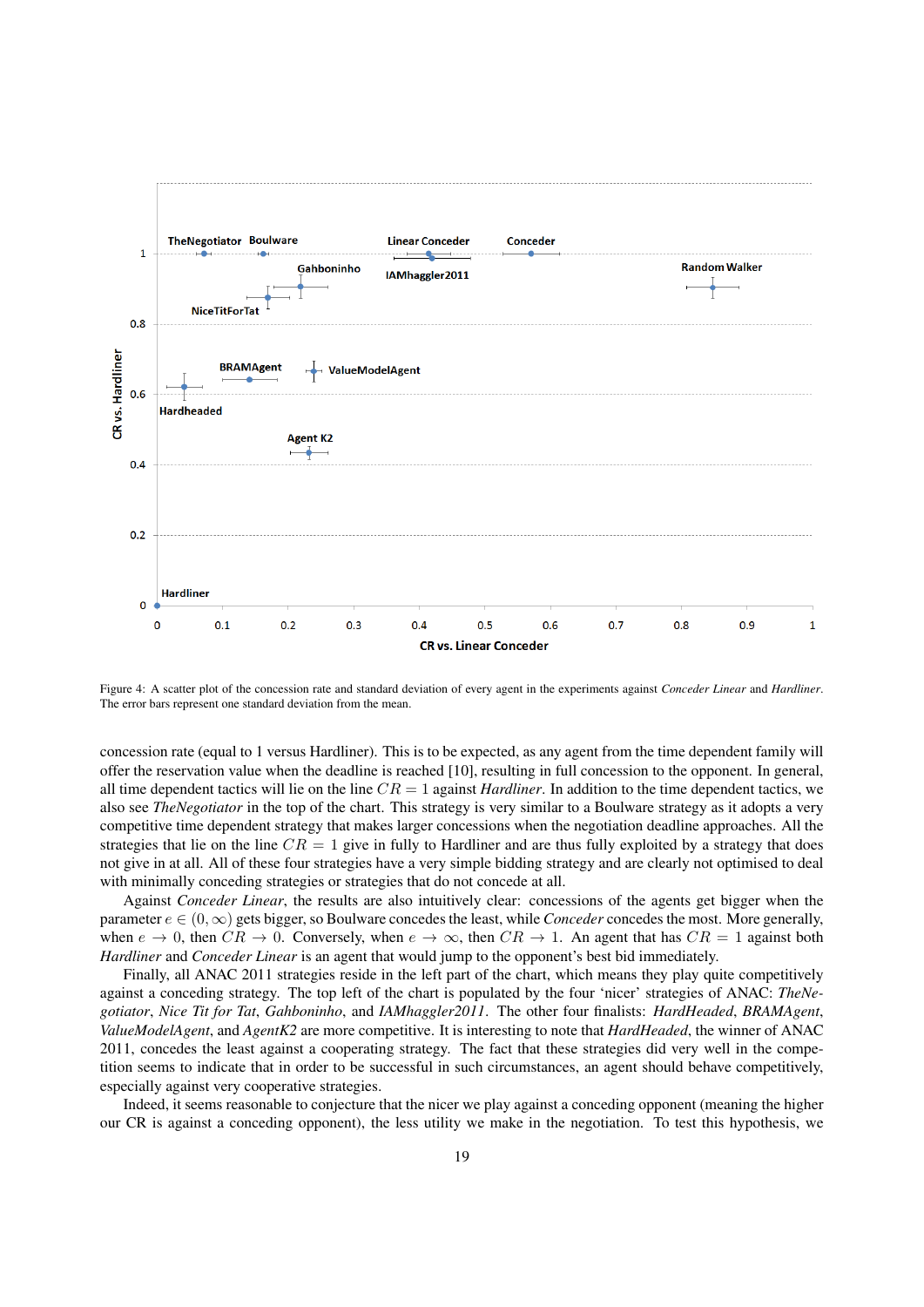

Figure 5: Comparing the results versus the concession rate against the *Conceder Linear* opponent.



Figure 6: The correlation between the concession rate and utility obtained against the *Conceder Linear* opponent of all ANAC and benchmark agents.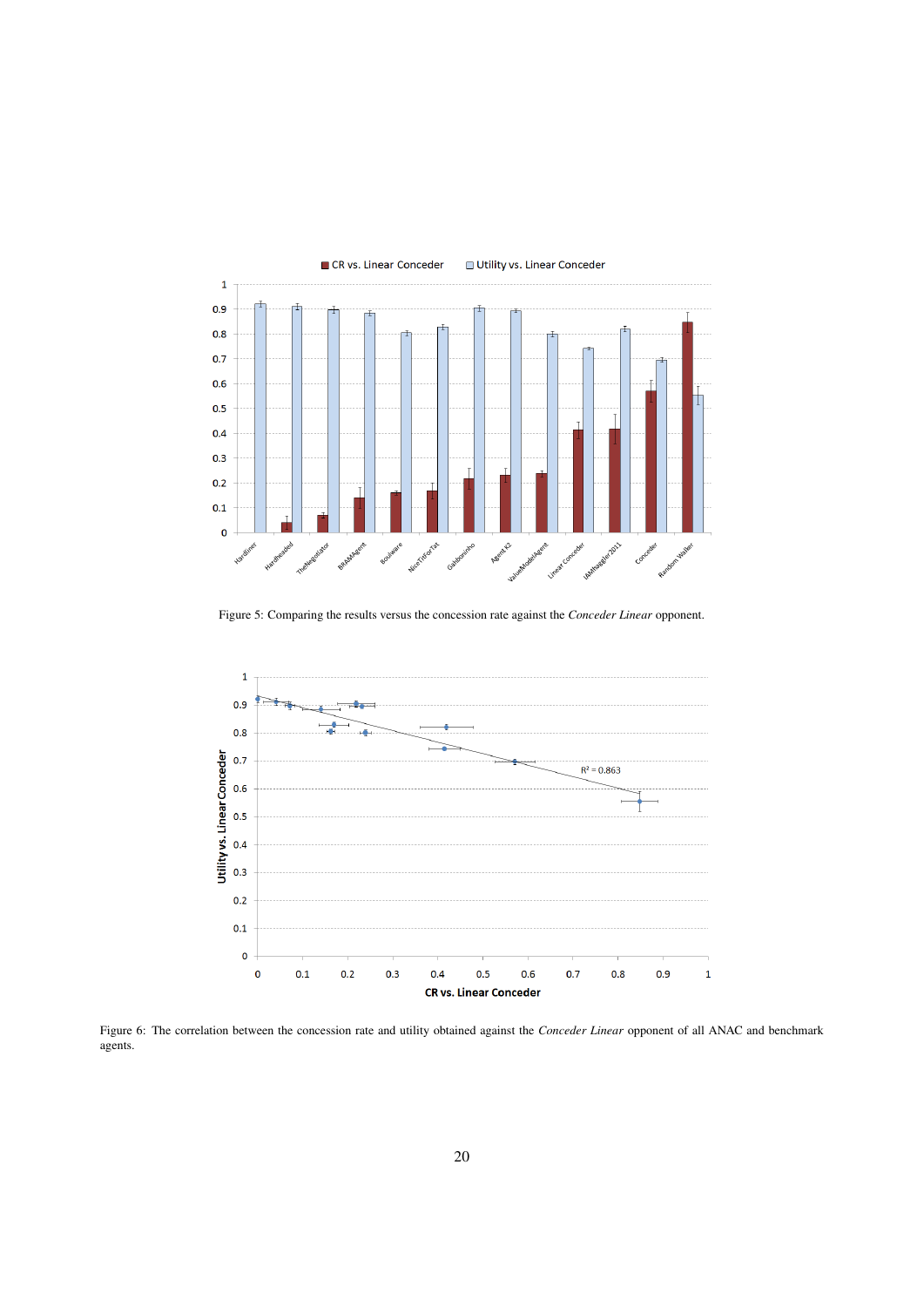

Figure 7: Comparing the results versus the concession rate against the *Hardliner* opponent.



Figure 8: The correlation between the concession rate and utility obtained against *Hardliner* of all ANAC and benchmark agents.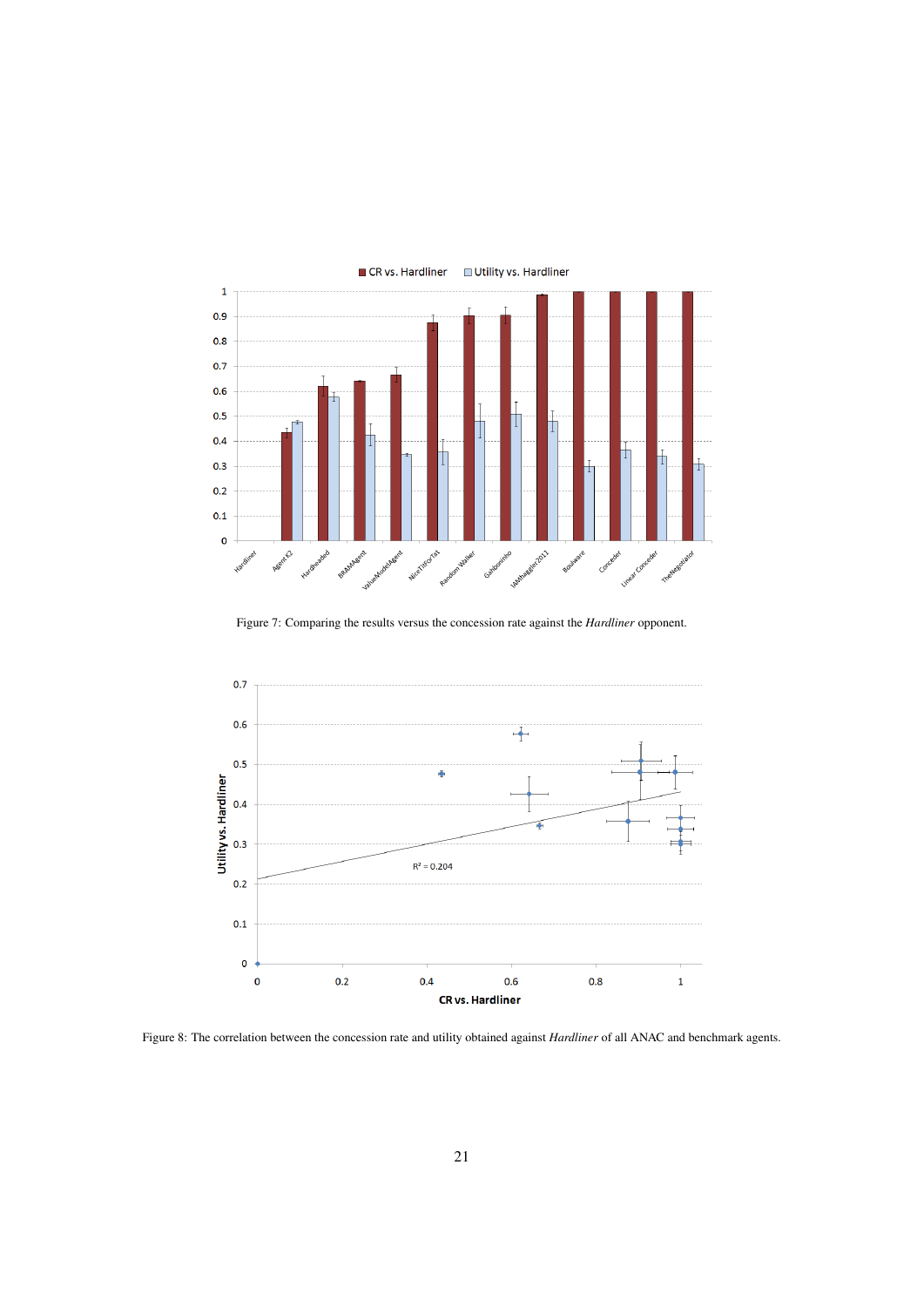selected *Conceder Linear* as the opponent, and then compared the CR of every agent against the average utility of the agreements being reached. The results are plotted in Figure 5. It is readily observable that against this type of opponent, it pays to concede as little as possible. For example, *HardHeaded* has the lowest CR after *Hardliner*, which results in a very high score against *Conceder Linear*. In general, the correlation is very high (coefficient of determination of  $R^2 = 0.86$ ) between the CR and utility obtained against *Conceder Linear* (see Figure 8). This means that CR is a good predictor of how an agent fares against a cooperative agent. As noted, the CR is a measure of the bidding strategy. Therefore, against such a cooperative opponent, the decisive factors in the success of an agent are the circumstances and timing under which the bidding strategy makes its concessions.

In contrast, we cannot make similar statements about how to play against a very competitive agent such as *Hardliner*. As can be seen in Figures 5 and 6, there is a positive correlation between the CR and the average utility obtained when playing *Hardliner*. This means that the nicer an agent plays, the more utility is obtained against *Hardliner*. This makes sense, as competitive play against *Hardliner* is sure to result in a break off. However, the correlation is very weak, with a coefficient of determination of  $R^2 = 0.20$ . Therefore in this case the CR is not a good predictor of the negotiation success. Because a break off of the negotiation is more likely against a very competitive opponent, the acceptance conditions of an agent play a much more important role than in the previous case.

Clearly, the only way to receive any utility in a negotiation against *Hardliner* is for an agent to give in fully. But in a tournament setting, an agent should not only take into account its own utility, but it should also make sure not to give away too much utility to the other contestants. Indeed, it is not entirely clear how one should successfully negotiate against the *Hardliner* (or similar strategies such as *HardHeaded*) without getting exploited in terms of tournament score. As a consequence, there exists a tension between the short-term negotiation incentives of a negotiating agent and its goal to get a high overall tournament ranking. Such considerations are related to the composition of the tournament pool, which we will cover more deeply in the next section.

#### *5.2. Influence of the Tournament Pool*

In this section, we begin by introducing the technique of empirical game theory as a method for analysing the results gathered from a series of negotiation encounters (Section 5.2.1). The technique was previously used successfully by [44] to provide insights into the strategies used in the Trading Agent Competition (TAC). Specifically, we use the approach in order to search for tournaments in which there is no incentive for any of the agents to change their strategy. Such tournaments are considered to be empirical equilibria. In more detail, Section 5.2.2 considers two player negotiations, in which each player has the freedom to choose any of the eight finalist strategies. Then, Section 5.2.3 extends the analysis to consider eight player negotiation tournaments, in which only the top three strategies are available to choose from. Finally, Section 5.2.4 removes this restriction, and therefore considers eight player tournaments in which all of the finalist strategies are available to choose from. We perform this for the average results achieved across the eight competition scenarios, and also for specific scenarios which have notable characteristics due to their size, discounting factor or mean distance to the Pareto frontier.

#### *5.2.1. The Empirical Game Theoretic Analysis*

As mentioned in Section 2, the method that is used to rank the agents which participated in the ANAC 2011 competition measures their average performance in a tournament setup, in which all agents negotiate against all other agents. Note that the goal of achieving the highest score in such a tournament is somewhat different to that of reaching the highest score in an individual negotiation. However, an agent can only control the outcomes of the negotiations it is involved in; it has no control over the negotiations between other agents. Thus, maximising the utility of each negotiation an agent participates in can be seen as a good approximation that an agent can take in order to maximise its tournament score.

The winner of the competition is the agent which obtains the highest score in the specific tournament where each agent uses a different strategy from a set of possible strategies. However, the scores achieved in this tournament, by themselves, do not reveal much about the *robustness* of the negotiation strategies submitted in different scenarios. For example, we may be interested to know how the winning strategy would change if the tournament size were chosen differently, and especially, if the mix of opponent strategies were different. Moreover, it is natural to ask whether the agents participating in the competition have an incentive to switch to a different strategy (from the set of strategies used in ANAC 2011) in order to improve their score.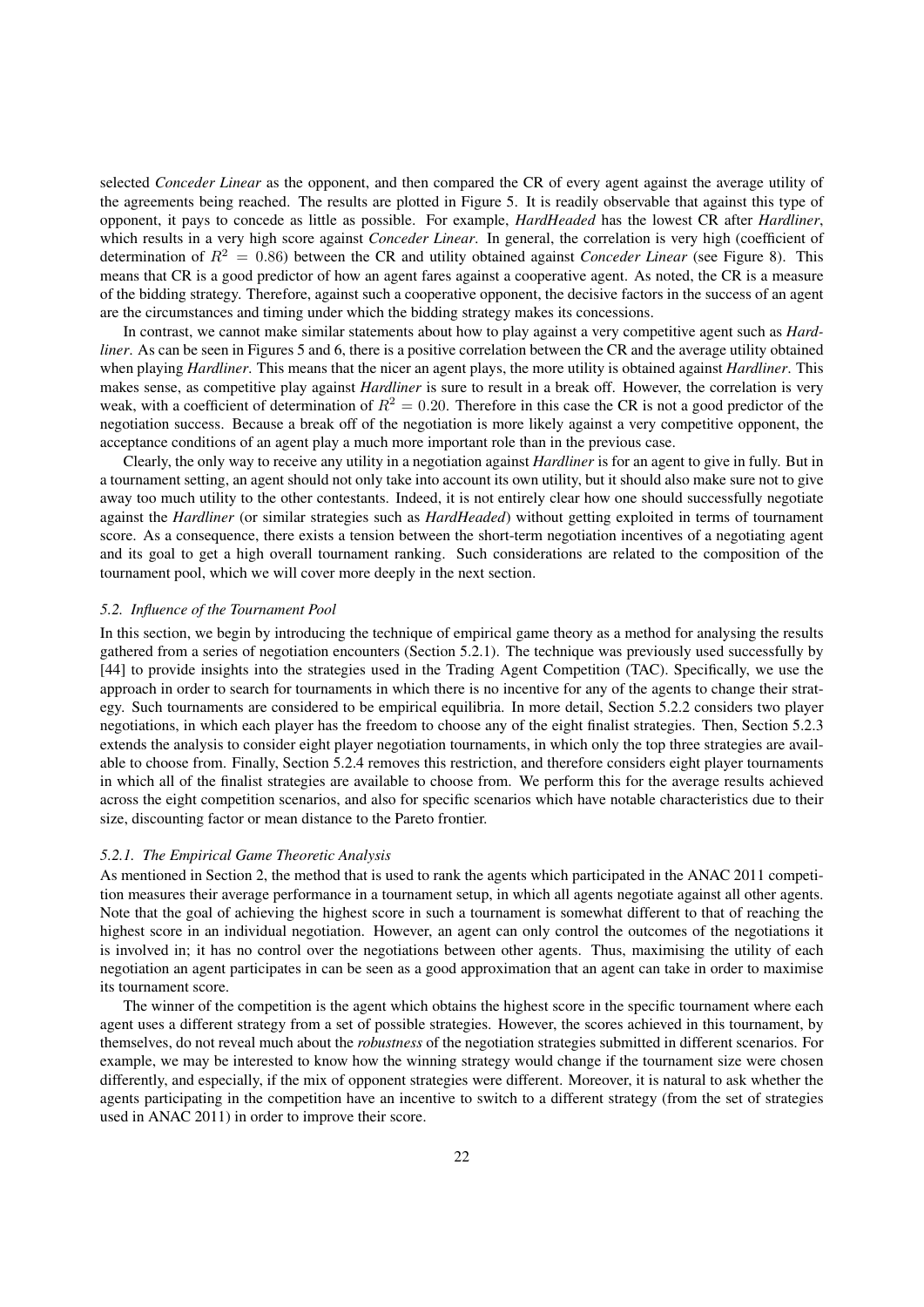In order to answer such questions, we perform an EGT analysis of the tournament results, using the techniques first developed by [44]. The aim of an EGT analysis is to search for pure Nash equilibria using a set of empirical results. It is not feasible to use a standard game theoretic approach (in which all possible strategies are considered) for analysing ANAC 2011 (or other similar competitions), since there can be an infinite number of strategies that an agent could take.<sup>13</sup> In contrast, EGT analysis uses the assumption that the strategy used by each player is selected from a fixed set of strategies and that the results achieved using any combination of those strategies can be determined through simulation. Similar techniques have been used to analyse continuous double auctions [43]. The technique has been shown to be a useful tool in addressing questions about robustness of trading strategies and, following [46], in this paper, we apply it to a bilateral negotiation setting as follows.

In an EGT analysis, a profile specifies the strategy that is used by each player in the game. Furthermore, in the ANAC tournaments, the empirical payoff of any given strategy in any profile can be determined by averaging the utility it obtains in bilateral negotiations against all the other opponent strategies in that profile, where some of these opponents may use the same strategy.

In the particular bilateral encounters that we consider in this paper, although each tournament consists of up to eight players, due to the way their scores are calculated, it is possible to determine the results of any tournament without directly simulating every 8-player profile. In contrast, in the TAC SCM game, which was analysed by [44] using a similar technique, each game consisted of 6 players, with each having the freedom to choose their own strategy and interact with each other, and therefore it was necessary to obtain the results, by simulation, of every possible 6 player profile. In more detail, using Equation 7, we can compute the results of any profile consisting solely of strategies in set S, provided that  $\forall s_1, s_2 \in S, U(s_1, s_2)$  is known. This vastly reduces the number of games that need to be simulated, as there are only  $|S|^2$  values for  $U(s_1, s_2)$ , compared to  $\binom{|P|+|S|-1}{|P|}$  $\frac{|\mathcal{B}|-1}{|\mathcal{P}|}$  total strategy profiles (where  $|\mathcal{P}|$ is the number of players). For  $|P| = 8$ ,  $|S| = 8$ , as in the tournaments we consider later,  $\binom{|P|+|S|-1}{|P|}$  $\binom{|S|-1}{|P|} = \binom{15}{8} = 6435,$ whereas  $|S|^2 = 8^2 = 64$ .

Using the payoffs achieved by each agent in a given profile (according to the strategies chosen by those agents), we consider the best single-agent deviation available to an agent in that profile. Here, a deviation is defined as the incentive of one agent to unilaterally change its strategy, assuming that all other agents maintain their current strategies. We consider that an agent has such an incentive to switch to another strategy if and only if this switch will bring a statistically significant improvement in its own utility. In contrast, if, in a given profile, no agent has an incentive to unilaterally deviate to another strategy (keeping the strategies of the other agents fixed), then that profile is said to be a pure Nash equilibrium. Specifically, since we use empirical results in our analysis, such a profile is an empirical pure Nash equilibrium. A game may have none, one or several such equilibria. Moreover, in some games, there may be a subset of profiles, each of which are not an equilibrium by themselves, but for which there exists a path of best deviations which connect them, and there is no best deviation which leads to a profile outside of the subset.<sup>14</sup> Such a subset is referred to as a *best reply cycle* [48]. We limit our analysis to pure equilibria, that is, where each agent plays a single strategy, rather than mixed equilibria in which an agent may choose a strategy probabilistically. This fits with the practical aspect to this work in that, in many real life negotiations, people would like to be represented by a strategy with a predictable behaviour rather than a probabilistic one, due to their risk aversion [3, 33]. To summarise, we refer to two types of empirical *stable sets* (which we define as a set of one or more strategy profiles where there are no best deviations leading to profiles outside that set):

- *Single profile pure Nash equilibria*: a single strategy profile in which there is no statistically significant positive effect for any single agent in a profile to deviate.
- *Best reply cycle*: a set of strategy profiles from which there is no statistically significant positive effect for any single agent in a profile to deviate to a strategy outside that set, although there exists such deviations within the set.

<sup>&</sup>lt;sup>13</sup>To automatically generate strategies using an approach such as genetic programming would require the strategy space to be represented by a set of parameters. Due to the complexity of the strategies that could be used, it would be highly complex to generate such a representation, and this aspect is beyond the scope of this work.

<sup>&</sup>lt;sup>14</sup>An intuitive instance of such a game is the well-known "rock, papers, scissors" game.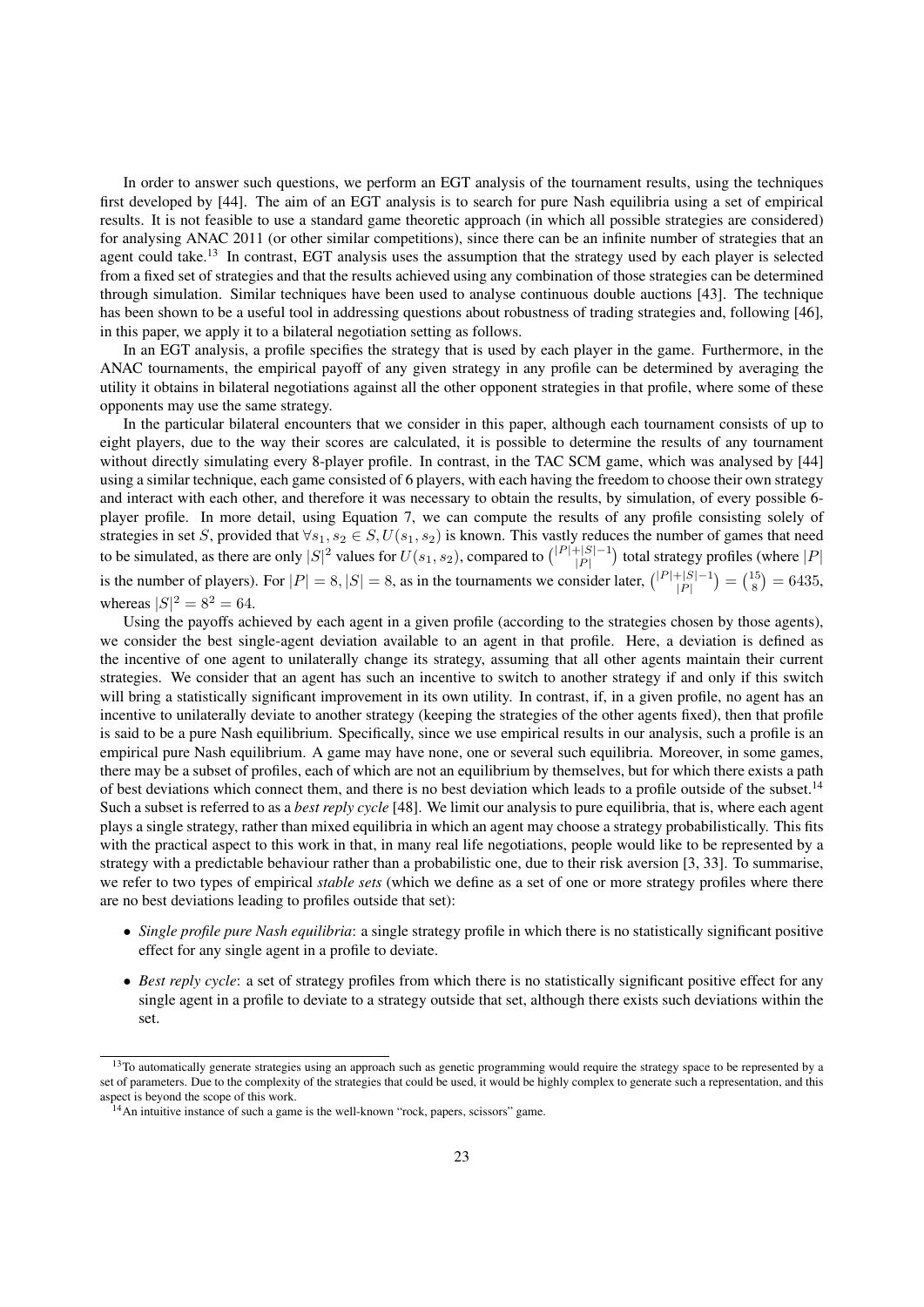|                        | M<br>Agent | <b>BRAMAgent</b> | Gahboninho | HardHeaded | IAMhaggler201 | Agent<br>Tit-For-Tat<br>Nice | TheNegotiator | ValueModelAgent |
|------------------------|------------|------------------|------------|------------|---------------|------------------------------|---------------|-----------------|
| Agent $K$              | 0.710      | 0.635            | 0.633      | 0.556      | 0.860         | 0.793                        | 0.740         | 0.549           |
| <b>BRAMAgent</b>       | 0.696      | 0.615            | 0.563      | 0.621      | 0.850         | 0.668                        | 0.749         | 0.613           |
| Gahboninho             | 0.744      | 0.707            | 0.713      | 0.574      | 0.912         | 0.728                        | 0.824         | 0.687           |
| HardHeaded             | 0.732      | 0.674            | 0.706      | 0.576      | 0.913         | 0.764                        | 0.783         | 0.669           |
| IAMhaggler2011         | 0.725      | 0.710            | 0.634      | 0.611      | 0.776         | 0.718                        | 0.693         | 0.714           |
| Nice Tit-For-Tat Agent | 0.683      | 0.629            | 0.716      | 0.642      | 0.836         | 0.634                        | 0.662         | 0.578           |
| TheNegotiator          | 0.729      | 0.661            | 0.656      | 0.651      | 0.793         | 0.639                        | 0.688         | 0.633           |
| ValueModelAgent        | 0.613      | 0.587            | 0.619      | 0.609      | 0.733         | 0.550                        | 0.607         | 0.593           |

Table 7: Payoff matrix giving the scores averaged over all scenarios (showing the score of the row player). The letters in bold are the identifiers for each strategy, as used in subsequent figures.

Since a game may have more than one stable set, in order to assess the relative importance of the stable sets for a given game, we use the notion of *basin of attraction*. The basin of attraction of a stable set is defined as the number of profile states which, through a series of single-agent best deviations, will lead to that stable set. The size of the basin of attraction gives a measure of the likelihood of reaching that stable set given that initially each agent is equally likely to select any of the strategies. Similar to [43], we argue that the existence of a particular strategy in a stable set with a large basin of attraction suggests that the strategy is robust. For instance, if for most profile states, the best deviation available to the agents leads to a particular stable set containing a large proportion of strategy  $s_e$ , this shows that strategy  $s_e$  is robust in the long run (based on a number of repeated tournaments in which the players deviate to more favourable strategies) starting from a wide range of initial setups.

As indicated above, we use the empirical results from a set of simulations in order to compute an individual strategy payoff in each strategy profile, and to identify the best deviations. To do this, we first identify deviations which have a statistically significant positive effect on the utility of the deviating agent. From this set of deviations, we take the one which provides the largest increase in utility.

In this evaluation, we consider the set of strategies,  $S \in \{B, G, H, I, K, N, T, V\}$ , to be the strategies used in ANAC 2011 (see Table 7 for the mapping). Our evaluation is based on the results of the ANAC 2011 negotiations. These results allow us to determine the utility,  $U(s_1, s_2)$ , for any pair of strategies,  $s_1, s_2 \in S$ ,  $s_1 \neq s_2$ , in each of the 8 negotiation scenarios. To complete our evaluation, it was also necessary to perform negotiations in which both agents use the same strategy, to allow us to determine  $U(s, s)$  for each strategy  $s \in S$ , as such negotiations were not required for the actual tournament. These additional negotiation sessions were carried out in the same way, using the IRIDIS high-performance cluster, and repeated 30 times. These payoffs in any negotiation between any pair of strategies  $s_1, s_2 \in S$  can then be averaged across all of the 8 scenarios in the final to get the joint payoff matrix presented in Table 7, which will be used in our analysis.

In what follows, we will apply this EGT analysis technique in two contexts:

- A single negotiation between two players.
- A negotiation tournament, in which a larger number of players take part in a set of two-player negotiations.

In so doing, we analyse both the underlying bilateral negotiation encounters, as well as the tournament format used in the competition. For the second analysis, we consider two versions of increasing complexity. First, we begin by considering tournaments of size 8, but in which agents can be one of three possible strategies, similar to the work presented in [46]. Specifically, we use the top three strategies from the ANAC 2011 final, as found in Section 4. We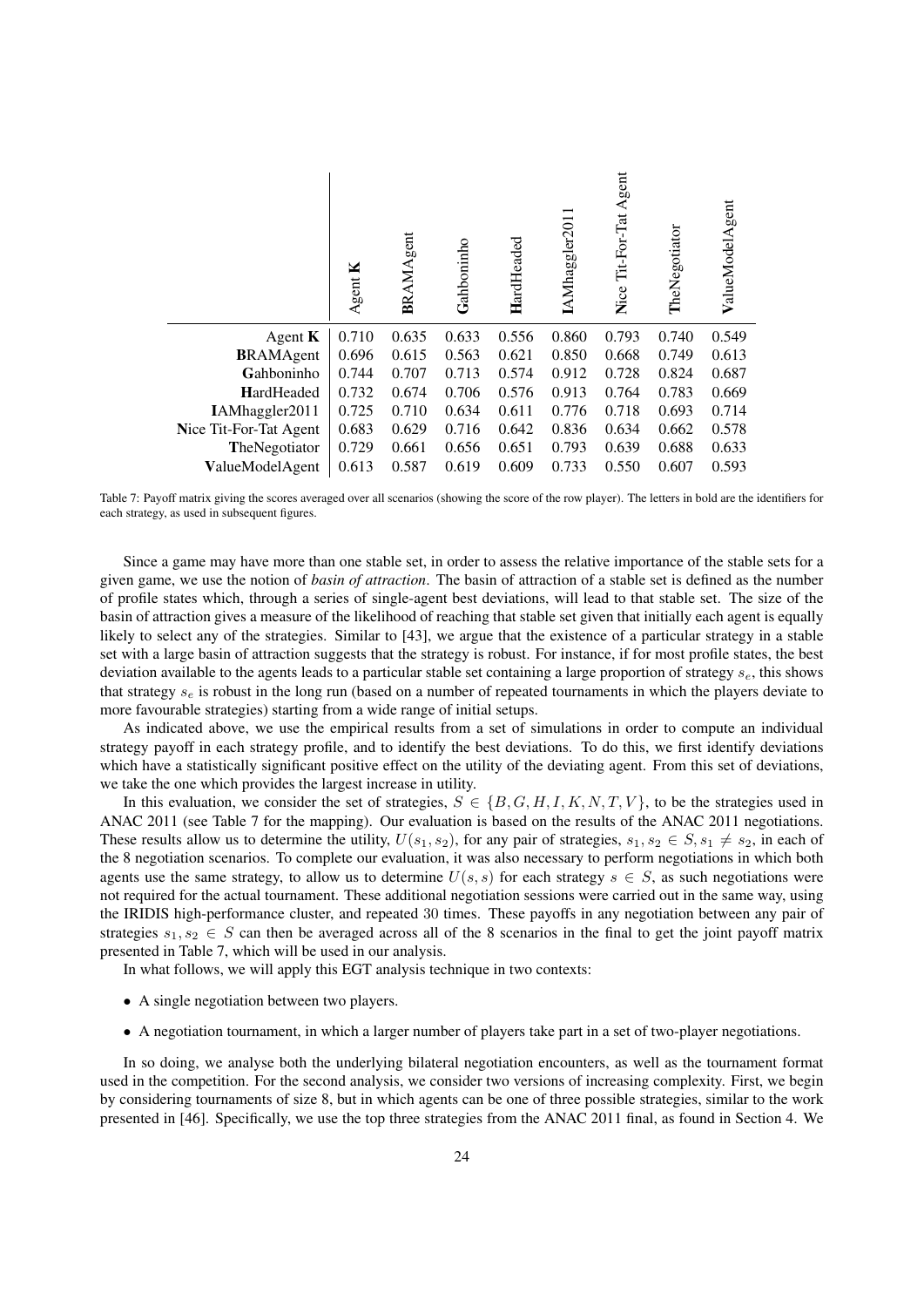

Figure 9: Deviation analysis (by averaging the results over the eight scenarios) for the two-player negotiations. Arrows indicate statistically significant positive deviations between strategy profiles. At each node, the highest scoring agent is marked by a coloured background. Each agent is represented by a different colour.

use this reduced set of strategies, as this setup has a significantly smaller number of possible profile combinations and is therefore easier to visualise, without requiring extensive pruning of the state space.

Next, we turn our analysis to the full ANAC 2011 setup of eight agents. Here, each agent chooses a single strategy from the set of strategies used by the eight finalists. We performed this analysis for the scores achieved in each individual scenario, and also for the average scores achieved across all competition scenarios. However, in this work, we report on the analysis of the more interesting cases, specifically:

- The average scores achieved across all competition scenarios.
- The scores achieved in two selected scenarios which contain more extreme characteristics. Specifically, we selected the *Energy* scenario (which has the largest number of potential agreement points) and the *Grocery* scenario (which has the largest mean distance to the Pareto frontier). The purpose for this part of the analysis is to highlight interesting features which are not observed in the average-case analysis.

# *5.2.2. Two Player Negotiations Among Eight Possible Strategies*

We start by considering the payoffs of the  $|P| = 2$  player game, in which each player can select one of the  $|S| =$ 8 strategies of the competition finalists. In this case, there are  $|S||^{P|} = 8^2 = 64$  possible games that could be played, although some of them are equivalent due to symmetry. For example, the tournament in which player 1 uses strategy  $s_1$  and player 2 uses strategy  $s_2$ , is equivalent to the one in which the strategies are swapped (player 1 uses strategy  $s_2$  and player 2 uses strategy  $s_1$ ). As a result, we can eliminate these, reducing the number of tournaments to  $\binom{|P|+|S|-1}{|P|}$  $|P|^{(|S|-1)} = {9 \choose 2} = 36.$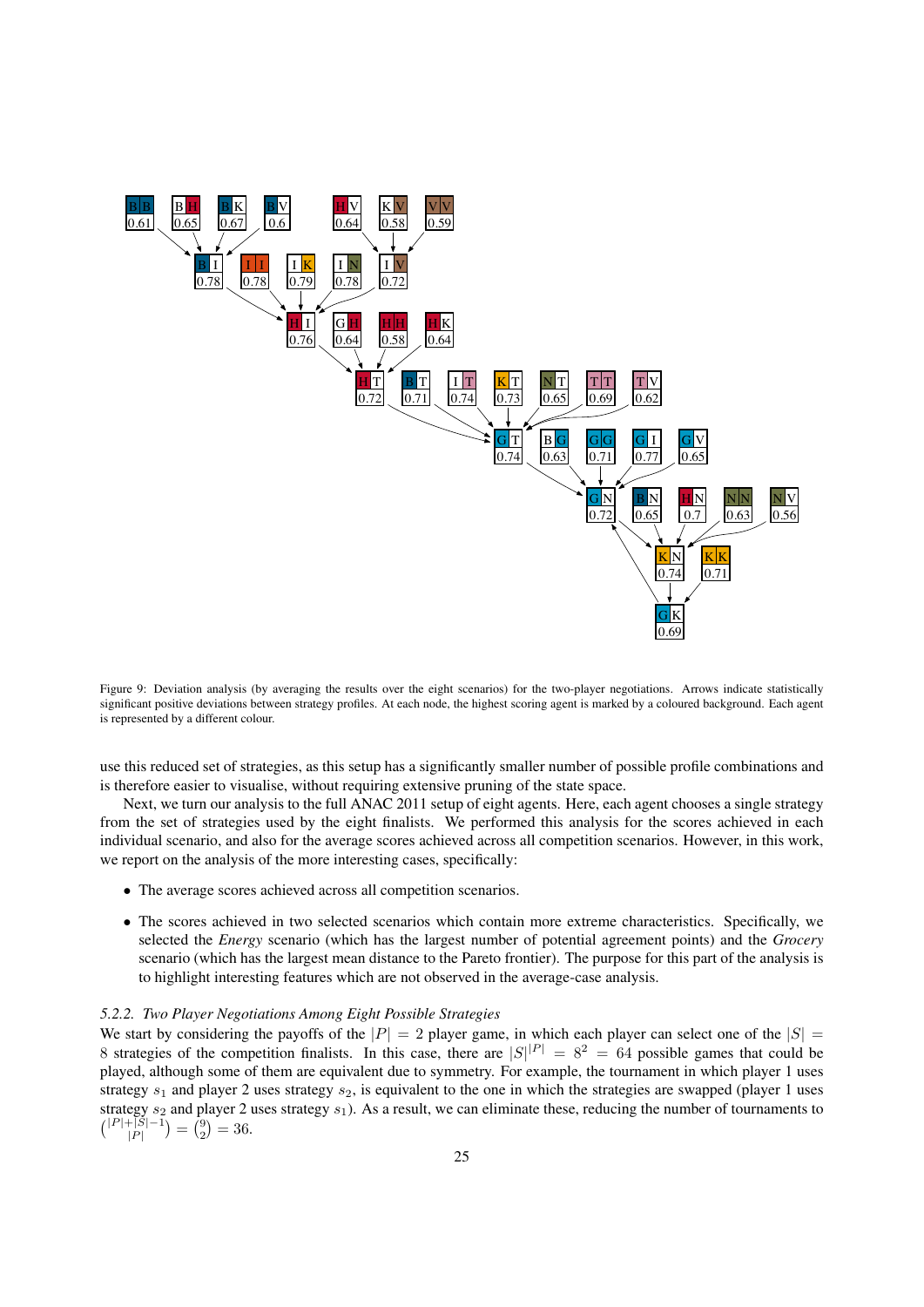In more detail, Figure 9 shows the deviation analysis for this two-player game, according to the results in Table 7. In particular, each node represents a strategy profile, with the first row indicating the pair of strategies that form the profile. Here, each letter identifies a single strategy, as shown in bold text in Table 7. The second row gives the average utility achieved by the pair of agents. This is proportional to, and therefore a measure of, the social welfare achieved by the players in the profile. The social welfare is the sum of the utilities achieved by all agents in a profile and is a measure of the benefit of a negotiation to the entire set of agents, rather than to a specific agent. Each edge represents a deviation with a statistically significant positive effect. This figure shows that, from every strategy profile, there is an incentive for one agent to deviate and that, therefore, no pair of strategies is in equilibrium. However, it also shows that, from all strategy profiles, there exists a path of single-agent deviations which leads to a stable cycle of best deviations containing three profiles (denoted GN, KN, GK). The basin of attraction of this cycle includes 100% of the profiles, as the chain of best deviations from all strategy profiles will lead to one of the strategies in this cycle.

This two-player negotiation analysis provides some interesting insights. Surprisingly, no single competition strategy is in equilibrium against another agent which uses the same strategy, and more generally, there are no single profile pure Nash equilibria. Furthermore, although the winner of the competition, *HardHeaded* (H), achieves the highest score in negotiations against any other competition strategy, none of the profiles present in the best reply cycle include this strategy. However, this analysis still does not give us a full insight of how these strategies will perform in a tournament setup, where the average utility obtained across a range of opponents is taken. We address this issue in the next section.

# *5.2.3. Eight Player Tournaments Composed of Three Strategies*

In this section, we turn our attention to analysing tournament settings consisting of more than two players. In more detail, the standard ANAC competition consists of 8 agents, each of which negotiates independently against all other agents. We used Equation 7 to determine the tournament score of each player. The values used in the Equation were taken from a payoff matrix such as the one in Table 7. Therefore, it was easy to compute the scores for any tournament formed entirely from strategies present in the payoff matrix.

We begin our analysis by considering all tournaments consisting of  $|P| = 8$  agents, each using one of the top  $|S| = 3$  strategies found in the results in Section 4. There are  $|S|^{|P|} = 3^8 = 6561$  such tournament profiles, but since the ordering of the agents is irrelevant, this can be reduced to  $\binom{|P|+|S|-1}{|P|}$  $\binom{|S|-1}{|P|} = \binom{10}{8} = 45$  distinct tournaments. Given this, Figure 10 shows these 45 tournaments, and the deviations that exist between them. In each node, the top row of the table gives the set of strategies present in the tournament. The second row of the table gives the number of agents using each strategy. Equilibria are indicated by nodes which have no outgoing arrow and which have a thicker border. The nodes in the corners of the triangle represent strategy mixtures in which all agents play the same strategy.

Using this analysis technique we find two pure Nash equilibria as follows:

- I. All eight agents use the *Gahboninho* strategy.
- II. Six agents use the *HardHeaded* strategy, whilst the remaining two agents use the *IAMhaggler2011* strategy.

The first equilibrium is the one with the largest basin of attraction, with 92% of the tournaments having paths of best deviation which lead to this equilibrium. In contrast, only the remaining 8% of tournaments have paths of best deviations which lead to the second equilibrium. This already highlights an interesting effect: the strategy *Gahboninho* (G), although not the actual winner of the competition<sup>15</sup> seems a very robust strategy, as the basin of attraction of the strategy profile containing only this strategy represents most of the profile space, at least in this restricted 3-strategy tournament.

#### *5.2.4. Eight Player Tournaments Composed of Eight Strategies*

We now extend our analysis to consider tournaments in which all eight finalist strategies are available for an agent to choose from. We cannot represent such a tournament space using a triangular diagram, such as the one presented in

<sup>&</sup>lt;sup>15</sup>We note, though, that *Gahboninho* was the winner of the qualifying round. The reason for the change in position can be explained by the effect of a full pairwise matching of all agents at each stage. Specifically, the qualifying round contained a number of weaker agents (those which were eliminated), compared to the final. Thus *Gahboninho* was able to achieve a higher average score against a wider range of strategies present in the qualifying round than against the stronger finalists.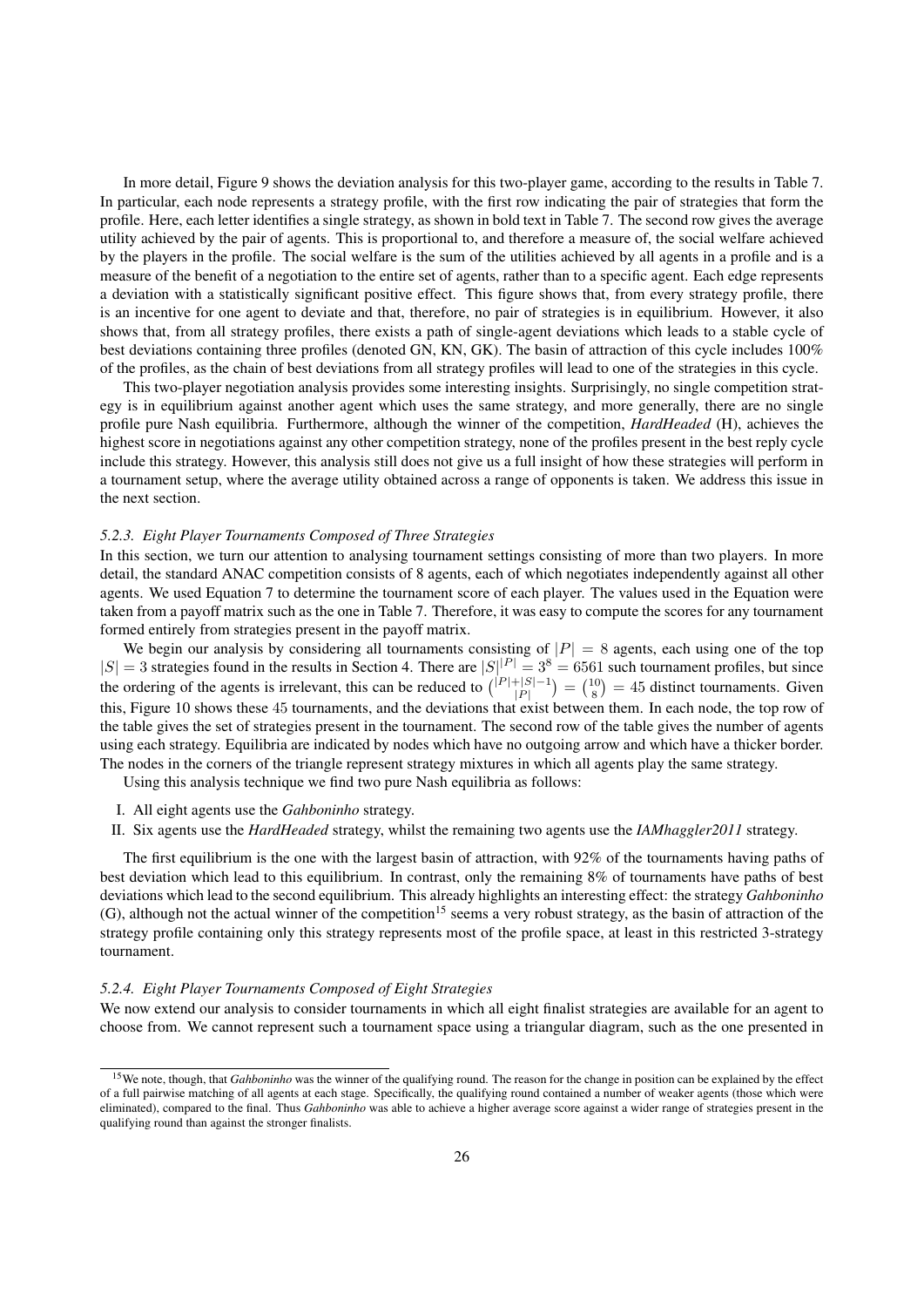

Figure 10: Deviation analysis (by averaging the results over the eight scenarios, for top three strategies in the ANAC 2011 competition: *Gahboninho*, *HardHeaded*, *IAMhaggler2011*). Arrows indicate statistically significant positive deviations between strategy profiles. Equilibria are marked with a thicker border. At each node, the highest scoring agent is marked by a coloured background. Each agent is represented by a different colour.

Figure 10. This is because in a tournament setting where  $|P| = 8$  agents can each choose one of  $|S| = 8$  strategies, there are  $|S|^{|P|} = 8^8 = 16.8 \times 10^6$  possible combinations of tournaments. Since the ordering of the agents in a strategy profile does not matter, this can be reduced to  $\binom{|P|+|S|-1}{|P|}$  $\binom{|S|-1}{|P|} = \binom{15}{8} = 6435$  distinct combinations. While we have in fact constructed the full graph corresponding to the EGT analysis for this case, such graphs still contain far too many nodes to visualise.

Therefore, in order to construct meaningful visualisations for this case, we prune the full graph containing all possible tournaments to just a few nodes that capture the most interesting information present in the full graph. More specifically, the nodes corresponding to the following tournaments were retained in our visualisation:

- Type I. All profiles in which all agents use the same strategy. These are the most extreme profiles, represented by the corners of the triangular diagram in Figure 10.
- Type II. The profile which represents the actual ANAC 2011 setup, in which each of the 8 agents uses one of the finalist strategies. Thus, this is the only profile in which all 8 finalist strategies are present and no two agents use the same strategy. This profile is marked with a thick border.
- Type III. All pure Nash equilibria and best reply cycle profiles. All such profiles are marked with a thick border.

Type IV. All profiles which are on the path of best deviations from a profile of type I or II to a profile of type III.

Therefore, the pruning of the graph was done as follows. Any nodes (except for those representing profiles of type I or II) which did not have an incoming arrow were progressively removed, as these nodes could not possibly represent any of the four types of profile that were to be retained. This process was repeated until no further nodes could be removed. By performing this pruning, the size of the graphs was significantly reduced, whilst retaining all nodes which belong to one of the four types detailed above.

In some cases, to further reduce the size of the graphs, we replaced paths of repeated deviations (where a single strategy,  $s_a$ , deviates to another,  $s_b$ , repeatedly) with a single dashed edge. This additional pruning further reduces the size of the graphs, without removing any significant detail, and again maintains any pure Nash equilibria and best reply cycles.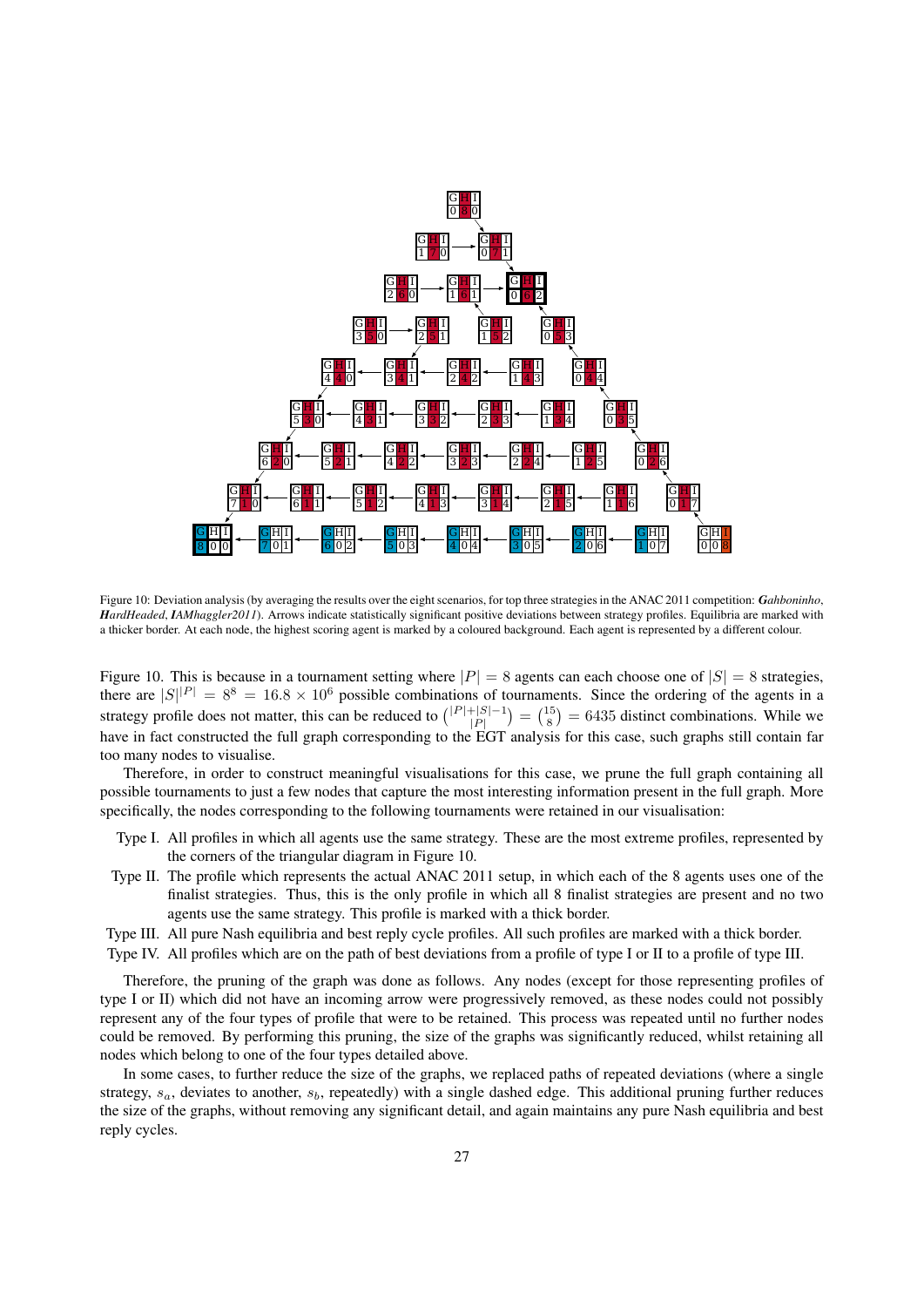The above procedure was used to construct the 8 player, 8 strategy visualisations both in the average case (shown in Figure 11), and for two scenarios in which special features of the competition can be highlighted (Figures 12 and 13).

*Analysis of Results Averaged Over All Scenarios.* The deviation analysis using the average scores over all scenarios reveals a single pure equilibrium in which 7 of the agents use the *Gahboninho* strategy, and the remaining agent uses the *Nice Tit-for-Tat* strategy. This equilibrium has a basin of attraction consisting of 37% of the tournament space, shown in the top half of Figure 11. The remaining 63% of the space form a basin of attraction which leads to a best reply cycle, shown in the bottom half of Figure 11. In all tournaments which form this cycle, it is the agents which use the *HardHeaded* strategy which achieve the highest score. Overall, this analysis seems to confirm that *Gahboninho* is a robust strategy, that appears in most stable set tournament profiles, although often in combination with the winner, *HardHeaded*, and *Nice Tit-for-Tat*.

However, it is worth pointing out that this average case analysis, while useful, also hides a lot of detailed information, since we average over all scenarios. As mentioned in Section 3.1, in the ANAC 2011 competition format, the scenarios across which the strategies were tested were also submitted by the teams themselves (each team submitting one scenario, leading to the 8 scenarios from the final presented here). While this made the competition less vulnerable to possible bias on the part of the organisers, it also meant that most teams submitted relatively small, cooperative scenarios and only a few of which included time discounting (presumably, this is partially because smaller scenarios are easier to design). In such scenarios, it is relatively easy for both agents to get a high utility, which advantages strategies exhibiting less concessive behaviour. Specifically, we would like to understand how different strategies perform in larger, more complex scenarios, which have stronger opposition and have outcomes which are far from the Pareto frontier, in the sense that agents need to explore the search space more in order to reach good agreements. To this end, we have chosen to present in more detail the 8 agent, 8 strategy analysis in two scenarios from the final, which we believe exhibit these more challenging features.

*Analysis of the Energy Scenario.* This scenario was the largest scenario from the competition, with over 390,000 possible agreements. Its opposition is also quite strong, with the two agents' utilities in the Nash bargaining solution (the one which maximises the product of the agents' scores) having a geometric mean<sup>16</sup> of  $0.687$ . In contrast, most of the other competition scenarios have a Nash bargaining solution with a geometric mean greater than 0.84. Figure 1(h) shows the outcome space of this scenario. In a scenario with strong opposition (such as the *Energy* scenario), it is necessary for at least one of the agents to concede a significant amount of utility in order to reach an agreement. Due to this, we found that there are two strategies, *HardHeaded* and *ValueModelAgent*, which fail to reach agreement in self-play (or against each other), indicated by a zero score in the tournaments in which all agents use one of those strategies. This is due to their tough behaviour in making any concessions. Since this scenario is quite competitive, if both agents take a tough approach, there is no part of the outcome space that both agents can reach and therefore, they are unable to reach any agreement. In contrast, in a scenario with a very high scoring Nash bargaining solution (such as the *Car* scenario, which has a Nash bargaining solution with geometric mean 0.935), it is possible for an agreement to be reached with very little concession from either agent. The effects seen in this scenario are similar to that of the classic Hawk-Dove game [39] in that there are two asymmetric two-player equilibria (where one player uses the hawk-like, *HardHeaded* strategy and the other uses the dove-like, *Gahboninho* one), but there is no dominant strategy. However, if a player knows that its opponent is using the *HardHeaded* strategy, it can benefit by playing the *Gahboninho* one (and vice versa).

Especially in a tournament setting, there may be an incentive for a small proportion of the agents to take a tough approach, in order to take advantage of the more concessive opponents. To this end, Figure 12 presents the deviation analysis for this scenario, which reveals a single pure equilibrium in which 7 of the agents use the *Gahboninho* strategy and the remaining agent uses the *HardHeaded* strategy. From all non-equilibrium tournaments, there exists a path of best deviations which leads to this equilibrium. In this equilibrium, it is the tough, *HardHeaded* strategy which wins the tournament, even though the majority of agents use the *Gahboninho* strategy. However, there is no incentive for

<sup>&</sup>lt;sup>16</sup>The geometric mean of outcome  $\omega$  is given by  $\sqrt{U_1(\omega) \times U_2(\omega)}$ , where  $U_1(\omega)$  is the utility to agent 1,  $U_2(\omega)$  is the utility to agent 2. Provided that all utilities are positive, the solution which maximises the product of the utilities is also the one which maximises the geometric mean.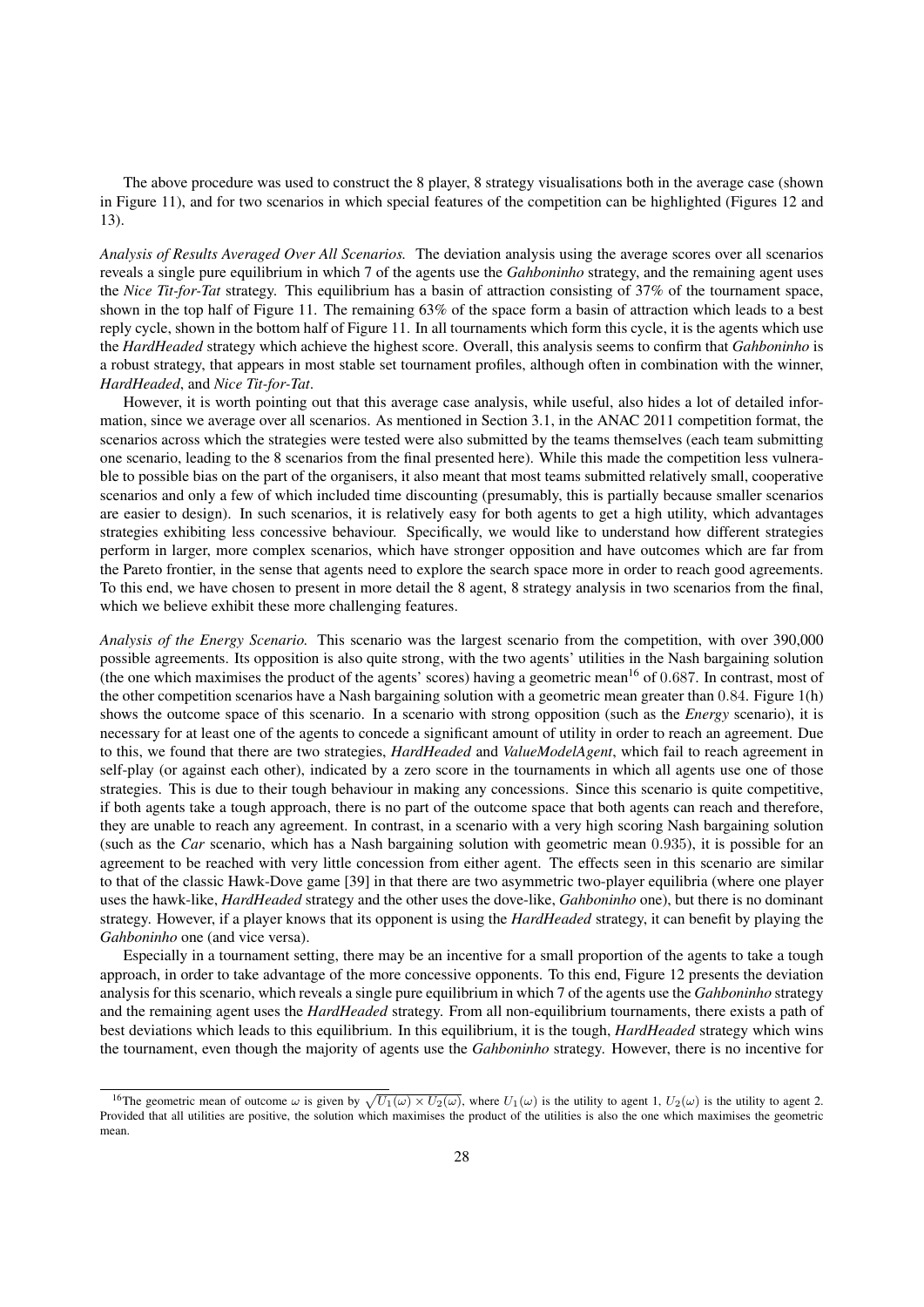

Figure 11: Deviation analysis (by averaging the results over the eight scenarios). Arrows indicate statistically significant positive deviations between strategy profiles. Dashed arrows indicate a series of repeated deviations. Profiles which belong to stable sets (and also the original ANAC 2011 tournament) are marked with a thicker border. At each node, the highest scoring agent is marked by a coloured background. Each agent is represented by a different colour.

any more agents to deviate to using the *HardHeaded* strategy, since if any agent playing the *Gahboninho* strategy in the *"7 Gahboninho - 1 HardHeaded"* equilibrium unilaterally switches to playing *HardHeaded*, this will decrease its payoff.

*Analysis of the Grocery Scenario.* This scenario is one of the discounted scenarios from the competition. The opposition is weaker than the *Energy* scenario, in that it is possible to reach an agreement which gives the two agents a mean utility as high as 0.867. However, a special feature of this scenario (in comparison to all the other scenarios entered in the competition) is that the outcome space is made up of points that, on average, lie far from the Pareto frontier. That is, the outcomes are not clustered around the Pareto frontier (as in most other scenarios submitted), but rather are widely distributed throughout the utility space (Figure 1(d) provides a graphical illustration of the outcome space of this scenario). This means that there are many agreements that can be reached which are far from optimal for both parties, so agents really need to explore to reach a more profitable part of the outcome space. Specifically, the average geometric mean of the two agents' utilities for all 1600 outcomes in this space is just 0.425, so in this scenario, the utility that can be achieved through effective negotiation by both agents (i.e. 0.867) can be more than twice what could be expected from simple random selection.

Interestingly, the stable set profiles revealed by the EGT analysis in this scenario are rather different than in the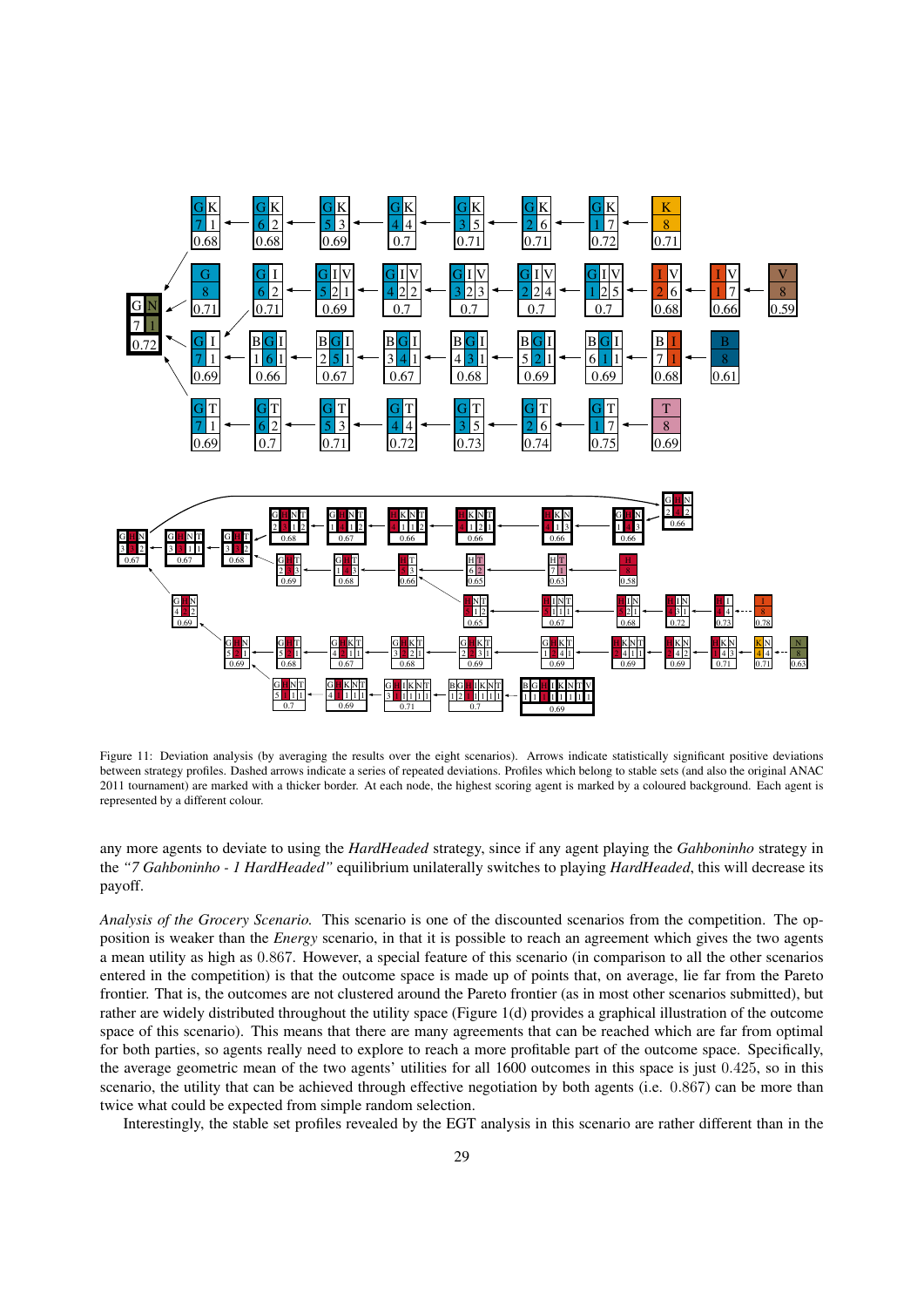

Figure 12: Deviation analysis for the *Energy* scenario. Arrows indicate statistically significant positive deviations between strategy profiles. Dashed arrows indicate a series of repeated deviations. Equilibria (and also the original ANAC 2011 tournament) are marked with a thicker border. At each node, the highest scoring agent is marked by a coloured background. Each agent is represented by a different colour.

general case. There is one pure equilibrium, in which all 8 agents use the *IAMhaggler2011* strategy, which has a basin of attraction consisting of 54% of all the tournament profiles, as shown in the top half of Figure 13. The remaining 46% of the tournament space leads to a best deviation cycle, shown in the bottom half of Figure 13.

The profiles leading to these stable sets actually form subgraphs which are disconnected from each other with the strategies *IAMhaggler2011*, *BRAM-Agent* and *Nice Tit-for-Tat* eventually deviating to the pure *IAMhaggler2011* profile, and the profiles containing the rest of the strategies deviating to the best reply cycle. The reason for this separation is that *IAMhaggler2011*, *BRAM-Agent* and *Nice Tit-for-Tat* are more cooperative (or adaptive), and will explore the space more to ensure a jointly profitable outcome. This matches the observations made in Section 5.1, although the EGT analysis in this section refers only to the *Grocery* scenario (which has an outcome space with a higher mean distance to the Pareto frontier than the others).

By contrast, the strategies appearing in the best reply cycle in Figure 13 aim more at exploiting the opponent by playing tough, but in a scenario where parts of the outcome space are far from the Pareto frontier, this may backfire, as the mutually profitable part of the search space may be rarely reached. This can also be seen by comparing the average social welfares of the agents in two sets of stable sets, which are shown in Figure 13, as a number for each state.

# 6. Discussion

The 2011 competition was a successful event, enriching the research field on practical automated negotiation in line with the aims as set out in Section 1. In particular, the widespread availability of efficient, general and domainindependent automated negotiators, which this tournament has achieved, has the advantages of minimising the effort required for adaptation of a general automated negotiator to a new domain. Furthermore, the availability of the differ-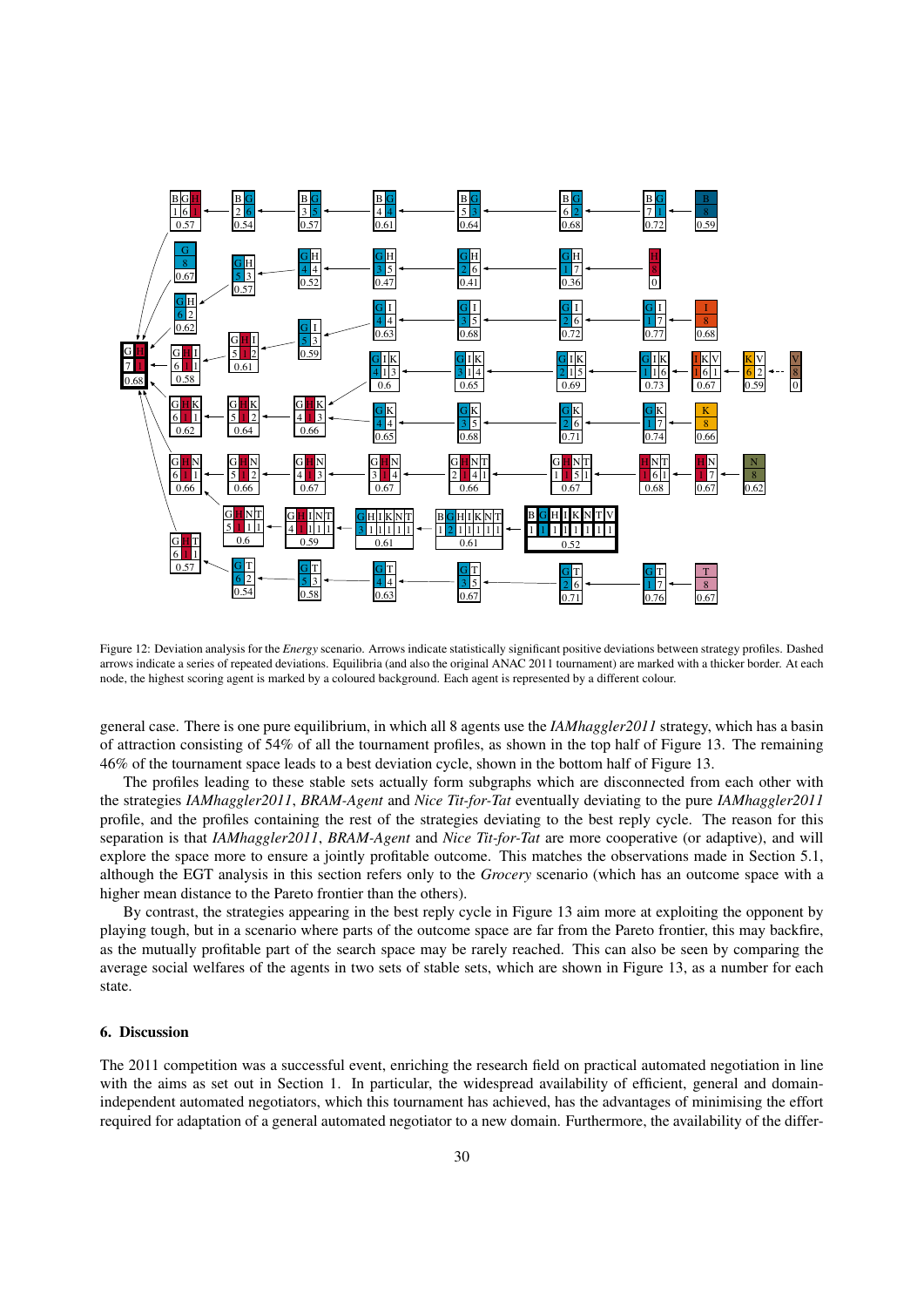

Figure 13: Deviation analysis for the *Grocery* scenario. Arrows indicate statistically significant positive deviations between strategy profiles. Dashed arrows indicate a series of repeated deviations. Profiles belonging to stable sets (and also the original ANAC 2011 tournament) are marked with a thicker border. At each node, the highest scoring agent is marked by a coloured background. Each agent is represented by a different colour.

ent agents allows researchers to have an objective measure to assist them in validating and testing the effectiveness of future automated negotiators. Against this background, in this section we summarise the main insights gained from the competition process and the agents submitted.

We incorporated a number of features into the competition environment to increase realism and to encourage the development of flexible and practical negotiation agents. In particular, in contrast to the first competition, ANAC 2010, we introduced a discount factor for some of the scenarios and a shared time-line. The latter means that, if one agent causes a delay, this will affect both agents equally, both in terms of the discounting and getting closer to the deadline. In addition, and similarly to the previous year, the scenarios were unknown to the agents prior to the tournament and the agents received no information about their opponent's preferences during the tournament. Another degree of uncertainty is the strategies used by the opponents. Thus, although it was possible to learn from the agents and domains in ANAC 2010, successful agents submitted to ANAC 2011 had to be flexible, domain-independent and operate in both discounted and undiscounted settings.

If we consider the agents submitted, most of them were indeed adaptive to some degree, in that they take into account the strategy of their opponent. Several of these (such as *IAMHaggler2011*, *Gahboninho*, *Nice Tit-for-Tat* or *ValueModelAgent*) make use of machine learning techniques to try and predict the concession or preferences of the opponent. Another important impact of a bidding strategy is how it *affects* subsequent offers by the negotiating counterpart. For example, *Nice Tit-for-Tat* tries to entice the opponent into cooperative behaviour by reciprocating the opponent's concessions. Such behaviour is a form of second-level adaptivity, in the sense that it not only adapts to the opponent, but also attempts to influence the opponent's behaviour. It will be interesting to see if other principles than tit-for-tat can elicit such behaviour in future competitions.

Despite being adaptive, a possible limitation of several of the agents is that they rely on fixed, pre-determined parameters in their strategies, such as the time elapsed before the agent becomes more concessive or the utility an agent should concede to at a given time. Such fixed parameters are used both by less successful agents, such as *ValueModelAgent*, *BRAMAgent* and *TheNegotiator*, but also by the winner *HardHeaded*. Strategies that try to be more generic, and avoid relying too much on hand-tuned parameters include *IAMhaggler2011*, *Gahboninho* and *Nice Tit-for-Tat*.

Now, it is interesting to see that, while the environment encourages flexibility, being adaptive does not necessarily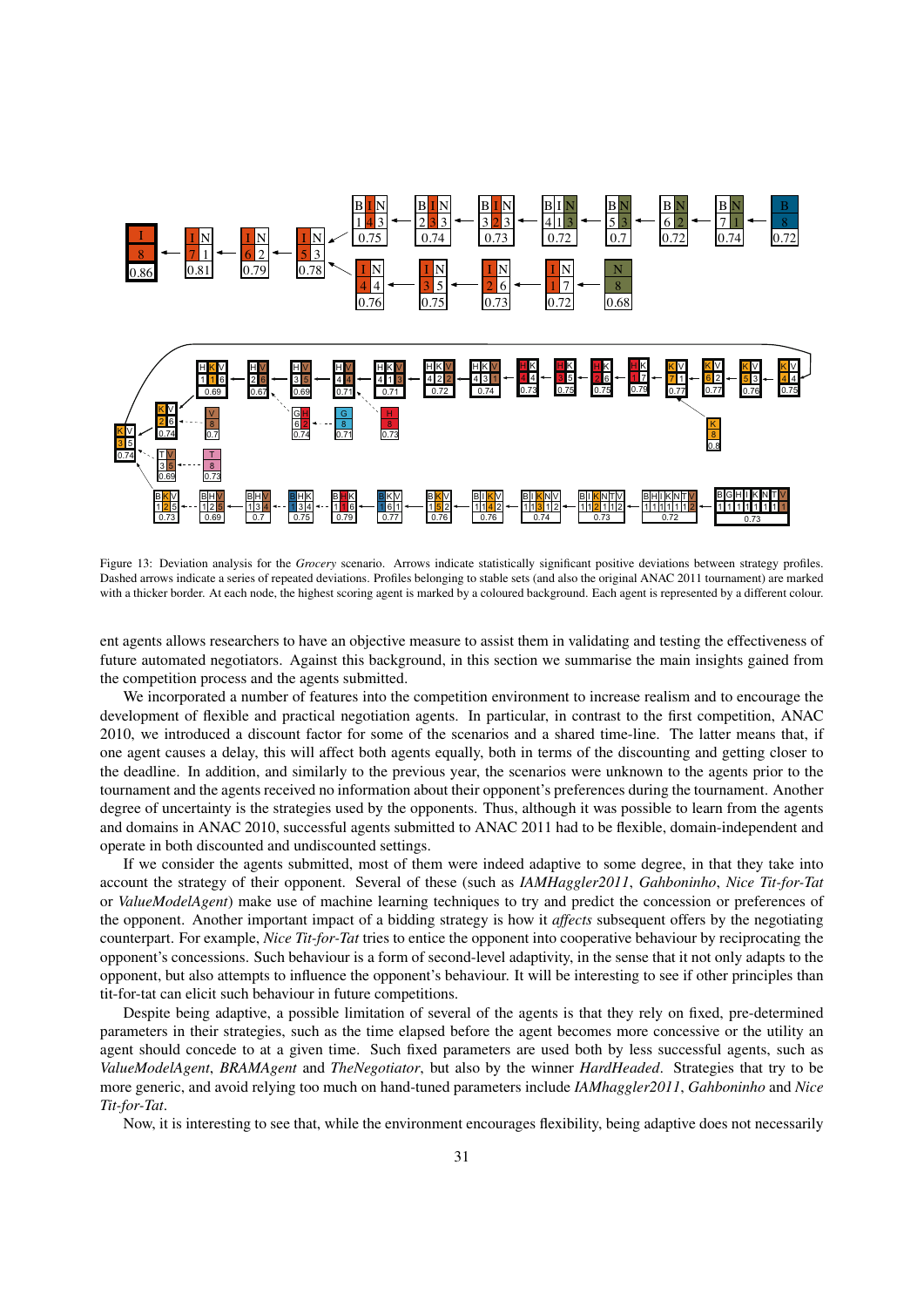benefit the agents in terms of winning the competition. In particular, it may come as a surprise that *HardHeaded*, a relatively simple and inflexible strategy, relying heavily on hard-coded parameters, achieved first place in the finals. There are several reasons for this. First of all, such a strategy relies on other, more complex strategies, to eventually adapt to its demands. This is seen in the EGT analysis, specifically in the *Energy* scenario, where the *HardHeaded* agent scores zero if all other agents use that strategy, but against a set of more adaptive opponents (and *Gahboninho* at the most extreme) the *HardHeaded* agent performs well. Thus, if there are sufficient adaptive strategies, being hard-headed is a good strategy to use. Second, we see that winning the competition does not require the agent to win in all or even most scenarios. In fact, the *HardHeaded* agent only had the highest utility in 3 scenarios out of the 8, and the runner-up, *Gahboninho*, had the highest utility in 2 of the scenarios in the finals. As long as it wins by a large margin in those games where it comes first, it can win the entire competition.

Clearly, therefore, setting the right criterion for winning the competition is important. An alternative criterion to further encourage the development of flexible negotiators would be the total number of games won, instead of the average utility obtained in these games. However, such a criterion would encourage agents to simply beat their opponent, rather than maximise their own utility. This means that agents would be encouraged to get more utility than their opponent at all cost, even if this means reducing their own utility (e.g. by delaying the agreement in the case of a discounted scenario). Such spiteful behaviour has also been found in auction bidding [6, 42] and is realistic in some cases, but obviously encouraging such strategies should not be the goal of the competition.

Our analysis provided further insights into the proficiency and adaptability of the submitted agents. In particular, the analysis of self-play found that, especially in settings with strong opposition, such as the *Energy* scenario, *Hard-Headed* failed to reach any agreement in self-play, achieving a zero score. While self-play results were not considered when computing the competition ranking (because, arguably, this would have introduced some bias), such results, as well as robustness to a wide range of opponent strategies, are likely to be important in the practical success of automated negotiation agents.

When it comes to robustness and flexibility, the *Gahboninho* agent, which achieved the highest average utility in the qualifying round, was found to be particularly robust in the EGT analysis. The main reason for this is its special type of adaptivity: *Gahboninho* has a meta-learning strategy which first tries to establish the learning behaviour of the negotiation opponent, and then uses this to exploit its opponent. For example, if the opponent is adapting to the strategy of the agent, then *Gahboninho* will be less flexible. If, on the other hand, the opponent does not seem to adapt, *Gahboninho* will be more flexible. In other words, the strategy tries to establish whether its opponent is a teacher or learner, and adapts accordingly (note that this teacher/learner dilemma has been identified in other game-theoretic learning competitions, such as the Lemonade Game [41]). Such an approach has been shown to be successful in the ANAC competition, but also provides useful insights for practical negotiations in general, and is likely to be useful in future research on automated negotiation.

Other strategies, notably *IAMhaggler2011*, also proposed a very flexible and generic learning heuristic. Its high degree of adaptivity enables the agent to reach efficient agreements, even in large domains, or in scenarios that are subject to considerable time discounting. However, while *IAMhaggler2011* performed well in general, this did not secure it a winning position overall, nor in many of the specific scenarios. *Nice Tit-for-Tat* is also a strategy that could provide substantial insights for future research, as it provides an interesting extension of the tit-for-tat concept to multi-issue negotiation spaces. The failure of these strategies to win in the competition is due to their relative "niceness", i.e. willingness to adapt to their opponent's demands.

Interestingly, if we analyse how the submitted agents deal with the multi-issue aspect, only a few explicitly modelled the utility space, in order to try to get solutions close to the Pareto frontier (*Nice Tit-for-Tat* and *HardHeaded* are examples of an agent which did model the utility space). This is probably due to the fact that agents could potentially exchange a very large number of offers (up to several million in some cases), allowing for exhaustive exploration of all but the largest utility spaces. Several of the agents (such as *IAMhaggler2011*, *AgentK2* or *HardHeaded*) used learning to determine the appropriate concession level, but they used random search to sample the space for offers with utilities above that level. Such strategies did surprisingly well in the competition, because the number of offers that can be exchanged between the agents in the span of 3 minutes easily reaches tens of thousands. Such a large number of offers clearly makes it easier for software agents to explore the utility space, yet one could argue whether this is entirely realistic. Even though software agents are able to compute many more offers than humans, in practice there may be other constraints, such as network delays, that would limit the number of offers bargaining agents could exchange. Thus, introducing a minimum time delay between offers may be an issue to consider in future competitions.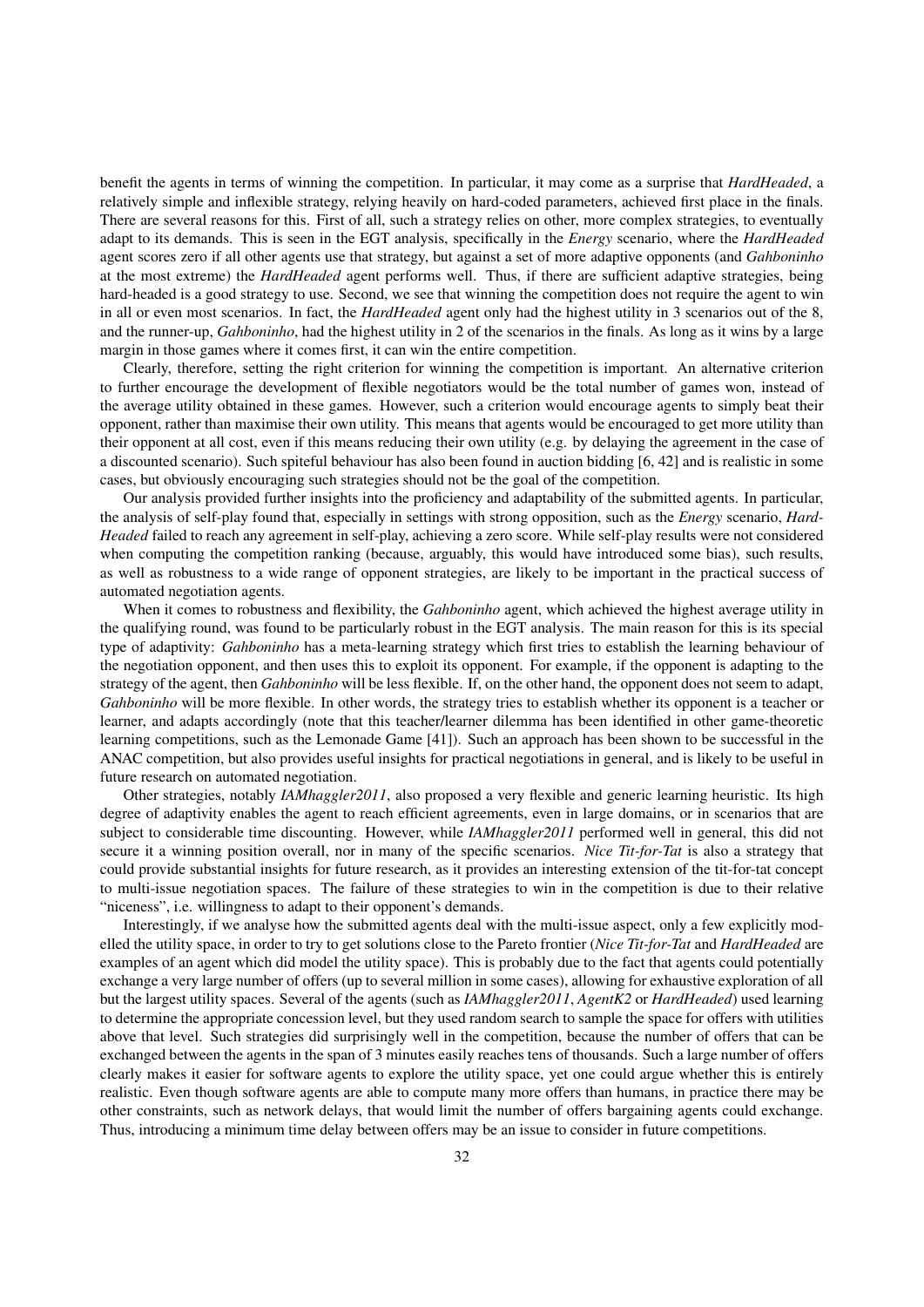Finally, we discuss the submitted scenarios. The results show that, in both the *Energy* and *Nice or Die* scenarios, the agents obtain lower utility on average, compared to the other scenarios. Moreover, the performance of the agents in these scenarios are more diverse, with some agents having much higher utilities than others. In other scenarios, these utilities are much closer. The reason is that, even though the scenarios are quite distinct (with the *Energy* being the largest and *Nice or Die* being the smallest) both of these scenarios have strong opposition (i.e., are relatively competitive), whereas in the other scenarios it is possible to achieve close to the maximum score for both agents. Due to the diversity, the performance in these scenarios has a greater impact on the overall utility, and therefore the strategies which do well in these scenarios have a definite advantage over the other strategies. Therefore, it is important to maintain a variety of scenarios with different characteristics to properly evaluate the performance of an agent. Another parameter that can potentially affect the diversity of the outcomes is the discount factor. Interestingly, however, the results show no clear connection between the discount factor and the diversity in performance. This could be due to the fact that the most discounted scenarios (i.e. *Laptop* and *Company Acquisition*, which have the lowest discount factor) also have weak opposition and small domains, meaning that win-win agreements can be easily found. In future, it would be interesting to apply the discount factor to other types of scenarios as well (i.e., with larger domains and stronger opposition), to see the impact of the discount factor in more challenging settings.

# 7. Conclusions and Future Work

This paper describes and analyses the Second International Automated Negotiating Agents Competition (ANAC 2011). The main purpose of ANAC is to motivate research in the area of bilateral multi-issue negotiations, with an emphasis on the practical design and development of successful automated negotiating agents. Additional goals include: collecting and objectively evaluating different state-of-the-art negotiation strategies and opponent models, defining a wide variety of benchmark negotiation scenarios, and making them available to the negotiation research community. Based on the submissions and the process of running the competition, as well as the post-tournament analysis reported in this paper, we believe that this competition has served its purposes. Eighteen teams from seven different institutes participated, and we expect the trend of increasing participation to continue. Moreover, ANAC 2011 has also been successful in collecting 18 new negotiation scenarios and has provided a number of new strategies which can be used as benchmarks to test the efficacy of subsequent work in this area.

The competition has also advanced the development of GENIUS. In particular, we have released a new, public build which can be used to run negotiation tournaments. Furthermore, we have made available all negotiation scenarios, agents and results of the competition. This will make it possible for the negotiation research community to do a complete re-run of ANAC and to perform subsequent in-depth analysis of other facets of negotiation encounters.<sup>17</sup>

In addition to describing the competition and its results, the aim of this paper is an in-depth analysis of the strategies and the tournament results. To this end, we introduce two different evaluation methods in this paper. In the first part of our analysis, we focus on the influence of different opponents on the negotiation outcome. Specifically, we characterise negotiation strategies by how they conceded throughout the negotiation, and we do so by using a quantitative measure called the concession rate of an agent. From this, we show that it pays for negotiating agents to cooperate as little as possible against an agent that concedes steadily through time. In general, the correlation is very high between the concession rate and utility obtained against such a conceding strategy. This means that a low concession rate is a good predictor for high performance against a conceding agent. The same behaviour would be inappropriate against a very competitive agent that does not concede at all during the negotiation. We have also demonstrated that, in general, the nicer an agent plays against this type of opponent, the more utility it obtains. This is because, against such a hard-headed opponent, there is a high chance the negotiation would break down if no concessions are made.

This then leads to a dilemma for the agents to be either a teacher (who tries to entice their opponent to adapt by employing a tough strategy) or a learner (who tries to adapt to maximise its own utility, given the behaviour of the opponent), which lies at the heart of many bilateral negotiation problems. If the opponent is flexible and adapting to one's demands, there is little point in conceding. However, if the opponent is being strictly hard-headed (even appearing irrationally so), reaching some agreement is typically preferable to no agreement. The importance

<sup>17</sup>http://mmi.tudelft.nl/genius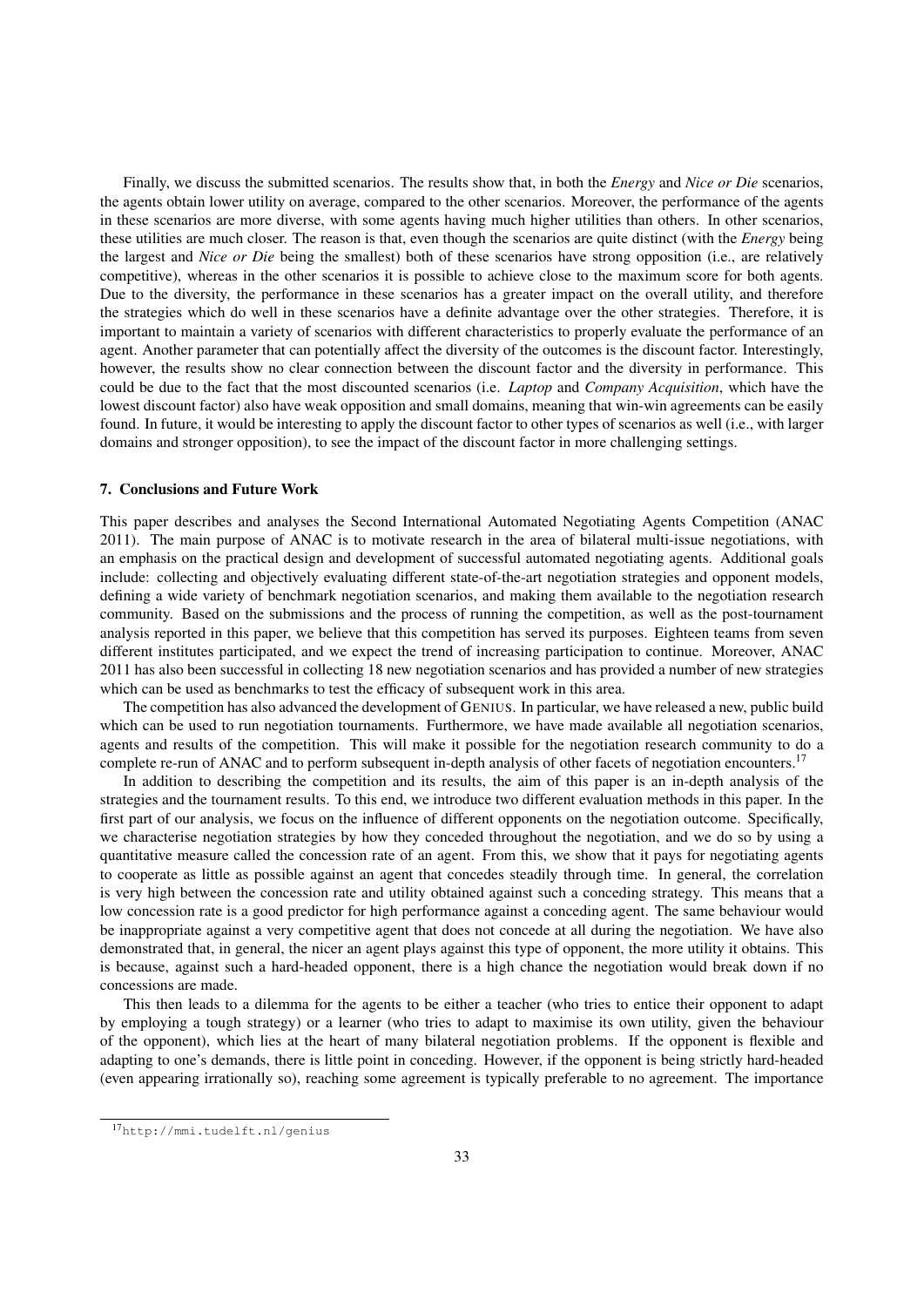of learning strategies that try first to detect the adaptivity of the opponent (such as *Gahboninho*, which proved very robust in ANAC 2011) is an important insight which could be taken up in further research in bilateral negotiations beyond the competition.

The focus of our concession-based analysis of the agents has been on bidding behaviour, and not on acceptance strategy. In general, this is also an important part of a negotiator's strategy, which is a key determinant of the outcome of a negotiation, not least due to the fact that acceptance ends a negotiation. We believe the same issues of competitiveness and adaption to the opponent should play a role when agents decide when and whether to accept. This could provide an interesting direction for future research.

In the second part of our analysis, we ascertain the robustness of the agents by considering different tournament sizes and compositions. Specifically, by using techniques from empirical game theory (EGT), we analyse when and whether agents have an incentive to deviate (i.e. switch) to a different strategy. In particular, we argue that, since an agent never knows which opponent it faces in practice, strategies which are part of an equilibrium, and have a large basin of attraction (i.e., where sequences of deviations often lead to that strategy), are more robust than strategies which only appear in few games or are not in equilibrium. This analysis highlights several interesting conclusions. For instance, we found that the *Gahboninho* strategy (which ranked second overall) was actually the most robust, across the 8 scenarios from the final. Moreover, we see that, depending on the characteristics of the scenario, such as the discount factors used, there are considerable differences in the empirical equilibria that are formed and the basin of attractions corresponding to those equilibria. Our results demonstrate the importance of a comprehensive analysis which considers the robustness of agents across a variety of settings, rather than just considering the average utility achieved by negotiation outcomes in a single scenario, which is the standard metric in existing negotiation literature. We argue that such EGT techniques should be used more widely by the community in order to build more robust and practical bargaining agents in the future.

As with many competitions, ANAC is continually evolving to address new challenges and issues. In particular, for future work, we would like to include domains with a combination of continuous and discrete issues. Our current results are based on discrete issues, where each issue takes a value from a finite set. In contrast, a continuous issue takes any value in a defined range. The GENIUS platform already handles continuous issues, but all the domains and strategies submitted by the participants in 2011 focused on the discrete case. Also having continuous issues may force the participants to develop strategies specifically geared to such settings, which would generalise the agents even further and benefit application domains where continuous issues naturally occur (such as the allocation of continuous resources, like electricity or time). Another important extension is to consider agent utility functions with interdependencies between the issues being negotiated, such as those considered in [12, 28, 35]. So far, all the agent utility functions considered in the competition were additive. However, this may be a limitation since in many real-life scenarios the utility functions of different agents exhibit complex interdependencies between issues.

Given the lessons learnt from running ANAC 2011, we can identify several directions for extending the format of this international competition in the future. In more detail, in the upcoming years, we intend to introduce several tracks to the competition, that model different aspects of the automated negotiation problem, similar to the tracks of the Trading Agents Competition (TAC). We see these parallel competition tracks as naturally supporting the different strands of ongoing research, that are considered important in the automated negotiation community.

Firstly, we intend to have a competition track in which participants have to design agent strategies that deal not only with bilateral, but also with concurrent, one-to-many negotiation threads. In this type of negotiation, the concession strategy in each thread may be considerably influenced by the offers made and received in the parallel threads. Such issues have already been explored by the negotiation community, e.g. [1, 2, 30, 47], but there is no universally accepted benchmark to compare such approaches.

Another important direction is to include a track in which participants are asked to submit agents that perform well not only against other automated strategies, but also against human opponents. Recent research has demonstrated that agents designed to be matched with other automated agents do not necessarily scale when matched with people [25], and we believe this to be the case with the agents present in this year's competition. Emotions, culture and computability are some of the issues which need to be considered when designing such an agent; issues that were not tackled when designing current agents. Specifically, different approaches are required, since negotiations with humans need to be much shorter, in terms of the number of offers that can be exchanged in a short timespan.

Yet another direction of further work could be around *mediated* negotiation scenarios, in which a mediator agent has the task of eliciting the complex utilities of the two (or more) negotiating agents suggesting mutually agreeable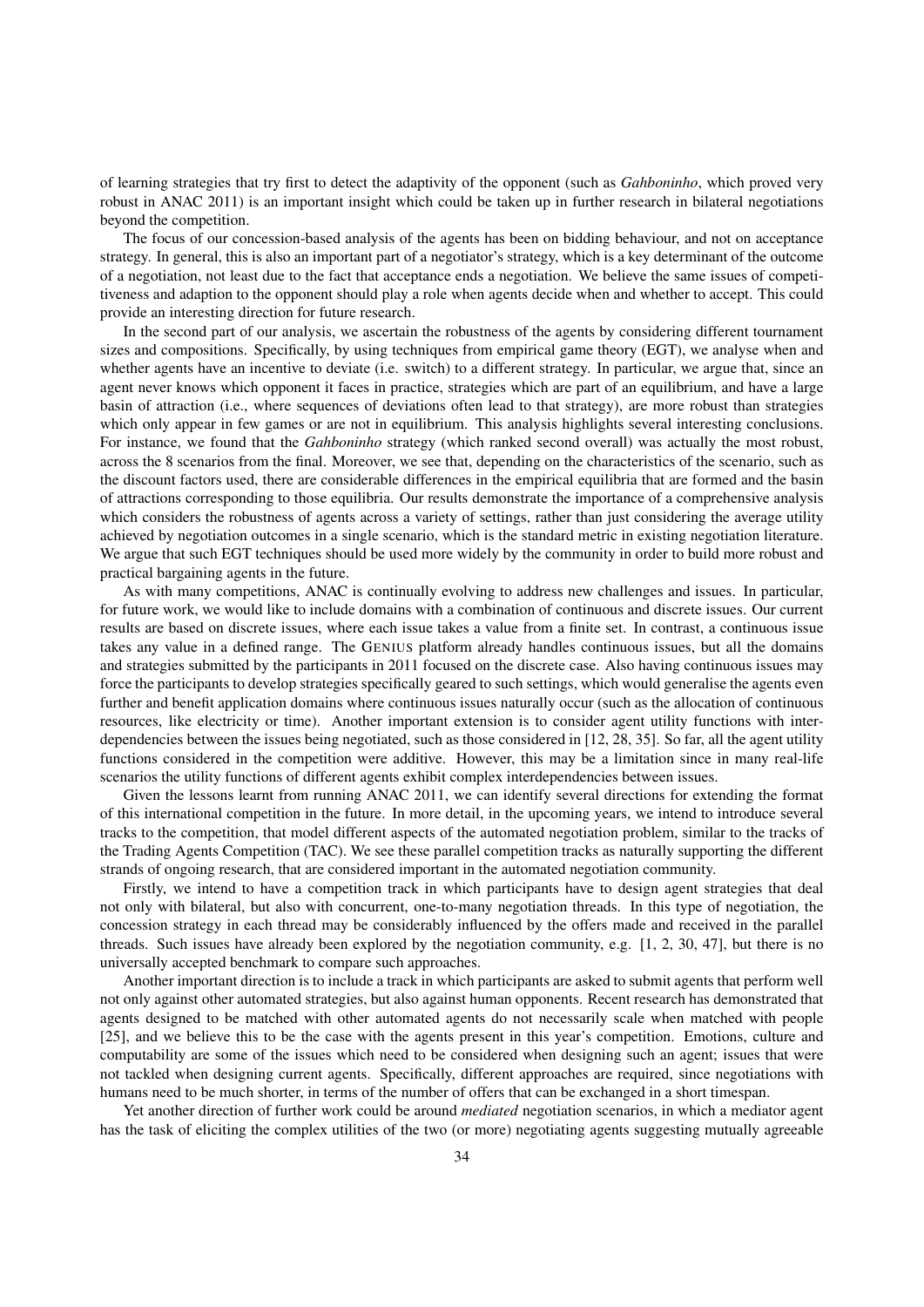outcomes.<sup>18</sup> In such a setting, which is somewhat similar to the TAC market design competition [38], the negotiating agents themselves would be provided as part of the platform, while participants would be asked to design the policy of the mediating agents. A further track could consider a repeated series of negotiations in which the agents can learn how to negotiate with an opponent based on previous interactions with that opponent.

Finally, we believe our work has influence outside the framework of the competition. For example, the relative success of a meta-learning strategy such as *Gahboninho* shows that the teacher vs. learner dilemma (already observed in other competitions that study game-theoretic learning, such as the Lemonade Stand Game [29, 41]) may be an important one to also explore in electronic negotiation. In fact, the study of learning and concession behaviour of agents in bilateral negotiations provides a natural framework to explore such issues. Moreover, as we discussed above, we believe other measures for evaluating negotiating agents, such as performance in self-play or robustness against different pools of strategies (such as highlighted by EGT analysis) could be used in other bilateral negotiation settings as well.

#### Acknowledgement

The authors would like to thank the anonymous reviewers for their valuable comments and suggestions. We are also thankful for the valuable help the team of masters students at Nagoya Institute of Technology, Japan provided in the organisation of the ANAC 2011 competition. Moreover, we acknowledge the use of the IRIDIS High Performance Computing Facility, and associated support services at the University of Southampton, in the completion of this work. Furthermore, this research is supported by the Dutch Technology Foundation STW, applied science division of NWO and the Technology Program of the Ministry of Economic Affairs. It is part of the Pocket Negotiator project with grant number VICI-project 08075. In addition, this research is based upon work supported in part under NSF grant 0705587, by the U. S. Army Research Laboratory and the U. S. Army Research Office under grant number W911NF-08-1-0144 and by ERC grant #267523.

#### References

- [1] B. An, N. Gatti, and V. R. Lesser. Extending alternating-offers bargaining in one-to-many and many-to-many settings. In *Proc. of the 2009 IEEE/WIC/ACM International Conference on Web Intelligence and Intelligent Agent Technology*, pages 423–426, 2009.
- [2] B. An, V. R. Lesser, and K. M. Sim. Strategic agents for multi-resource negotiation. *Autonomous Agents and Multi-Agent Systems*, 23(1):114– 153, 2011.
- [3] K. Arrow. *The Theory of Risk Aversion*. 1965.
- [4] R. Axelrod. *The Evolution of Cooperation*. Basic Books, New York, NY, 1984.
- [5] T. Baarslag, K. Hindriks, and C. M. Jonker. Towards a quantitative concession-based classification method of negotiation strategies. In D. Kinny, J.-j. Hsu, G. Governatori, and A. Ghose, editors, *Agents in Principle, Agents in Practice. Lecture Notes of The Fourteenth International Conference on Principles and Practice of Multi-Agent Systems (to appear)*. Springer-Verlag, 2011.
- [6] F. Brandt, T. Sandholm, and Y. Shoham. Spiteful bidding in sealed-bid auctions. In *Proc. of Twentieth International Joint Conference on Artificial Intelligence*, pages 1207–1214, 2007.
- [7] P. Faratin, C. Sierra, and N. R. Jennings. Negotiation decision functions for autonomous agents. *Int. Journal of Robotics and Autonomous Systems*, 24(3-4):159–182, 1998.
- [8] P. Faratin, C. Sierra, and N. R. Jennings. Using similarity criteria to make trade-offs in automated negotiations. *Artificial Intelligence*, 142(2):205–237, 2002.
- [9] S. S. Fatima, M. Wooldridge, and N. R. Jennings. Multi-issue negotiation under time constraints. In *Proc. of the First International Joint Conference on Autonomous Agents and Multiagent Systems*, pages 143–150, New York, NY, USA, 2002. ACM.
- [10] S. S. Fatima, M. Wooldridge, and N. R. Jennings. Optimal negotiation strategies for agents with incomplete information. In *Revised Papers from the Eighth International Workshop on Intelligent Agents*, Agent Theories, Architectures, and Languages '01, pages 377–392. Springer-Verlag, 2002.
- [11] S. S. Fatima, M. Wooldridge, and N. R. Jennings. A comparative study of game theoretic and evolutionary models of bargaining for software agents. *Artificial Intelligence Review*, 23(2):187–205, 2005.
- [12] K. Fujita, T. Ito, and M. Klein. Approximately fair and secure protocols for multiple interdependent issues negotiation. In *Proc. of the Eighth International Conference on Autonomous Agents and Multiagent Systems*, pages 1287–1288, 2009.
- [13] D. K. Gode and S. Sunder. Allocative efficiency in markets with zero intelligence traders: Market as a partial substitute for individual rationality. *Journal of Political Economy*, 101(1):119–137, 1993.

<sup>&</sup>lt;sup>18</sup>Note that mediated negotiation is different from combinatorial auctions, since players do not have to reveal their full utility space to the mediator in advance, but can do so incrementally.